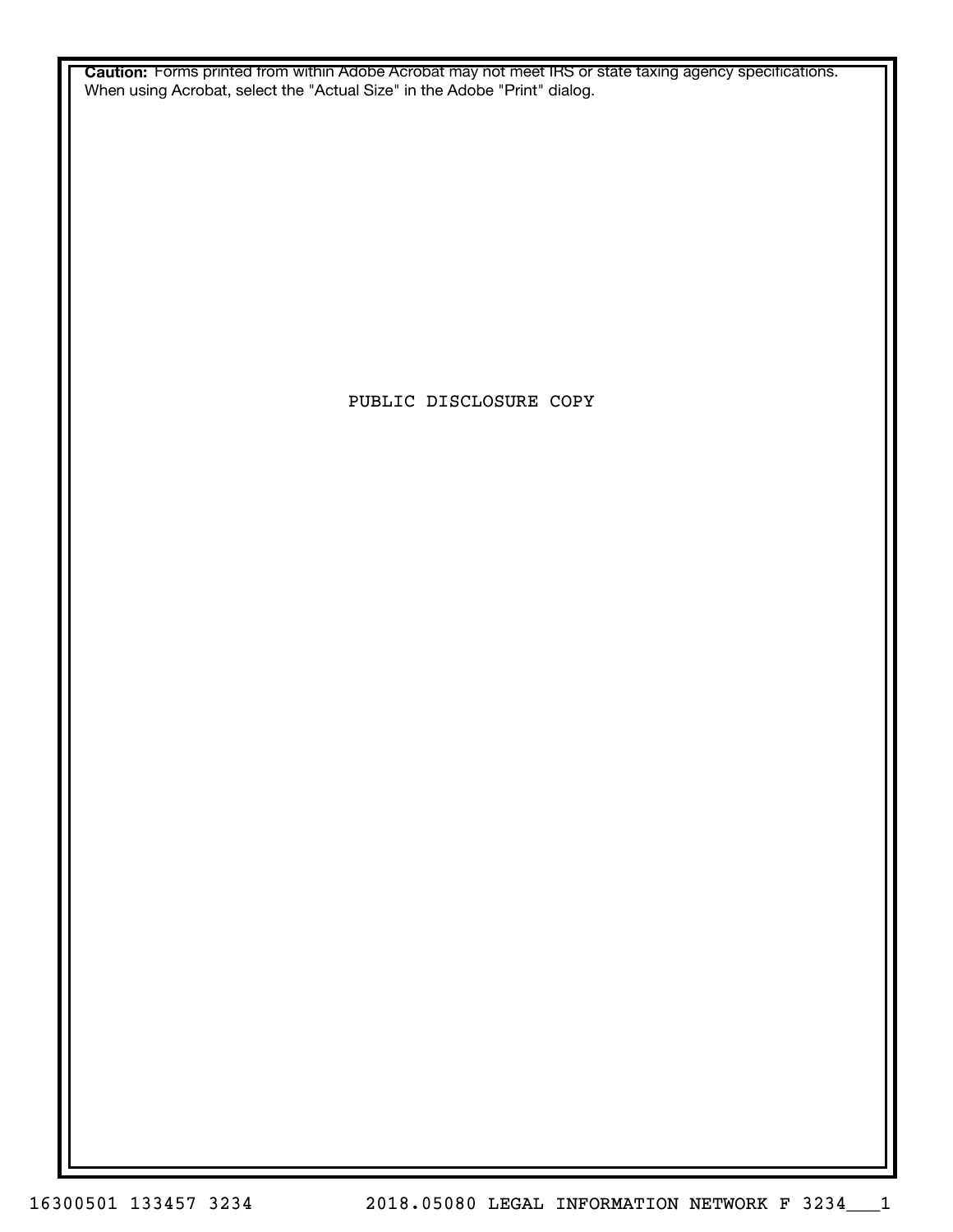LEGAL INFORMATION NETWORK FOR CANCER (DBA CancerLINC) 200 S. 3rd Street Richmond, VA 23219

> Department of the Treasury Internal Revenue Service Center Ogden, UT 84201-0027

!8420100276!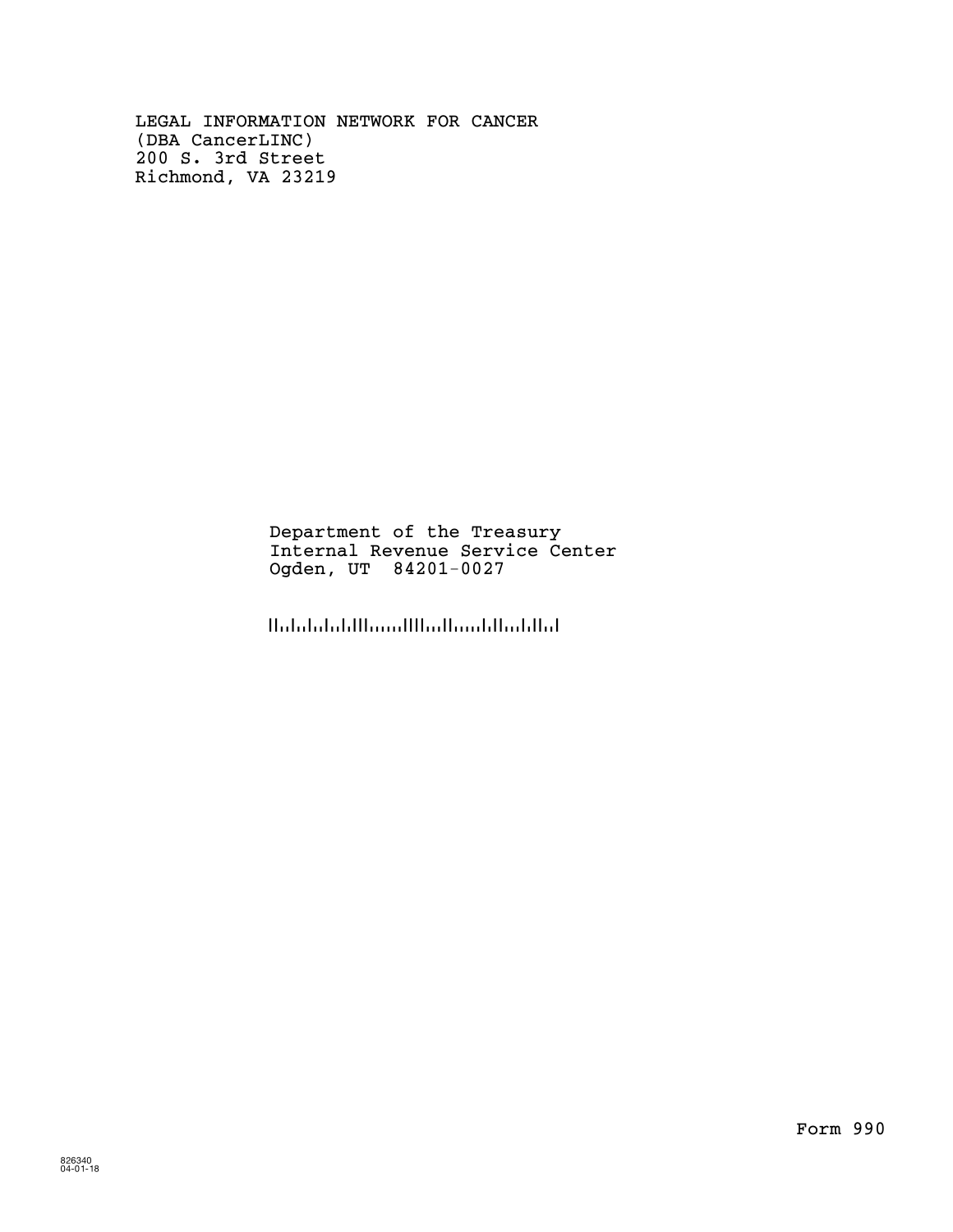|                         |                               |                                                                     | ** PUBLIC DISCLOSURE COPY **                                                                                                                                               |     |                                                     |                                                               |
|-------------------------|-------------------------------|---------------------------------------------------------------------|----------------------------------------------------------------------------------------------------------------------------------------------------------------------------|-----|-----------------------------------------------------|---------------------------------------------------------------|
|                         | 991                           |                                                                     | <b>Return of Organization Exempt From Income Tax</b>                                                                                                                       |     |                                                     | OMB No. 1545-0047                                             |
|                         |                               |                                                                     | Under section 501(c), 527, or 4947(a)(1) of the Internal Revenue Code (except private foundations)                                                                         |     |                                                     |                                                               |
|                         |                               | Department of the Treasury                                          | Do not enter social security numbers on this form as it may be made public.                                                                                                |     |                                                     | <b>Open to Public</b>                                         |
|                         |                               | Internal Revenue Service                                            | Go to www.irs.gov/Form990 for instructions and the latest information.                                                                                                     |     |                                                     | <b>Inspection</b>                                             |
|                         |                               | A For the 2018 calendar year, or tax year beginning $JUL$ 1, $2018$ |                                                                                                                                                                            |     | and ending JUN 30, 2019                             |                                                               |
|                         | <b>B</b> Check if applicable: | C Name of organization                                              | LEGAL INFORMATION NETWORK FOR CANCER                                                                                                                                       |     | D Employer identification number                    |                                                               |
|                         | X Address                     | (DBA CancerLINC)                                                    |                                                                                                                                                                            |     |                                                     |                                                               |
|                         | Name<br> change               | Doing business as                                                   |                                                                                                                                                                            |     |                                                     | 54-1817025                                                    |
|                         | Initial<br>return             |                                                                     | Number and street (or P.O. box if mail is not delivered to street address)                                                                                                 |     | Room/suite   E Telephone number                     |                                                               |
|                         | Final<br>return/              | 200 S. 3rd Street                                                   |                                                                                                                                                                            |     |                                                     | $804 - 562 - 0371$                                            |
|                         | termin-<br>ated               |                                                                     | City or town, state or province, country, and ZIP or foreign postal code                                                                                                   |     | G Gross receipts \$                                 | 298,938.                                                      |
|                         | Amended<br>Ireturn            | Richmond, VA                                                        | 23219                                                                                                                                                                      |     | H(a) Is this a group return                         |                                                               |
|                         | Applica-<br>Ition             |                                                                     | F Name and address of principal officer: Brent Timberlake, ESQ.                                                                                                            |     | for subordinates?                                   | $\sqrt{}$ Yes $\sqrt{ \ \overline{\mathrm{X}}}$ No            |
|                         | pending                       | 200 S. 3rd Street, Richmond, VA                                     | 23219                                                                                                                                                                      |     |                                                     | $H(b)$ Are all subordinates included? $\Box$ Yes<br><b>No</b> |
|                         |                               | Tax-exempt status: $X \over 301(c)(3)$<br>$\frac{1}{2}$ 501(c) (    | $\sqrt{\frac{1}{1}}$ (insert no.)<br>$4947(a)(1)$ or                                                                                                                       | 527 |                                                     | If "No," attach a list. (see instructions)                    |
|                         |                               | J Website: $\blacktriangleright$ WWW.Cancerlinc.org                 |                                                                                                                                                                            |     | $H(c)$ Group exemption number $\blacktriangleright$ |                                                               |
|                         |                               | K Form of organization:   X Corporation                             | Trust<br>Other $\blacktriangleright$<br>Association                                                                                                                        |     |                                                     | L Year of formation: $1996$ M State of legal domicile: VA     |
|                         |                               | Part I Summary                                                      |                                                                                                                                                                            |     |                                                     |                                                               |
|                         | 1.                            |                                                                     | Briefly describe the organization's mission or most significant activities: Cancer patient advocacy                                                                        |     |                                                     |                                                               |
| Activities & Governance | 2                             |                                                                     | Check this box $\blacktriangleright$ $\Box$ if the organization discontinued its operations or disposed of more than 25% of its net assets.                                |     |                                                     |                                                               |
|                         | З                             | Number of voting members of the governing body (Part VI, line 1a)   |                                                                                                                                                                            |     |                                                     | 13<br>3                                                       |
|                         | 4                             |                                                                     |                                                                                                                                                                            |     |                                                     | $\overline{13}$<br>$\overline{\mathbf{4}}$                    |
|                         | 5                             |                                                                     |                                                                                                                                                                            |     |                                                     | 10<br>5                                                       |
|                         |                               |                                                                     |                                                                                                                                                                            |     |                                                     | 200<br>6                                                      |
|                         |                               |                                                                     |                                                                                                                                                                            |     |                                                     | $\overline{0}$ .<br>7a                                        |
|                         |                               |                                                                     |                                                                                                                                                                            |     |                                                     | $\overline{0}$ .<br>7 <sub>b</sub>                            |
|                         |                               |                                                                     |                                                                                                                                                                            |     | <b>Prior Year</b>                                   | <b>Current Year</b>                                           |
|                         | 8                             |                                                                     |                                                                                                                                                                            |     | 140,769.                                            | 205,967.                                                      |
| Revenue                 | 9                             | Program service revenue (Part VIII, line 2g)                        |                                                                                                                                                                            |     |                                                     | 0.<br>$\mathbf 0$ .                                           |
|                         | 10                            |                                                                     |                                                                                                                                                                            |     | 1,692.                                              | 1,911.                                                        |
|                         | 11                            |                                                                     |                                                                                                                                                                            |     | 100, 263.<br>242,724.                               | 25,941.                                                       |
|                         | 12                            |                                                                     | Total revenue - add lines 8 through 11 (must equal Part VIII, column (A), line 12)                                                                                         |     |                                                     | 233,819.<br>О.<br>ο.                                          |
|                         | 13                            |                                                                     | Grants and similar amounts paid (Part IX, column (A), lines 1-3) <i>manoronononononon</i>                                                                                  |     |                                                     | $\overline{0}$ .<br>$\overline{0}$ .                          |
|                         |                               | 14 Benefits paid to or for members (Part IX, column (A), line 4)    | 15 Salaries, other compensation, employee benefits (Part IX, column (A), lines 5-10)                                                                                       |     | 260,931.                                            | 248,616.                                                      |
| Expenses                |                               |                                                                     |                                                                                                                                                                            |     | $\mathbf 0$ .                                       | $\overline{\mathbf{0}}$ .                                     |
|                         |                               |                                                                     |                                                                                                                                                                            |     |                                                     |                                                               |
|                         |                               |                                                                     |                                                                                                                                                                            |     | 85, 174.                                            | 74,892.                                                       |
|                         | 18                            |                                                                     | Total expenses. Add lines 13-17 (must equal Part IX, column (A), line 25)                                                                                                  |     | 346, 105.                                           | 323,508.                                                      |
|                         | 19                            |                                                                     |                                                                                                                                                                            |     | $-103,381.$                                         | $-89,689.$                                                    |
| Net Assets or           |                               |                                                                     |                                                                                                                                                                            |     | <b>Beginning of Current Year</b>                    | <b>End of Year</b>                                            |
|                         | 20                            | Total assets (Part X, line 16)                                      |                                                                                                                                                                            |     | 342,165.                                            | 259,669.                                                      |
|                         | 21                            | Total liabilities (Part X, line 26)                                 |                                                                                                                                                                            |     | 10,738.                                             | 17,931.                                                       |
|                         | 22                            |                                                                     |                                                                                                                                                                            |     | 331,427.                                            | 241,738.                                                      |
|                         | Part II                       | Signature Block                                                     |                                                                                                                                                                            |     |                                                     |                                                               |
|                         |                               |                                                                     | Under penalties of perjury, I declare that I have examined this return, including accompanying schedules and statements, and to the best of my knowledge and belief, it is |     |                                                     |                                                               |
|                         |                               |                                                                     | true, correct, and complete. Declaration of preparer (other than officer) is based on all information of which preparer has any knowledge.                                 |     |                                                     |                                                               |
|                         |                               | Signature of officer                                                |                                                                                                                                                                            |     | Date                                                |                                                               |
| Sign                    |                               | Jonathan Tinker,                                                    | Treasurer                                                                                                                                                                  |     |                                                     |                                                               |
| Here                    |                               | Type or print name and title                                        |                                                                                                                                                                            |     |                                                     |                                                               |
|                         |                               | Print/Type preparer's name                                          | Preparer's signature                                                                                                                                                       |     | Date<br>Check                                       | <b>PTIN</b><br>$\overline{\text{X}}$                          |
| Paid                    |                               | William C. Pilc                                                     |                                                                                                                                                                            |     | self-employed                                       | P00292400                                                     |
|                         | Preparer                      | Firm's name Pilc & Moseley, LLC                                     |                                                                                                                                                                            |     | Firm's EIN                                          | 20-1826687                                                    |
| Use Only                |                               | Firm's address 1312 Grove Avenue                                    |                                                                                                                                                                            |     |                                                     |                                                               |

832001 12-31-18 LHA For Paperwork Reduction Act Notice, see the separate instructions. Form 990 (2018) May the IRS discuss this return with the preparer shown above? (see instructions)

4312 Grove Avenue<br>Richmond, VA 2322

**Yes No** Form **990** (2018)

 $\boxed{\text{X}}$   $\text{Yes}$   $\boxed{\phantom{0}}$ 

Phone no.

 $\verb|Richmond|, VA 23221 |$   $\verb|Phone| no.804-918-8490 |$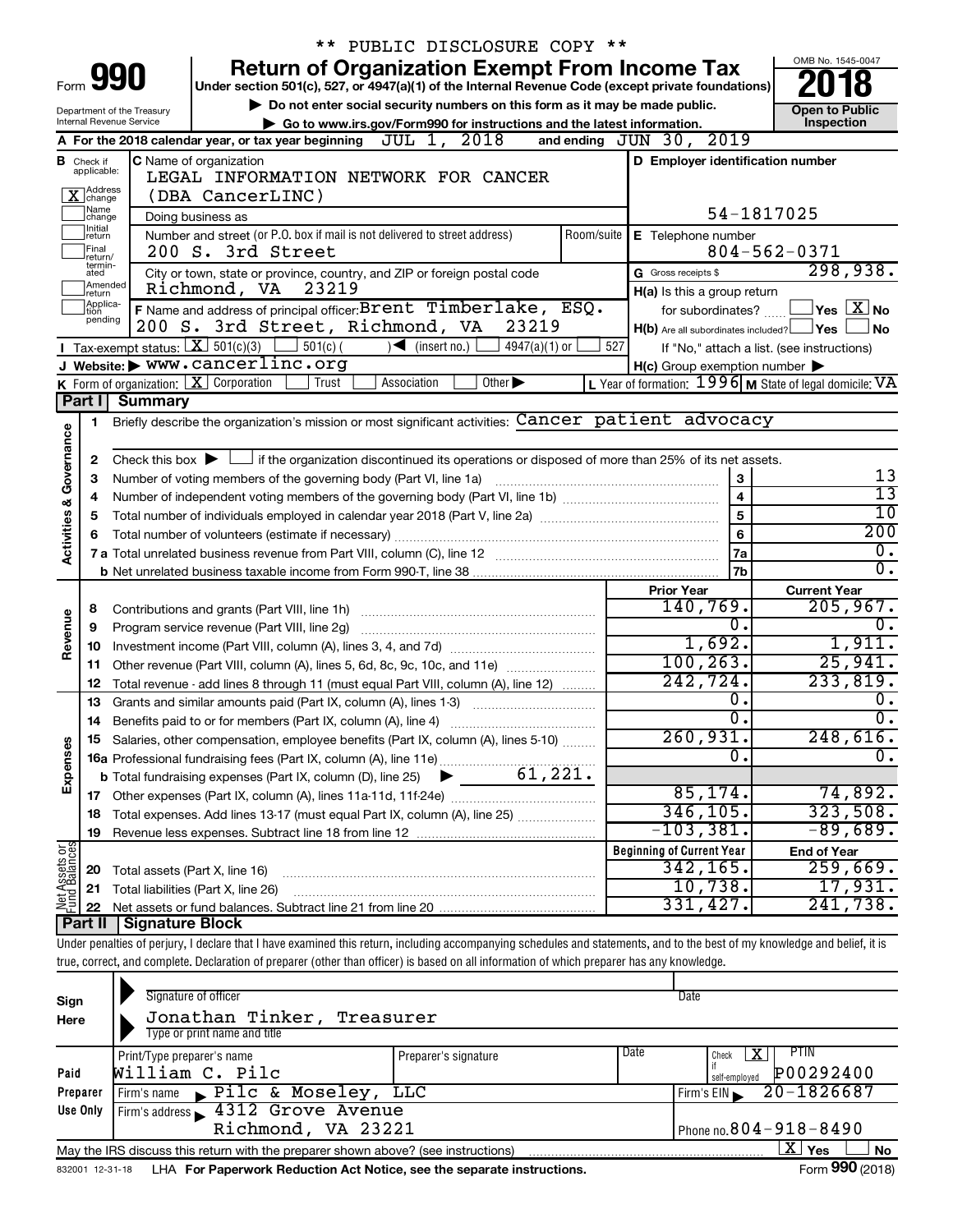|    | 54-1817025<br>(DBA CancerLINC)<br>Form 990 (2018)                                                                                                                                                                                                                                    | Page 2               |
|----|--------------------------------------------------------------------------------------------------------------------------------------------------------------------------------------------------------------------------------------------------------------------------------------|----------------------|
|    | <b>Part III   Statement of Program Service Accomplishments</b>                                                                                                                                                                                                                       |                      |
|    |                                                                                                                                                                                                                                                                                      | $\boxed{\mathbf{X}}$ |
| 1. | Briefly describe the organization's mission:<br>Cancer Patient Advocacy                                                                                                                                                                                                              |                      |
|    |                                                                                                                                                                                                                                                                                      |                      |
|    |                                                                                                                                                                                                                                                                                      |                      |
|    |                                                                                                                                                                                                                                                                                      |                      |
| 2  | Did the organization undertake any significant program services during the year which were not listed on the                                                                                                                                                                         |                      |
|    | $\exists$ Yes $\boxed{\text{X}}$ No<br>prior Form 990 or 990-EZ?                                                                                                                                                                                                                     |                      |
|    | If "Yes," describe these new services on Schedule O.                                                                                                                                                                                                                                 |                      |
| 3  | $\Box$ Yes $[\overline{\mathrm{X}}]$ No<br>Did the organization cease conducting, or make significant changes in how it conducts, any program services?                                                                                                                              |                      |
|    | If "Yes," describe these changes on Schedule O.                                                                                                                                                                                                                                      |                      |
| 4  | Describe the organization's program service accomplishments for each of its three largest program services, as measured by expenses.<br>Section 501(c)(3) and 501(c)(4) organizations are required to report the amount of grants and allocations to others, the total expenses, and |                      |
|    | revenue, if any, for each program service reported.                                                                                                                                                                                                                                  |                      |
| 4a | $\overline{150,058}$ $\cdot$ including grants of \$<br>) (Expenses \$<br>) (Revenue \$<br>(Code:                                                                                                                                                                                     |                      |
|    | CancerLINC is a greater Richmond area nonprofit organization with the                                                                                                                                                                                                                |                      |
|    | mission of easing the burden of cancer for patients and their families                                                                                                                                                                                                               |                      |
|    | by providing assistance, education, and referral to free legal,                                                                                                                                                                                                                      |                      |
|    | financial, and community resources. In fiscal year 2019, CancerLINC                                                                                                                                                                                                                  |                      |
|    | helped 401 patients with 486 legal and financial issues resulting from                                                                                                                                                                                                               |                      |
|    | These patients were connected with 175 professionals<br>their disease.<br>and others, whose services are provided on a pro bono basis to help                                                                                                                                        |                      |
|    | these patients address the problems they face- eviction, bankruptcy,                                                                                                                                                                                                                 |                      |
|    | employment security and similar situations. CancerLINC does not charge                                                                                                                                                                                                               |                      |
|    | for its services, relying on fundraising, special events and grant                                                                                                                                                                                                                   |                      |
|    | funding from foundations and corporations to support its work.                                                                                                                                                                                                                       |                      |
|    |                                                                                                                                                                                                                                                                                      |                      |
|    | 62, 288. including grants of \$<br>4b (Code:<br>) (Expenses \$<br>) (Revenue \$                                                                                                                                                                                                      |                      |
|    | CancerLINC provides outreach and education services including: 1)                                                                                                                                                                                                                    |                      |
|    | staffing VCU Massey Cancer Center through a Medical Legal Partnership                                                                                                                                                                                                                |                      |
|    | that provides counseling and referrals for cancer patients conveniently                                                                                                                                                                                                              |                      |
|    | within the medical setting; 2) the Cycle of Life program provides                                                                                                                                                                                                                    |                      |
|    | end-of-life services such as preparing wills, power of attorney forms,<br>etc., for cancer patients in hospice; 3) Life Planning Workshops help                                                                                                                                      |                      |
|    | patients complete their wills, advance medical directives, and power of                                                                                                                                                                                                              |                      |
|    | attorney forms conveniently in only a few hours; 4) educational                                                                                                                                                                                                                      |                      |
|    | seminars are provided by volunteer professionals for local cancer                                                                                                                                                                                                                    |                      |
|    | patients, their families and the public on various legal and financial                                                                                                                                                                                                               |                      |
|    | issues; 5) a speakers' bureau provides presentations to religious and                                                                                                                                                                                                                |                      |
|    | community groups related to mission services.                                                                                                                                                                                                                                        |                      |
|    | 4c (Code: ) (Expenses \$                                                                                                                                                                                                                                                             |                      |
|    |                                                                                                                                                                                                                                                                                      |                      |
|    |                                                                                                                                                                                                                                                                                      |                      |
|    |                                                                                                                                                                                                                                                                                      |                      |
|    |                                                                                                                                                                                                                                                                                      |                      |
|    |                                                                                                                                                                                                                                                                                      |                      |
|    |                                                                                                                                                                                                                                                                                      |                      |
|    |                                                                                                                                                                                                                                                                                      |                      |
|    |                                                                                                                                                                                                                                                                                      |                      |
|    |                                                                                                                                                                                                                                                                                      |                      |
|    |                                                                                                                                                                                                                                                                                      |                      |
|    |                                                                                                                                                                                                                                                                                      |                      |
|    | 4d Other program services (Describe in Schedule O.)                                                                                                                                                                                                                                  |                      |
|    | (Expenses \$<br>) (Revenue \$<br>including grants of \$<br>212, 346.                                                                                                                                                                                                                 |                      |
|    | 4e Total program service expenses ><br>Form 990 (2018)                                                                                                                                                                                                                               |                      |
|    |                                                                                                                                                                                                                                                                                      |                      |
|    | See Schedule O for Continuation(s)<br>832002 12-31-18                                                                                                                                                                                                                                |                      |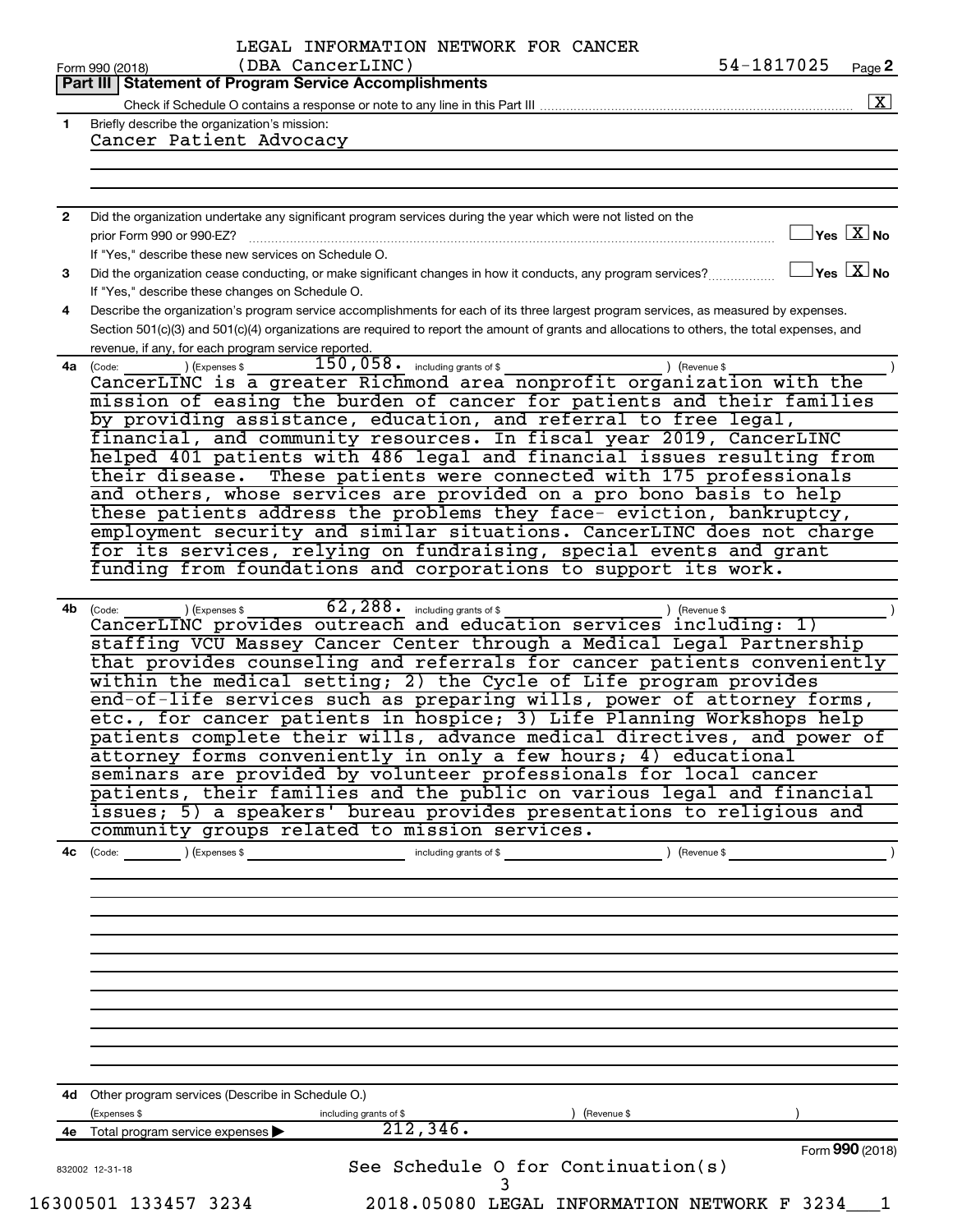**3** (DBA CancerLINC) 54-1817025

**11a**

X

X X

X

X

X

X

X  $\overline{\mathtt{x}}$ X

X

X

X

X

X X

**11b**

**11c**

**11d 11e**

**11f**

**12a**

**12b 13 14a**

**14b**

**15**

**16**

**17**

**18**

**19 20a 20b**

**21**

|              | Form 990 (2018)<br>(DBA CancerLINC)<br>54-181/025                                                                                                                                                                                   |                |            | Page |
|--------------|-------------------------------------------------------------------------------------------------------------------------------------------------------------------------------------------------------------------------------------|----------------|------------|------|
|              | Part IV   Checklist of Required Schedules                                                                                                                                                                                           |                |            |      |
|              |                                                                                                                                                                                                                                     |                | <b>Yes</b> | No   |
| 1.           | Is the organization described in section $501(c)(3)$ or $4947(a)(1)$ (other than a private foundation)?                                                                                                                             |                |            |      |
|              |                                                                                                                                                                                                                                     | 1              | X          |      |
| $\mathbf{2}$ |                                                                                                                                                                                                                                     | $\overline{2}$ | x          |      |
| 3            | Did the organization engage in direct or indirect political campaign activities on behalf of or in opposition to candidates for                                                                                                     |                |            |      |
|              |                                                                                                                                                                                                                                     | 3              |            | X    |
| 4            | Section 501(c)(3) organizations. Did the organization engage in lobbying activities, or have a section 501(h) election in effect                                                                                                    |                |            |      |
|              |                                                                                                                                                                                                                                     | 4              |            | х    |
| 5            | Is the organization a section 501(c)(4), 501(c)(5), or 501(c)(6) organization that receives membership dues, assessments, or                                                                                                        |                |            |      |
|              |                                                                                                                                                                                                                                     | 5              |            | х    |
| 6            | Did the organization maintain any donor advised funds or any similar funds or accounts for which donors have the right to                                                                                                           |                |            |      |
|              | provide advice on the distribution or investment of amounts in such funds or accounts? If "Yes," complete Schedule D, Part I                                                                                                        | 6              |            | х    |
| 7            | Did the organization receive or hold a conservation easement, including easements to preserve open space,                                                                                                                           |                |            |      |
|              | the environment, historic land areas, or historic structures? If "Yes," complete Schedule D, Part II                                                                                                                                | $\overline{ }$ |            | X    |
| 8            | Did the organization maintain collections of works of art, historical treasures, or other similar assets? If "Yes," complete                                                                                                        |                |            |      |
|              | Schedule D, Part III <b>Marting Community</b> Construction of the Construction of the Construction of the Construction of the Construction of the Construction of the Construction of the Construction of the Construction of the C | 8              |            | X    |
| 9            | Did the organization report an amount in Part X, line 21, for escrow or custodial account liability, serve as a custodian for                                                                                                       |                |            |      |
|              | amounts not listed in Part X; or provide credit counseling, debt management, credit repair, or debt negotiation services?                                                                                                           |                |            |      |
|              | If "Yes," complete Schedule D, Part IV                                                                                                                                                                                              | 9              |            | x    |
| 10           | Did the organization, directly or through a related organization, hold assets in temporarily restricted endowments, permanent                                                                                                       |                |            |      |
|              |                                                                                                                                                                                                                                     | 10             |            | X    |
| 11           | If the organization's answer to any of the following questions is "Yes," then complete Schedule D, Parts VI, VII, VIII, IX, or X                                                                                                    |                |            |      |
|              | as applicable.                                                                                                                                                                                                                      |                |            |      |

|         |  | a Did the organization report an amount for land, buildings, and equipment in Part X, line 10? If "Yes," complete Schedule D, |  |  |  |  |  |
|---------|--|-------------------------------------------------------------------------------------------------------------------------------|--|--|--|--|--|
| Part VI |  |                                                                                                                               |  |  |  |  |  |

| <b>b</b> Did the organization report an amount for investments - other securities in Part X, line 12 that is 5% or more of its total |
|--------------------------------------------------------------------------------------------------------------------------------------|
| assets reported in Part X, line 16? If "Yes," complete Schedule D, Part VII                                                          |

| c Did the organization report an amount for investments - program related in Part X, line 13 that is 5% or more of its total   |
|--------------------------------------------------------------------------------------------------------------------------------|
| assets reported in Part X, line 16? If "Yes," complete Schedule D, Part VIII                                                   |
| d Did the organization report an amount for other assets in Part X, line 15 that is 5% or more of its total assets reported in |

**e** Did the organization report an amount for other liabilities in Part X, line 25? If "Yes," complete Schedule D, Part X .................. **f** *If "Yes," complete Schedule D, Part IX* Part X, line 16? ~~~~~~~~~~~~~~~~~~~~~~~~~~~~~~~~~~~ Did the organization's separate or consolidated financial statements for the tax year include a footnote that addresses

| the organization's liability for uncertain tax positions under FIN 48 (ASC 740)? If "Yes," complete Schedule D, Part X  |
|-------------------------------------------------------------------------------------------------------------------------|
| 12a Did the organization obtain separate, independent audited financial statements for the tax year? If "Yes," complete |
| Schedule D, Parts XI and XII                                                                                            |

**13 b** Was the organization included in consolidated, independent audited financial statements for the tax year? If "Yes," and if the organization answered "No" to line 12a, then completing Schedule D, Parts XI and XII is optional *…………*…

| 13 Is the organization a school described in section $170(b)(1)(A)(ii)?$ If "Yes," complete Schedule E                           |
|----------------------------------------------------------------------------------------------------------------------------------|
| 14a Did the organization maintain an office, employees, or agents outside of the United States?                                  |
| <b>b</b> Did the organization have aggregate revenues or expenses of more than \$10,000 from grantmaking, fundraising, business, |
| investment, and program service activities outside the United States, or aggregate foreign investments valued at \$100,000       |
| or more? If "Yes," complete Schedule F, Parts I and IV                                                                           |
|                                                                                                                                  |

| 15 Did the organization report on Part IX, column (A), line 3, more than \$5,000 of grants or other assistance to or for any |
|------------------------------------------------------------------------------------------------------------------------------|
| foreign organization? If "Yes," complete Schedule F, Parts II and IV                                                         |
| 16 Did the organization report on Part IX, column (A), line 3, more than \$5,000 of aggregate grants or other assistance to  |

| or for foreign individuals? If "Yes," complete Schedule F, Parts III and IV                                                |
|----------------------------------------------------------------------------------------------------------------------------|
| 17 Did the organization report a total of more than \$15,000 of expenses for professional fundraising services on Part IX, |
|                                                                                                                            |

**18** *If "Yes," complete Schedule G, Part I* column (A), lines 6 and 11e? ~~~~~~~~~~~~~~~~~~~~~~~~~~~~~ Did the organization report more than \$15,000 total of fundraising event gross income and contributions on Part VIII, lines

| 1c and 8a? If "Yes." complete Schedule G. Part II                                                                      |
|------------------------------------------------------------------------------------------------------------------------|
| Did the organization report more than \$15,000 of gross income from gaming activities on Part VIII, line 9a? If "Yes," |
| complete Schedule G, Part III                                                                                          |

**20 a** *If "Yes," complete Schedule H* Did the organization operate one or more hospital facilities? ~~~~~~~~~~~~~~~~

| <b>b</b> If "Yes" to line 20a, did the organization attach a copy of its audited financial statements to this return? |
|-----------------------------------------------------------------------------------------------------------------------|
| 21 Did the organization report more than \$5,000 of grants or other assistance to any domestic organization or        |

832003 12-31-18 domestic government on Part IX, column (A), line 1? If "Yes," complete Schedule I, Parts I and II mummumumumumumu

X

16300501 133457 3234 2018.05080 LEGAL INFORMATION NETWORK F 3234\_\_\_1

4

X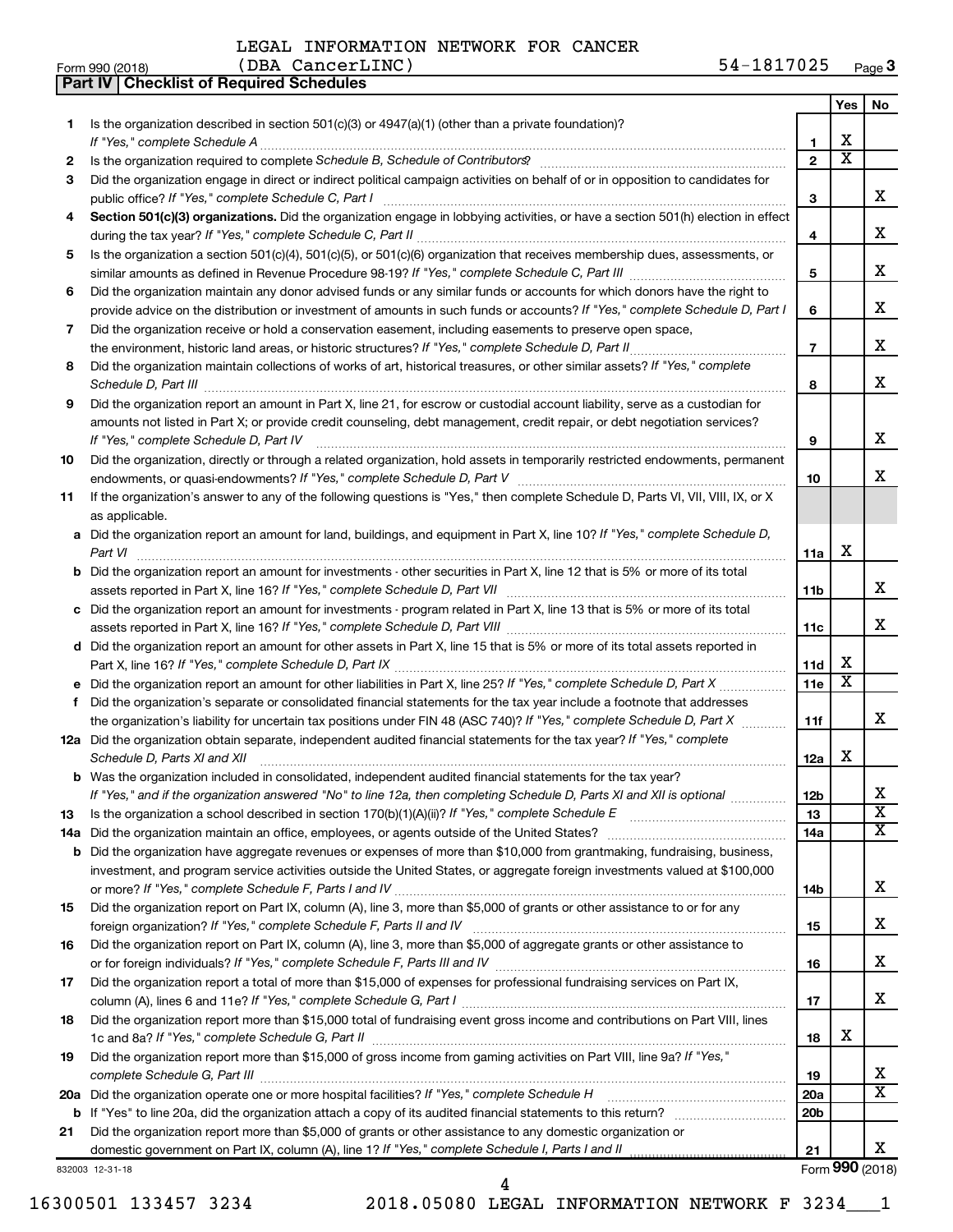*(continued)* **Part IV Checklist of Required Schedules**

|                                                                                                                                                                                                                                                                                                                        |                           | Yes $ $                 | No                                                                  |
|------------------------------------------------------------------------------------------------------------------------------------------------------------------------------------------------------------------------------------------------------------------------------------------------------------------------|---------------------------|-------------------------|---------------------------------------------------------------------|
| Did the organization report more than \$5,000 of grants or other assistance to or for domestic individuals on                                                                                                                                                                                                          | 22                        |                         | х                                                                   |
| Did the organization answer "Yes" to Part VII, Section A, line 3, 4, or 5 about compensation of the organization's current<br>and former officers, directors, trustees, key employees, and highest compensated employees? If "Yes," complete<br>Schedule J <b>www.communications.communications.communications.com</b> | 23                        |                         | x                                                                   |
| 24a Did the organization have a tax-exempt bond issue with an outstanding principal amount of more than \$100,000 as of the                                                                                                                                                                                            |                           |                         |                                                                     |
| last day of the year, that was issued after December 31, 2002? If "Yes," answer lines 24b through 24d and complete                                                                                                                                                                                                     |                           |                         |                                                                     |
|                                                                                                                                                                                                                                                                                                                        | 24a                       |                         | x                                                                   |
|                                                                                                                                                                                                                                                                                                                        | 24b                       |                         |                                                                     |
| c Did the organization maintain an escrow account other than a refunding escrow at any time during the year to defease                                                                                                                                                                                                 |                           |                         |                                                                     |
|                                                                                                                                                                                                                                                                                                                        | 24с<br>24d                |                         |                                                                     |
| 25a Section 501(c)(3), 501(c)(4), and 501(c)(29) organizations. Did the organization engage in an excess benefit                                                                                                                                                                                                       |                           |                         |                                                                     |
|                                                                                                                                                                                                                                                                                                                        | 25a                       |                         | х                                                                   |
| b Is the organization aware that it engaged in an excess benefit transaction with a disqualified person in a prior year, and                                                                                                                                                                                           |                           |                         |                                                                     |
| that the transaction has not been reported on any of the organization's prior Forms 990 or 990-EZ? If "Yes," complete<br>Schedule L, Part I                                                                                                                                                                            | 25b                       |                         | х                                                                   |
| Did the organization report any amount on Part X, line 5, 6, or 22 for receivables from or payables to any current or<br>former officers, directors, trustees, key employees, highest compensated employees, or disqualified persons? If "Yes,"                                                                        |                           |                         |                                                                     |
| complete Schedule L, Part II                                                                                                                                                                                                                                                                                           | 26                        |                         | х                                                                   |
| Did the organization provide a grant or other assistance to an officer, director, trustee, key employee, substantial                                                                                                                                                                                                   |                           |                         |                                                                     |
| contributor or employee thereof, a grant selection committee member, or to a 35% controlled entity or family member                                                                                                                                                                                                    |                           |                         |                                                                     |
|                                                                                                                                                                                                                                                                                                                        | 27                        |                         | x                                                                   |
| Was the organization a party to a business transaction with one of the following parties (see Schedule L, Part IV                                                                                                                                                                                                      |                           |                         |                                                                     |
| instructions for applicable filing thresholds, conditions, and exceptions):                                                                                                                                                                                                                                            |                           |                         |                                                                     |
| a A current or former officer, director, trustee, or key employee? If "Yes," complete Schedule L, Part IV                                                                                                                                                                                                              | 28a                       |                         | x<br>$\overline{\mathbf{x}}$                                        |
| <b>b</b> A family member of a current or former officer, director, trustee, or key employee? If "Yes," complete Schedule L, Part IV                                                                                                                                                                                    | 28b                       |                         |                                                                     |
| c An entity of which a current or former officer, director, trustee, or key employee (or a family member thereof) was an officer,                                                                                                                                                                                      |                           |                         |                                                                     |
| director, trustee, or direct or indirect owner? If "Yes," complete Schedule L, Part IV.                                                                                                                                                                                                                                | 28c                       |                         | x                                                                   |
|                                                                                                                                                                                                                                                                                                                        | 29                        | $\overline{\mathbf{X}}$ |                                                                     |
| Did the organization receive contributions of art, historical treasures, or other similar assets, or qualified conservation                                                                                                                                                                                            | 30                        |                         | X                                                                   |
| Did the organization liquidate, terminate, or dissolve and cease operations?                                                                                                                                                                                                                                           | 31                        |                         | x                                                                   |
| Did the organization sell, exchange, dispose of, or transfer more than 25% of its net assets? If "Yes," complete                                                                                                                                                                                                       | 32                        |                         | x                                                                   |
| Did the organization own 100% of an entity disregarded as separate from the organization under Regulations                                                                                                                                                                                                             |                           |                         |                                                                     |
|                                                                                                                                                                                                                                                                                                                        | 33                        |                         | x                                                                   |
| Was the organization related to any tax-exempt or taxable entity? If "Yes," complete Schedule R, Part II, III, or IV, and                                                                                                                                                                                              |                           |                         |                                                                     |
| Part V, line 1                                                                                                                                                                                                                                                                                                         | 34                        |                         | x                                                                   |
| 35a Did the organization have a controlled entity within the meaning of section 512(b)(13)?                                                                                                                                                                                                                            | 35a                       |                         | $\overline{\textbf{x}}$                                             |
| b If "Yes" to line 35a, did the organization receive any payment from or engage in any transaction with a controlled entity                                                                                                                                                                                            |                           |                         |                                                                     |
|                                                                                                                                                                                                                                                                                                                        | 35b                       |                         |                                                                     |
| Section 501(c)(3) organizations. Did the organization make any transfers to an exempt non-charitable related organization?                                                                                                                                                                                             | 36                        |                         | x                                                                   |
| Did the organization conduct more than 5% of its activities through an entity that is not a related organization                                                                                                                                                                                                       | 37                        |                         | X                                                                   |
| Did the organization complete Schedule O and provide explanations in Schedule O for Part VI, lines 11b and 19?                                                                                                                                                                                                         |                           |                         |                                                                     |
| <b>Statements Regarding Other IRS Filings and Tax Compliance</b>                                                                                                                                                                                                                                                       | 38                        | х                       |                                                                     |
| Check if Schedule O contains a response or note to any line in this Part V                                                                                                                                                                                                                                             |                           |                         |                                                                     |
|                                                                                                                                                                                                                                                                                                                        |                           | Yes                     | No                                                                  |
| 1a<br>0                                                                                                                                                                                                                                                                                                                |                           |                         |                                                                     |
| 1b                                                                                                                                                                                                                                                                                                                     |                           |                         |                                                                     |
| c Did the organization comply with backup withholding rules for reportable payments to vendors and reportable gaming                                                                                                                                                                                                   |                           |                         |                                                                     |
|                                                                                                                                                                                                                                                                                                                        |                           |                         |                                                                     |
| 832004 12-31-18                                                                                                                                                                                                                                                                                                        |                           |                         |                                                                     |
|                                                                                                                                                                                                                                                                                                                        | 5<br>16300501 133457 3234 | 1c                      | х<br>Form 990 (2018)<br>2018.05080 LEGAL INFORMATION NETWORK F 3234 |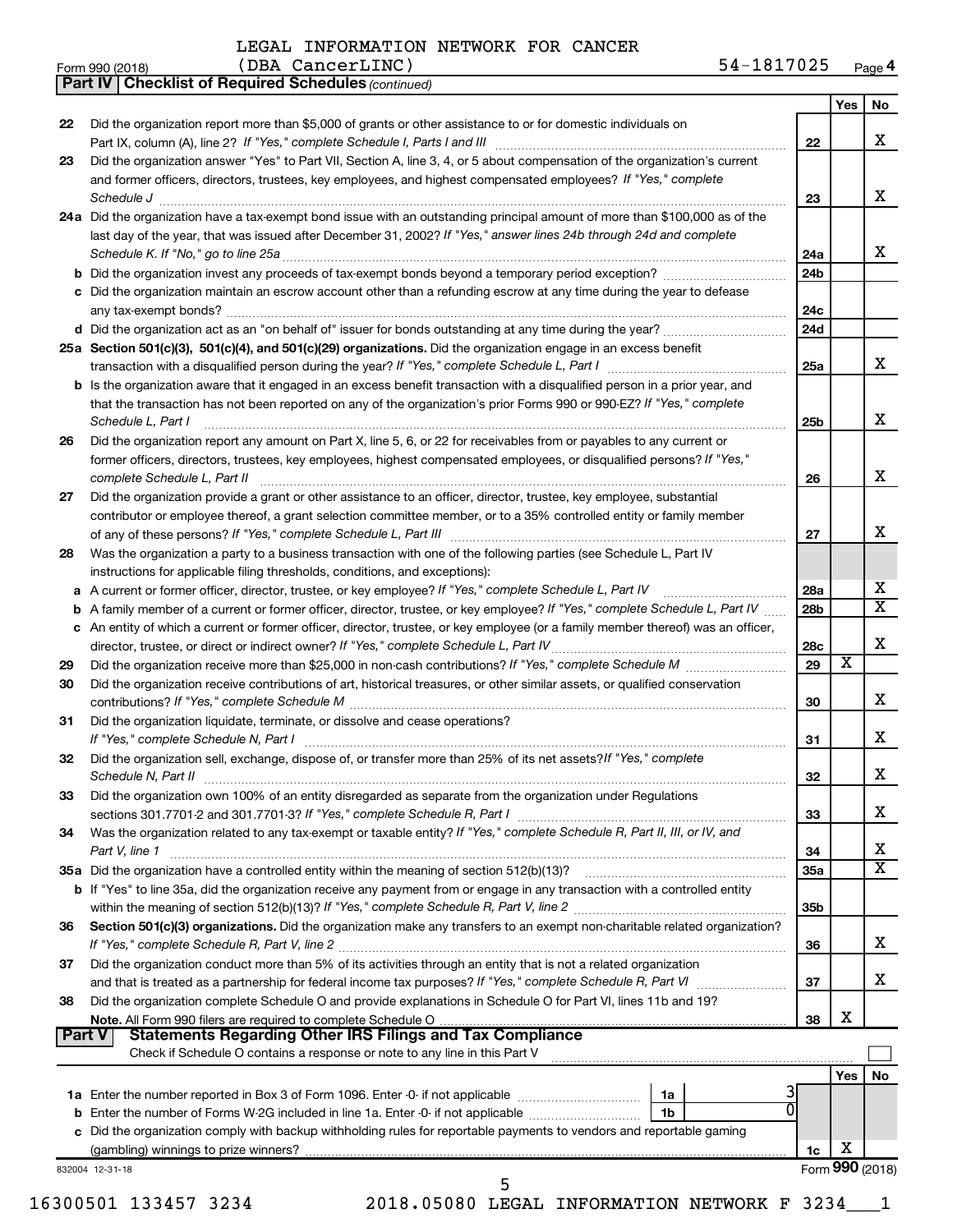| <b>Part V</b> | <b>Statements Regarding Other IRS Filings and Tax Compliance (continued)</b>                                                                    |                |     |                         |  |  |  |
|---------------|-------------------------------------------------------------------------------------------------------------------------------------------------|----------------|-----|-------------------------|--|--|--|
|               |                                                                                                                                                 |                | Yes | No                      |  |  |  |
|               | 2a Enter the number of employees reported on Form W-3, Transmittal of Wage and Tax Statements,                                                  |                |     |                         |  |  |  |
|               | 10<br>filed for the calendar year ending with or within the year covered by this return<br>2a                                                   |                |     |                         |  |  |  |
|               | b If at least one is reported on line 2a, did the organization file all required federal employment tax returns?                                | 2 <sub>b</sub> | X   |                         |  |  |  |
|               | Note. If the sum of lines 1a and 2a is greater than 250, you may be required to e-file (see instructions) <i></i>                               |                |     |                         |  |  |  |
| За            | Did the organization have unrelated business gross income of \$1,000 or more during the year?                                                   | За             |     | x                       |  |  |  |
| b             | If "Yes," has it filed a Form 990-T for this year? If "No" to line 3b, provide an explanation in Schedule O manumumum                           | 3b             |     |                         |  |  |  |
|               | 4a At any time during the calendar year, did the organization have an interest in, or a signature or other authority over, a                    |                |     |                         |  |  |  |
|               | financial account in a foreign country (such as a bank account, securities account, or other financial account)?                                | 4a             |     | х                       |  |  |  |
|               | <b>b</b> If "Yes," enter the name of the foreign country: $\blacktriangleright$                                                                 |                |     |                         |  |  |  |
|               | See instructions for filing requirements for FinCEN Form 114, Report of Foreign Bank and Financial Accounts (FBAR).                             |                |     |                         |  |  |  |
| 5a            |                                                                                                                                                 | 5a             |     | х                       |  |  |  |
| b             |                                                                                                                                                 | 5 <sub>b</sub> |     | $\overline{\mathbf{X}}$ |  |  |  |
| с             |                                                                                                                                                 | 5c             |     |                         |  |  |  |
|               | 6a Does the organization have annual gross receipts that are normally greater than \$100,000, and did the organization solicit                  |                |     |                         |  |  |  |
|               |                                                                                                                                                 | 6a             |     | х                       |  |  |  |
|               | b If "Yes," did the organization include with every solicitation an express statement that such contributions or gifts                          |                |     |                         |  |  |  |
|               |                                                                                                                                                 | 6b             |     |                         |  |  |  |
| 7             | Organizations that may receive deductible contributions under section 170(c).                                                                   |                |     |                         |  |  |  |
| a             | Did the organization receive a payment in excess of \$75 made partly as a contribution and partly for goods and services provided to the payor? | 7a             |     | х                       |  |  |  |
| b             |                                                                                                                                                 | 7b             |     |                         |  |  |  |
|               | Did the organization sell, exchange, or otherwise dispose of tangible personal property for which it was required                               |                |     |                         |  |  |  |
|               |                                                                                                                                                 | 7c             |     | х                       |  |  |  |
| d             | 7d                                                                                                                                              |                |     |                         |  |  |  |
| е             |                                                                                                                                                 | 7е             |     | х                       |  |  |  |
|               |                                                                                                                                                 | 7f             |     | $\overline{\mathbf{X}}$ |  |  |  |
| g             | If the organization received a contribution of qualified intellectual property, did the organization file Form 8899 as required?                | 7g             |     |                         |  |  |  |
| h             | If the organization received a contribution of cars, boats, airplanes, or other vehicles, did the organization file a Form 1098-C?              | 7h             |     |                         |  |  |  |
| 8             | Sponsoring organizations maintaining donor advised funds. Did a donor advised fund maintained by the                                            |                |     |                         |  |  |  |
|               | sponsoring organization have excess business holdings at any time during the year? [11111111111111111111111111                                  | 8              |     |                         |  |  |  |
| 9             | Sponsoring organizations maintaining donor advised funds.                                                                                       |                |     |                         |  |  |  |
| а             | Did the sponsoring organization make any taxable distributions under section 4966?                                                              | <b>9a</b>      |     |                         |  |  |  |
| b             |                                                                                                                                                 | 9b             |     |                         |  |  |  |
| 10            | Section 501(c)(7) organizations. Enter:                                                                                                         |                |     |                         |  |  |  |
| а             | 10a                                                                                                                                             |                |     |                         |  |  |  |
|               | 10 <sub>b</sub><br>b Gross receipts, included on Form 990, Part VIII, line 12, for public use of club facilities                                |                |     |                         |  |  |  |
| 11            | Section 501(c)(12) organizations. Enter:                                                                                                        |                |     |                         |  |  |  |
| а             | 11a                                                                                                                                             |                |     |                         |  |  |  |
| b             | Gross income from other sources (Do not net amounts due or paid to other sources against                                                        |                |     |                         |  |  |  |
|               | amounts due or received from them.)<br>11b                                                                                                      |                |     |                         |  |  |  |
|               | 12a Section 4947(a)(1) non-exempt charitable trusts. Is the organization filing Form 990 in lieu of Form 1041?                                  | 12a            |     |                         |  |  |  |
|               | 12b<br><b>b</b> If "Yes," enter the amount of tax-exempt interest received or accrued during the year                                           |                |     |                         |  |  |  |
| 13            | Section 501(c)(29) qualified nonprofit health insurance issuers.                                                                                |                |     |                         |  |  |  |
| а             | Is the organization licensed to issue qualified health plans in more than one state?                                                            | 1За            |     |                         |  |  |  |
|               | Note. See the instructions for additional information the organization must report on Schedule O.                                               |                |     |                         |  |  |  |
|               | <b>b</b> Enter the amount of reserves the organization is required to maintain by the states in which the                                       |                |     |                         |  |  |  |
|               | 13 <sub>b</sub>                                                                                                                                 |                |     |                         |  |  |  |
| с             | 13с                                                                                                                                             |                |     |                         |  |  |  |
| 14a           | Did the organization receive any payments for indoor tanning services during the tax year?                                                      | 14a            |     | x                       |  |  |  |
|               |                                                                                                                                                 |                |     |                         |  |  |  |
| 15            | Is the organization subject to the section 4960 tax on payment(s) of more than \$1,000,000 in remuneration or                                   |                |     |                         |  |  |  |
|               |                                                                                                                                                 | 15             |     | х                       |  |  |  |
|               | If "Yes," see instructions and file Form 4720, Schedule N.                                                                                      |                |     |                         |  |  |  |
| 16            | Is the organization an educational institution subject to the section 4968 excise tax on net investment income?                                 | 16             |     | x                       |  |  |  |
|               | If "Yes," complete Form 4720, Schedule O.                                                                                                       |                |     |                         |  |  |  |

Form (2018) **990**

832005 12-31-18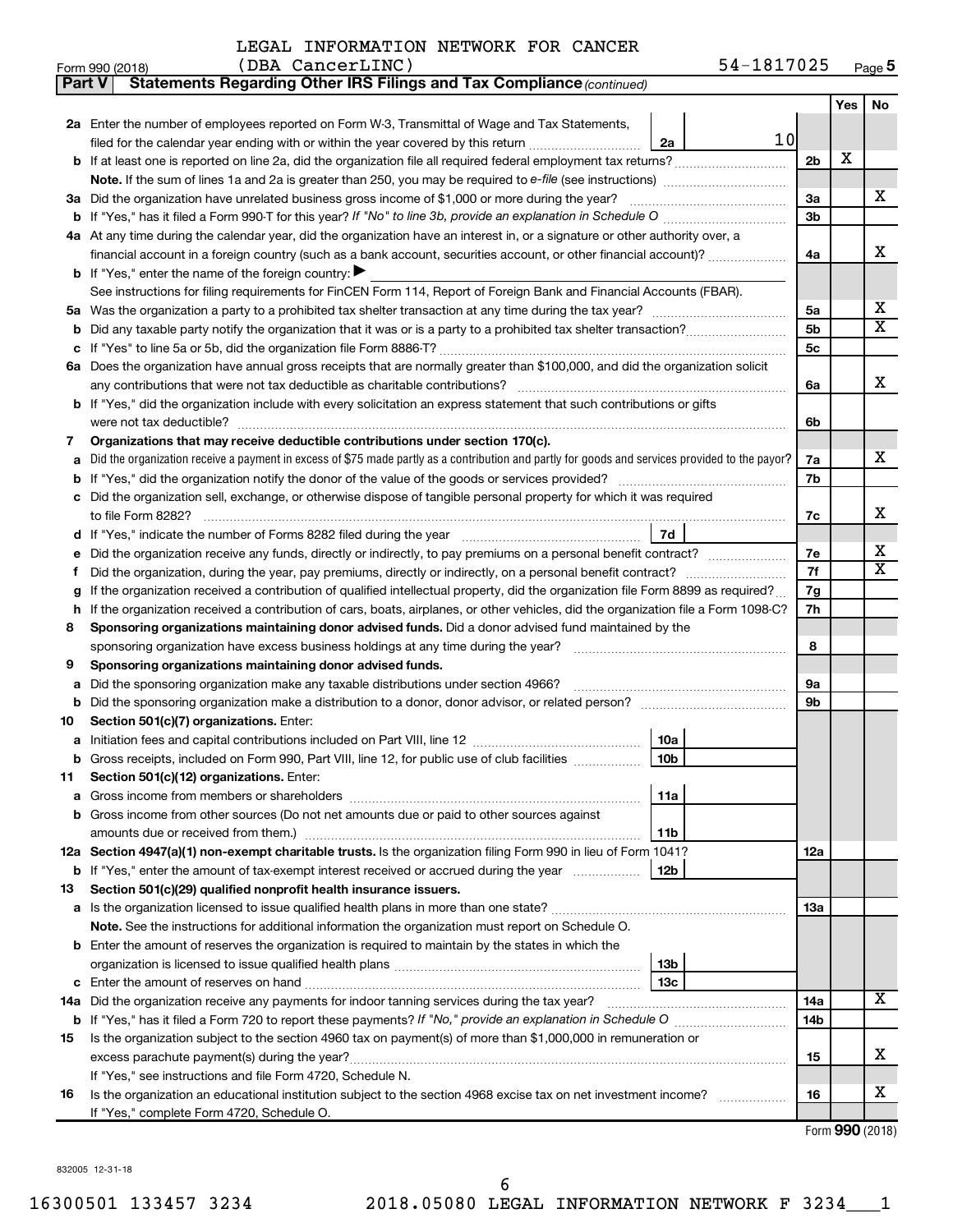Form 990 (2018) Page **6** (DBA CancerLINC) 54-1817025

|     | <b>Section A. Governing Body and Management</b>                                                                                                                                                                                     |    |    |                 |                         |                         |
|-----|-------------------------------------------------------------------------------------------------------------------------------------------------------------------------------------------------------------------------------------|----|----|-----------------|-------------------------|-------------------------|
|     |                                                                                                                                                                                                                                     |    | 13 |                 | Yes                     | No                      |
|     | 1a Enter the number of voting members of the governing body at the end of the tax year <i>manumum</i>                                                                                                                               | 1a |    |                 |                         |                         |
|     | If there are material differences in voting rights among members of the governing body, or if the governing                                                                                                                         |    |    |                 |                         |                         |
|     | body delegated broad authority to an executive committee or similar committee, explain in Schedule O.                                                                                                                               |    | 13 |                 |                         |                         |
|     | <b>b</b> Enter the number of voting members included in line 1a, above, who are independent                                                                                                                                         | 1b |    |                 |                         |                         |
| 2   | Did any officer, director, trustee, or key employee have a family relationship or a business relationship with any other                                                                                                            |    |    | $\mathbf{2}$    |                         | х                       |
| 3   | Did the organization delegate control over management duties customarily performed by or under the direct supervision                                                                                                               |    |    |                 |                         |                         |
|     |                                                                                                                                                                                                                                     |    |    | 3               |                         | Х                       |
| 4   | Did the organization make any significant changes to its governing documents since the prior Form 990 was filed?                                                                                                                    |    |    | 4               |                         | $\overline{\mathbf{x}}$ |
| 5   |                                                                                                                                                                                                                                     |    |    | 5               |                         | $\overline{\mathbf{x}}$ |
| 6   |                                                                                                                                                                                                                                     |    |    | 6               |                         | $\overline{\mathbf{X}}$ |
| 7a  | Did the organization have members, stockholders, or other persons who had the power to elect or appoint one or                                                                                                                      |    |    |                 |                         |                         |
|     |                                                                                                                                                                                                                                     |    |    | 7a              |                         | Х                       |
|     | <b>b</b> Are any governance decisions of the organization reserved to (or subject to approval by) members, stockholders, or                                                                                                         |    |    |                 |                         |                         |
|     |                                                                                                                                                                                                                                     |    |    | 7b              |                         | x                       |
| 8   | Did the organization contemporaneously document the meetings held or written actions undertaken during the year by the following:                                                                                                   |    |    |                 |                         |                         |
| a   |                                                                                                                                                                                                                                     |    |    | 8а              | х                       |                         |
|     |                                                                                                                                                                                                                                     |    |    | 8b              | $\overline{\mathbf{X}}$ |                         |
| 9   | Is there any officer, director, trustee, or key employee listed in Part VII, Section A, who cannot be reached at the                                                                                                                |    |    |                 |                         |                         |
|     |                                                                                                                                                                                                                                     |    |    | 9               |                         | x                       |
|     | Section B. Policies (This Section B requests information about policies not required by the Internal Revenue Code.)                                                                                                                 |    |    |                 |                         |                         |
|     |                                                                                                                                                                                                                                     |    |    |                 | Yes                     | No                      |
|     |                                                                                                                                                                                                                                     |    |    | <b>10a</b>      |                         | х                       |
|     | b If "Yes," did the organization have written policies and procedures governing the activities of such chapters, affiliates,                                                                                                        |    |    |                 |                         |                         |
|     |                                                                                                                                                                                                                                     |    |    | 10b             |                         |                         |
|     | 11a Has the organization provided a complete copy of this Form 990 to all members of its governing body before filing the form?                                                                                                     |    |    | 11a             | X                       |                         |
|     | <b>b</b> Describe in Schedule O the process, if any, used by the organization to review this Form 990.                                                                                                                              |    |    |                 |                         |                         |
| 12a | Did the organization have a written conflict of interest policy? If "No," go to line 13                                                                                                                                             |    |    | 12a             | х                       |                         |
|     | <b>b</b> Were officers, directors, or trustees, and key employees required to disclose annually interests that could give rise to conflicts?                                                                                        |    |    | 12 <sub>b</sub> | $\overline{\textbf{x}}$ |                         |
|     | c Did the organization regularly and consistently monitor and enforce compliance with the policy? If "Yes," describe                                                                                                                |    |    |                 |                         |                         |
|     | in Schedule O how this was done <b>construction and construction</b> of the state of the state of the state of the state of the state of the state of the state of the state of the state of the state of the state of the state of |    |    | 12c             | Х                       |                         |
| 13  |                                                                                                                                                                                                                                     |    |    | 13              | $\overline{\mathbf{X}}$ |                         |
| 14  | Did the organization have a written document retention and destruction policy? [111] [12] manument content and the organization have a written document retention and destruction policy?                                           |    |    | 14              | $\overline{\textbf{x}}$ |                         |
| 15  | Did the process for determining compensation of the following persons include a review and approval by independent                                                                                                                  |    |    |                 |                         |                         |
|     | persons, comparability data, and contemporaneous substantiation of the deliberation and decision?                                                                                                                                   |    |    |                 |                         |                         |
| a   |                                                                                                                                                                                                                                     |    |    | 15a             | X                       |                         |
|     |                                                                                                                                                                                                                                     |    |    | 15 <sub>b</sub> |                         | X                       |
|     | If "Yes" to line 15a or 15b, describe the process in Schedule O (see instructions).                                                                                                                                                 |    |    |                 |                         |                         |
|     | 16a Did the organization invest in, contribute assets to, or participate in a joint venture or similar arrangement with a                                                                                                           |    |    |                 |                         |                         |
|     | taxable entity during the year?                                                                                                                                                                                                     |    |    | 16a             |                         | x                       |
|     | <b>b</b> If "Yes," did the organization follow a written policy or procedure requiring the organization to evaluate its participation                                                                                               |    |    |                 |                         |                         |
|     | in joint venture arrangements under applicable federal tax law, and take steps to safeguard the organization's                                                                                                                      |    |    |                 |                         |                         |
|     | exempt status with respect to such arrangements?                                                                                                                                                                                    |    |    | 16b             |                         |                         |
|     | <b>Section C. Disclosure</b>                                                                                                                                                                                                        |    |    |                 |                         |                         |
| 17  | None<br>List the states with which a copy of this Form 990 is required to be filed $\blacktriangleright$                                                                                                                            |    |    |                 |                         |                         |
| 18  | Section 6104 requires an organization to make its Forms 1023 (1024 or 1024-A if applicable), 990, and 990-T (Section 501(c)(3)s only) available                                                                                     |    |    |                 |                         |                         |
|     | for public inspection. Indicate how you made these available. Check all that apply.                                                                                                                                                 |    |    |                 |                         |                         |
|     | $\lfloor x \rfloor$ Upon request<br>$ \mathbf{X} $ Own website<br>Another's website<br>Other (explain in Schedule O)                                                                                                                |    |    |                 |                         |                         |
| 19  | Describe in Schedule O whether (and if so, how) the organization made its governing documents, conflict of interest policy, and financial                                                                                           |    |    |                 |                         |                         |
|     | statements available to the public during the tax year.                                                                                                                                                                             |    |    |                 |                         |                         |
| 20  | State the name, address, and telephone number of the person who possesses the organization's books and records                                                                                                                      |    |    |                 |                         |                         |
|     | Marvin C. (Chris) Williams - 804-562-0371                                                                                                                                                                                           |    |    |                 |                         |                         |
|     | 200 S. 3rd Street, Richmond,<br>23219<br>$\overline{\text{VA}}$                                                                                                                                                                     |    |    |                 |                         |                         |
|     |                                                                                                                                                                                                                                     |    |    |                 |                         |                         |
|     | 832006 12-31-18                                                                                                                                                                                                                     |    |    |                 | Form 990 (2018)         |                         |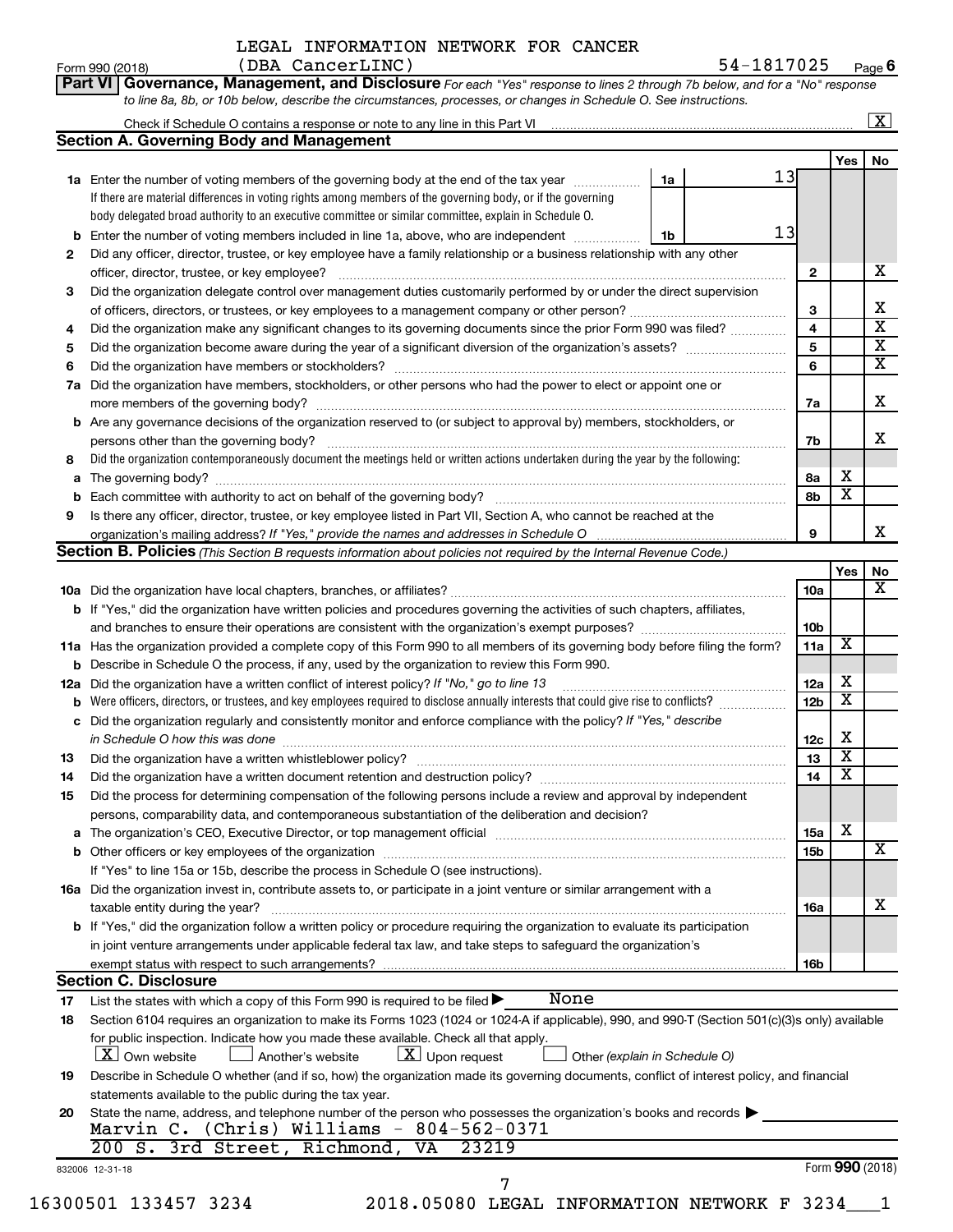| LEGAL INFORMATION NETWORK FOR CANCER |  |  |  |  |  |
|--------------------------------------|--|--|--|--|--|
|--------------------------------------|--|--|--|--|--|

 $\Box$ 

|  |                                               |  | Part VII Compensation of Officers, Directors, Trustees, Key Employees, Highest Compensated |  |  |
|--|-----------------------------------------------|--|--------------------------------------------------------------------------------------------|--|--|
|  | <b>Employees, and Independent Contractors</b> |  |                                                                                            |  |  |

Check if Schedule O contains a response or note to any line in this Part VII

**Section A. Officers, Directors, Trustees, Key Employees, and Highest Compensated Employees**

**1a**  Complete this table for all persons required to be listed. Report compensation for the calendar year ending with or within the organization's tax year.

**•** List all of the organization's current officers, directors, trustees (whether individuals or organizations), regardless of amount of compensation.

**•** List all of the organization's **current** key employees, if any. See instructions for definition of "key employee." Enter -0- in columns  $(D)$ ,  $(E)$ , and  $(F)$  if no compensation was paid.

**•** List the organization's five current highest compensated employees (other than an officer, director, trustee, or key employee) who received reportable compensation (Box 5 of Form W-2 and/or Box 7 of Form 1099-MISC) of more than \$100,000 from the organization and any related organizations.

**•** List all of the organization's former officers, key employees, and highest compensated employees who received more than \$100,000 of reportable compensation from the organization and any related organizations.

**•** List all of the organization's former directors or trustees that received, in the capacity as a former director or trustee of the organization, more than \$10,000 of reportable compensation from the organization and any related organizations.

List persons in the following order: individual trustees or directors; institutional trustees; officers; key employees; highest compensated employees; and former such persons.

|  |  |  | Check this box if neither the organization nor any related organization compensated any current officer, director, or trustee. |  |  |
|--|--|--|--------------------------------------------------------------------------------------------------------------------------------|--|--|
|  |  |  |                                                                                                                                |  |  |

| (A)                                   | (B)                    |                                |                                                                  |             | (C)          |                                 |        | (D)                 | (E)                              | (F)                      |
|---------------------------------------|------------------------|--------------------------------|------------------------------------------------------------------|-------------|--------------|---------------------------------|--------|---------------------|----------------------------------|--------------------------|
| Name and Title                        | Average                |                                | (do not check more than one                                      | Position    |              |                                 |        | Reportable          | Reportable                       | Estimated                |
|                                       | hours per              |                                | box, unless person is both an<br>officer and a director/trustee) |             |              |                                 |        | compensation        | compensation                     | amount of                |
|                                       | week                   |                                |                                                                  |             |              |                                 |        | from                | from related                     | other                    |
|                                       | (list any<br>hours for |                                |                                                                  |             |              |                                 |        | the<br>organization | organizations<br>(W-2/1099-MISC) | compensation<br>from the |
|                                       | related                |                                |                                                                  |             |              |                                 |        | (W-2/1099-MISC)     |                                  | organization             |
|                                       | organizations          |                                |                                                                  |             |              |                                 |        |                     |                                  | and related              |
|                                       | below                  | Individual trustee or director | Institutional trustee                                            |             | Key employee | Highest compensated<br>employee |        |                     |                                  | organizations            |
|                                       | line)                  |                                |                                                                  | Officer     |              |                                 | Former |                     |                                  |                          |
| BRENT TIMBERLAKE, ESQ.<br>(1)         | 2.00                   |                                |                                                                  |             |              |                                 |        |                     |                                  |                          |
| PRESIDENT                             |                        | X                              |                                                                  | $\mathbf x$ |              |                                 |        | 0.                  | $\mathbf 0$ .                    | $\mathbf 0$ .            |
| ALEXANDRA "SANDY" BOWEN, ESQ.<br>(2)  | 2.00                   |                                |                                                                  |             |              |                                 |        |                     |                                  |                          |
| VICE PRESIDENT                        |                        | X                              |                                                                  | $\mathbf X$ |              |                                 |        | $\mathbf 0$         | $\mathbf 0$ .                    | 0.                       |
| (3)<br>MARY ALLEN WALLER              | 2.00                   |                                |                                                                  |             |              |                                 |        |                     |                                  |                          |
| <b>TREASURER</b>                      |                        | X                              |                                                                  | $\mathbf X$ |              |                                 |        | $\mathbf 0$         | $\mathbf 0$                      | $\mathbf 0$ .            |
| MARY KATHERINE MCGETRICK, ESQ.<br>(4) | 2.00                   |                                |                                                                  |             |              |                                 |        |                     |                                  |                          |
| SECRETARY                             |                        | $\mathbf X$                    |                                                                  | $\mathbf X$ |              |                                 |        | $\mathbf 0$         | $\mathbf 0$                      | $\mathbf 0$ .            |
| STEPHANIE GILLIARD, ESQ.<br>(5)       | 1.00                   |                                |                                                                  |             |              |                                 |        |                     |                                  |                          |
| PRESIDENT - ELECT                     |                        | $\mathbf X$                    |                                                                  |             |              |                                 |        | $\mathbf 0$         | $\mathbf 0$                      | $\mathbf 0$ .            |
| (6)<br>PAUL RANNEY, ESQ.              | 1.00                   |                                |                                                                  |             |              |                                 |        |                     |                                  |                          |
| VICE PRESIDENT - ELECT                |                        | $\mathbf X$                    |                                                                  |             |              |                                 |        | 0                   | $\mathbf 0$                      | 0.                       |
| (7)<br><b>JONATHAN TINKER</b>         | 1.00                   |                                |                                                                  |             |              |                                 |        |                     |                                  |                          |
| TREASURER - ELECT                     |                        | $\mathbf X$                    |                                                                  |             |              |                                 |        | $\mathbf 0$         | $\mathbf 0$                      | $\mathbf 0$ .            |
| JANET ABRAHAM, MSW<br>(8)             | 1.00                   |                                |                                                                  |             |              |                                 |        |                     |                                  |                          |
| BOARD MEMBER                          |                        | $\mathbf X$                    |                                                                  |             |              |                                 |        | $\mathbf 0$         | $\mathbf 0$                      | $\mathbf 0$ .            |
| SHANNON DAILY, ESQ.<br>(9)            | 1.00                   |                                |                                                                  |             |              |                                 |        |                     |                                  |                          |
| BOARD MEMBER                          |                        | $\mathbf X$                    |                                                                  |             |              |                                 |        | $\mathbf 0$         | $\mathbf 0$                      | $\mathbf 0$ .            |
| (10) TOM FALAT, ESQ.                  | 1.00                   |                                |                                                                  |             |              |                                 |        |                     |                                  |                          |
| BOARD MEMBER                          |                        | $\mathbf X$                    |                                                                  |             |              |                                 |        | $\mathbf 0$         | $\mathbf 0$                      | 0.                       |
| (11) MARY HELEN HACKNEY, MD           | 1.00                   |                                |                                                                  |             |              |                                 |        |                     |                                  |                          |
| BOARD MEMBER                          |                        | $\mathbf X$                    |                                                                  |             |              |                                 |        | $\mathbf 0$         | $\mathbf 0$                      | $\mathbf 0$ .            |
| (12) JONATHAN HELLER, MHS, CMPE, PHR  | 1.00                   |                                |                                                                  |             |              |                                 |        |                     |                                  |                          |
| BOARD MEMBER                          |                        | $\mathbf X$                    |                                                                  |             |              |                                 |        | $\mathbf 0$         | $\mathbf 0$                      | $\mathbf 0$ .            |
| (13) EDWARD WHITE, ESQ.               | 1.00                   |                                |                                                                  |             |              |                                 |        |                     |                                  |                          |
| BOARD MEMBER                          |                        | $\mathbf X$                    |                                                                  |             |              |                                 |        | $\mathbf 0$         | $\mathbf 0$                      | $\mathbf 0$ .            |
| (14) MARVIN C. (CHRIS) WILLIAMS       | 40.00                  |                                |                                                                  |             |              |                                 |        |                     |                                  |                          |
| EXECUTIVE DIRECTOR                    |                        |                                |                                                                  | $\mathbf X$ |              |                                 |        | 42,538.             | $\mathbf 0$ .                    | 0.                       |
|                                       |                        |                                |                                                                  |             |              |                                 |        |                     |                                  |                          |
|                                       |                        |                                |                                                                  |             |              |                                 |        |                     |                                  |                          |
|                                       |                        |                                |                                                                  |             |              |                                 |        |                     |                                  |                          |
|                                       |                        |                                |                                                                  |             |              |                                 |        |                     |                                  |                          |
|                                       |                        |                                |                                                                  |             |              |                                 |        |                     |                                  |                          |
|                                       |                        |                                |                                                                  |             |              |                                 |        |                     |                                  |                          |

8

832007 12-31-18

Form (2018) **990**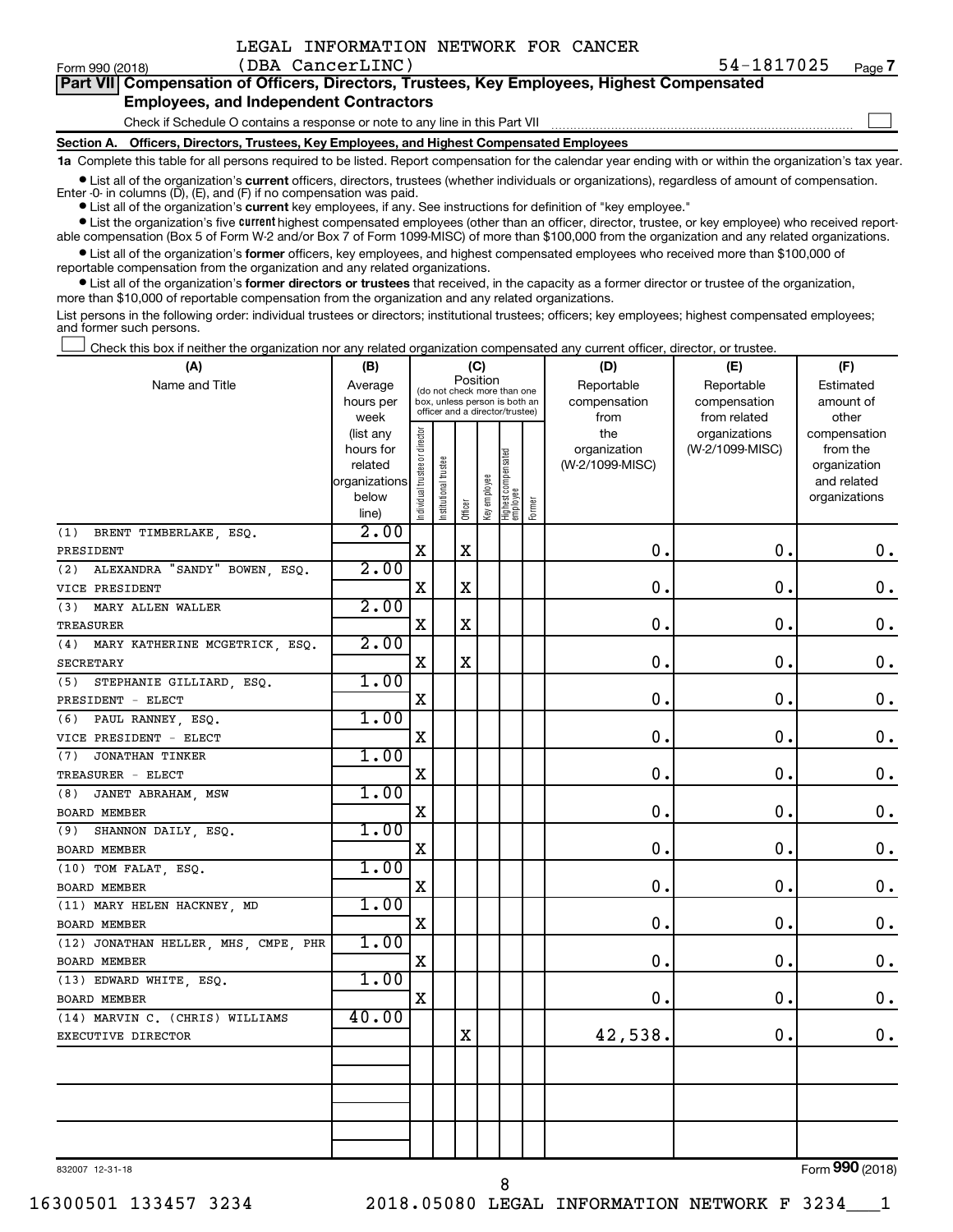|                 |                                                                                                                                                                                                                                                        |                                  |                                                                      |                                |                       |         |                 |                                                                                                 |        | LEGAL INFORMATION NETWORK FOR CANCER                                                                   |                                                   |                        |                                                                          |                                      |  |
|-----------------|--------------------------------------------------------------------------------------------------------------------------------------------------------------------------------------------------------------------------------------------------------|----------------------------------|----------------------------------------------------------------------|--------------------------------|-----------------------|---------|-----------------|-------------------------------------------------------------------------------------------------|--------|--------------------------------------------------------------------------------------------------------|---------------------------------------------------|------------------------|--------------------------------------------------------------------------|--------------------------------------|--|
|                 | Form 990 (2018)                                                                                                                                                                                                                                        | (DBA CancerLINC)                 |                                                                      |                                |                       |         |                 |                                                                                                 |        |                                                                                                        | 54-1817025                                        |                        |                                                                          | Page 8                               |  |
| <b>Part VII</b> |                                                                                                                                                                                                                                                        |                                  |                                                                      |                                |                       |         |                 |                                                                                                 |        | Section A. Officers, Directors, Trustees, Key Employees, and Highest Compensated Employees (continued) |                                                   |                        |                                                                          |                                      |  |
|                 | (A)<br>Name and title                                                                                                                                                                                                                                  |                                  | (B)<br>Average<br>hours per<br>week                                  |                                |                       |         | (C)<br>Position | (do not check more than one<br>box, unless person is both an<br>officer and a director/trustee) |        | (D)<br>Reportable<br>compensation<br>from                                                              | (E)<br>Reportable<br>compensation<br>from related |                        | (F)<br>Estimated<br>amount of<br>other                                   |                                      |  |
|                 |                                                                                                                                                                                                                                                        |                                  | (list any<br>hours for<br>related<br>organizations<br>below<br>line) | Individual trustee or director | Institutional trustee | Officer | Key employee    | Highest compensated<br>employee                                                                 | Former | the<br>organization<br>(W-2/1099-MISC)                                                                 | organizations<br>(W-2/1099-MISC)                  |                        | compensation<br>from the<br>organization<br>and related<br>organizations |                                      |  |
|                 |                                                                                                                                                                                                                                                        |                                  |                                                                      |                                |                       |         |                 |                                                                                                 |        |                                                                                                        |                                                   |                        |                                                                          |                                      |  |
|                 |                                                                                                                                                                                                                                                        |                                  |                                                                      |                                |                       |         |                 |                                                                                                 |        |                                                                                                        |                                                   |                        |                                                                          |                                      |  |
|                 |                                                                                                                                                                                                                                                        |                                  |                                                                      |                                |                       |         |                 |                                                                                                 |        |                                                                                                        |                                                   |                        |                                                                          |                                      |  |
|                 |                                                                                                                                                                                                                                                        |                                  |                                                                      |                                |                       |         |                 |                                                                                                 |        |                                                                                                        |                                                   |                        |                                                                          |                                      |  |
|                 |                                                                                                                                                                                                                                                        |                                  |                                                                      |                                |                       |         |                 |                                                                                                 |        |                                                                                                        |                                                   |                        |                                                                          |                                      |  |
|                 |                                                                                                                                                                                                                                                        |                                  |                                                                      |                                |                       |         |                 |                                                                                                 |        |                                                                                                        |                                                   |                        |                                                                          |                                      |  |
|                 |                                                                                                                                                                                                                                                        |                                  |                                                                      |                                |                       |         |                 |                                                                                                 |        |                                                                                                        |                                                   |                        |                                                                          |                                      |  |
|                 | 1b Sub-total                                                                                                                                                                                                                                           |                                  |                                                                      |                                |                       |         |                 |                                                                                                 |        | 42,538.<br>$\mathbf 0$ .                                                                               |                                                   | $\overline{0}$ .<br>0. |                                                                          | $\overline{0}$ .<br>$\overline{0}$ . |  |
| d               |                                                                                                                                                                                                                                                        |                                  |                                                                      |                                |                       |         |                 |                                                                                                 |        | 42,538.                                                                                                |                                                   | σ.                     |                                                                          | $\overline{\mathfrak{0}}$ .          |  |
| 2               | Total number of individuals (including but not limited to those listed above) who received more than \$100,000 of reportable                                                                                                                           |                                  |                                                                      |                                |                       |         |                 |                                                                                                 |        |                                                                                                        |                                                   |                        |                                                                          |                                      |  |
|                 | compensation from the organization $\blacktriangleright$                                                                                                                                                                                               |                                  |                                                                      |                                |                       |         |                 |                                                                                                 |        |                                                                                                        |                                                   |                        |                                                                          | 0                                    |  |
| з               | Did the organization list any former officer, director, or trustee, key employee, or highest compensated employee on                                                                                                                                   |                                  |                                                                      |                                |                       |         |                 |                                                                                                 |        |                                                                                                        |                                                   |                        | Yes                                                                      | No                                   |  |
| 4               | line 1a? If "Yes," complete Schedule J for such individual<br>For any individual listed on line 1a, is the sum of reportable compensation and other compensation from the organization                                                                 |                                  |                                                                      |                                |                       |         |                 |                                                                                                 |        |                                                                                                        |                                                   | 3                      |                                                                          | $\mathbf X$                          |  |
| 5               | Did any person listed on line 1a receive or accrue compensation from any unrelated organization or individual for services                                                                                                                             |                                  |                                                                      |                                |                       |         |                 |                                                                                                 |        |                                                                                                        |                                                   | 4<br>5                 |                                                                          | x<br>X                               |  |
|                 | <b>Section B. Independent Contractors</b>                                                                                                                                                                                                              |                                  |                                                                      |                                |                       |         |                 |                                                                                                 |        |                                                                                                        |                                                   |                        |                                                                          |                                      |  |
| 1               | Complete this table for your five highest compensated independent contractors that received more than \$100,000 of compensation from<br>the organization. Report compensation for the calendar year ending with or within the organization's tax year. |                                  |                                                                      |                                |                       |         |                 |                                                                                                 |        |                                                                                                        |                                                   |                        |                                                                          |                                      |  |
|                 |                                                                                                                                                                                                                                                        | (A)<br>Name and business address |                                                                      |                                | NONE                  |         |                 |                                                                                                 |        | (B)<br>Description of services                                                                         |                                                   |                        | (C)<br>Compensation                                                      |                                      |  |
|                 |                                                                                                                                                                                                                                                        |                                  |                                                                      |                                |                       |         |                 |                                                                                                 |        |                                                                                                        |                                                   |                        |                                                                          |                                      |  |
|                 |                                                                                                                                                                                                                                                        |                                  |                                                                      |                                |                       |         |                 |                                                                                                 |        |                                                                                                        |                                                   |                        |                                                                          |                                      |  |
|                 |                                                                                                                                                                                                                                                        |                                  |                                                                      |                                |                       |         |                 |                                                                                                 |        |                                                                                                        |                                                   |                        |                                                                          |                                      |  |
| 2               | Total number of independent contractors (including but not limited to those listed above) who received more than                                                                                                                                       |                                  |                                                                      |                                |                       |         |                 |                                                                                                 |        |                                                                                                        |                                                   |                        |                                                                          |                                      |  |
|                 | \$100,000 of compensation from the organization                                                                                                                                                                                                        |                                  |                                                                      |                                |                       |         |                 | U                                                                                               |        |                                                                                                        |                                                   |                        | Form 990 (2018)                                                          |                                      |  |

832008 12-31-18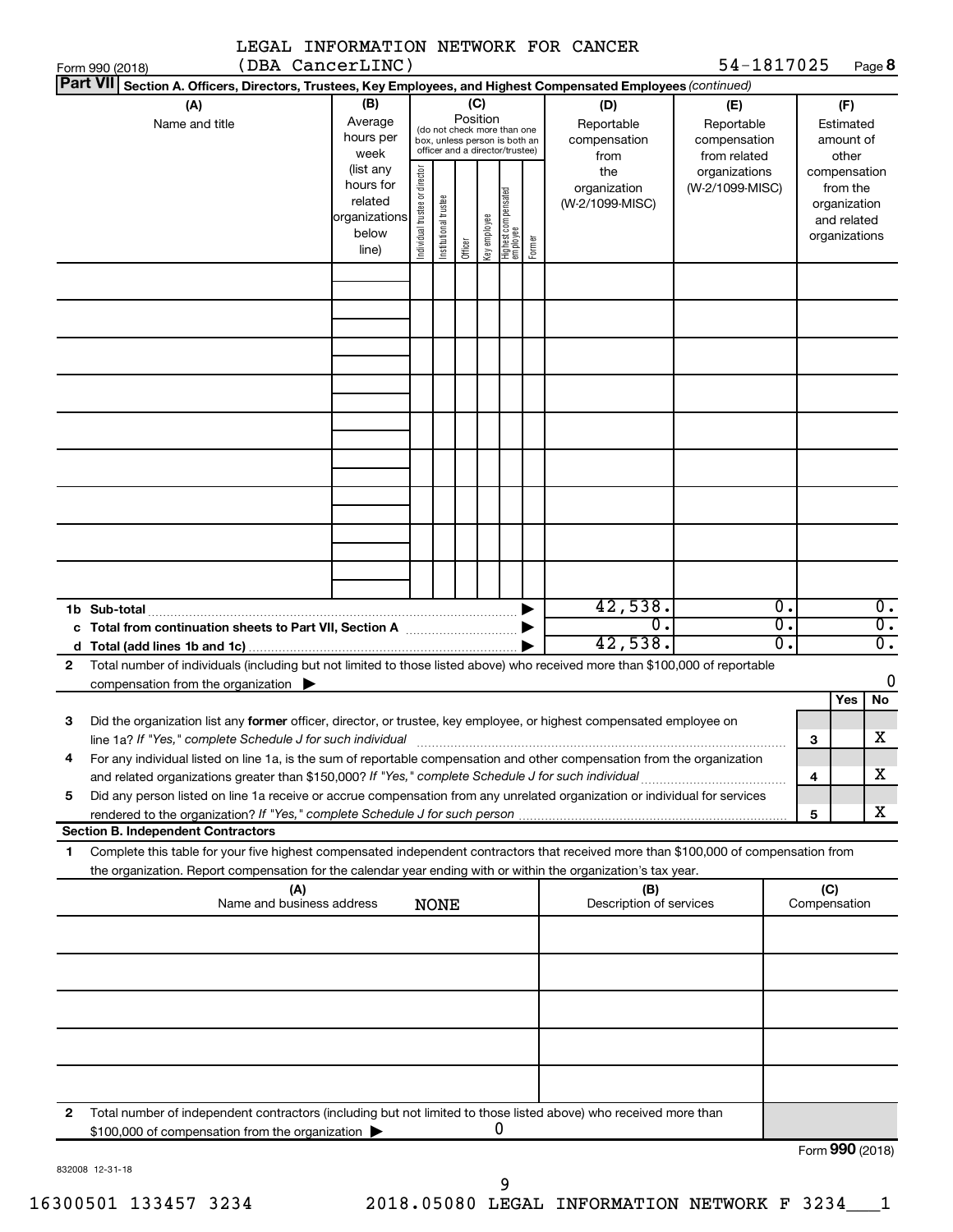|             |             | LEGAL INFORMATION NETWORK FOR CANCER |  |
|-------------|-------------|--------------------------------------|--|
| $1 - - - -$ | $- - - - -$ |                                      |  |

Form 990 (2018) (DBA CancerLINC ) 54-1817025 Page 54-1817025 Page 9

|                                                           | <b>Part VIII</b> | <b>Statement of Revenue</b>                                                                                            |                |                      |                      |                                                 |                                         |                                                                    |
|-----------------------------------------------------------|------------------|------------------------------------------------------------------------------------------------------------------------|----------------|----------------------|----------------------|-------------------------------------------------|-----------------------------------------|--------------------------------------------------------------------|
|                                                           |                  |                                                                                                                        |                |                      |                      |                                                 |                                         |                                                                    |
|                                                           |                  |                                                                                                                        |                |                      | (A)<br>Total revenue | (B)<br>Related or<br>exempt function<br>revenue | (C)<br>Unrelated<br>business<br>revenue | (D)<br>Revenue excluded<br>trom tax under<br>sections<br>512 - 514 |
|                                                           |                  | 1 a Federated campaigns                                                                                                | 1a             | 17,500.              |                      |                                                 |                                         |                                                                    |
| Contributions, Gifts, Grants<br>and Other Similar Amounts |                  | <b>b</b> Membership dues                                                                                               | 1 <sub>b</sub> |                      |                      |                                                 |                                         |                                                                    |
|                                                           |                  | c Fundraising events                                                                                                   | 1 <sub>c</sub> | 30,398.              |                      |                                                 |                                         |                                                                    |
|                                                           |                  | d Related organizations                                                                                                | 1 <sub>d</sub> |                      |                      |                                                 |                                         |                                                                    |
|                                                           |                  | e Government grants (contributions)                                                                                    | 1e             |                      |                      |                                                 |                                         |                                                                    |
|                                                           |                  | f All other contributions, gifts, grants, and                                                                          |                |                      |                      |                                                 |                                         |                                                                    |
|                                                           |                  | similar amounts not included above                                                                                     | 1f             | 158,069.             |                      |                                                 |                                         |                                                                    |
|                                                           |                  | g Noncash contributions included in lines 1a-1f: \$                                                                    |                | 30,398.              |                      |                                                 |                                         |                                                                    |
|                                                           |                  |                                                                                                                        |                |                      | 205,967.             |                                                 |                                         |                                                                    |
|                                                           |                  |                                                                                                                        |                | <b>Business Code</b> |                      |                                                 |                                         |                                                                    |
|                                                           | 2a               | <u> 1989 - Johann Stein, fransk politik (d. 1989)</u>                                                                  |                |                      |                      |                                                 |                                         |                                                                    |
|                                                           | b                | <u> 1980 - Johann Barbara, martin amerikan basar dan berasal dalam basar dalam basar dalam basar dalam basar dala</u>  |                |                      |                      |                                                 |                                         |                                                                    |
| Program Service<br>Revenue                                | с<br>d           | <u> 1989 - Johann Stein, marwolaethau a bhann an t-Albann an t-Albann an t-Albann an t-Albann an t-Albann an t-Alb</u> |                |                      |                      |                                                 |                                         |                                                                    |
|                                                           |                  | the control of the control of the control of the control of                                                            |                |                      |                      |                                                 |                                         |                                                                    |
|                                                           |                  | f All other program service revenue                                                                                    |                |                      |                      |                                                 |                                         |                                                                    |
|                                                           |                  |                                                                                                                        |                |                      |                      |                                                 |                                         |                                                                    |
|                                                           | З                | Investment income (including dividends, interest, and                                                                  |                |                      |                      |                                                 |                                         |                                                                    |
|                                                           |                  |                                                                                                                        |                |                      | 1,911.               |                                                 |                                         | 1,911.                                                             |
|                                                           | 4                | Income from investment of tax-exempt bond proceeds                                                                     |                |                      |                      |                                                 |                                         |                                                                    |
|                                                           | 5                |                                                                                                                        |                |                      |                      |                                                 |                                         |                                                                    |
|                                                           |                  |                                                                                                                        | (i) Real       | (ii) Personal        |                      |                                                 |                                         |                                                                    |
|                                                           |                  | 6 a Gross rents                                                                                                        |                |                      |                      |                                                 |                                         |                                                                    |
|                                                           |                  | <b>b</b> Less: rental expenses                                                                                         |                |                      |                      |                                                 |                                         |                                                                    |
|                                                           |                  | <b>c</b> Rental income or (loss) $\ldots$                                                                              |                |                      |                      |                                                 |                                         |                                                                    |
|                                                           |                  |                                                                                                                        |                |                      |                      |                                                 |                                         |                                                                    |
|                                                           |                  | 7 a Gross amount from sales of                                                                                         | (i) Securities | (ii) Other           |                      |                                                 |                                         |                                                                    |
|                                                           |                  | assets other than inventory                                                                                            |                |                      |                      |                                                 |                                         |                                                                    |
|                                                           |                  | <b>b</b> Less: cost or other basis<br>and sales expenses                                                               |                |                      |                      |                                                 |                                         |                                                                    |
|                                                           |                  |                                                                                                                        |                |                      |                      |                                                 |                                         |                                                                    |
|                                                           |                  |                                                                                                                        |                |                      |                      |                                                 |                                         |                                                                    |
|                                                           |                  | 8 a Gross income from fundraising events (not                                                                          |                |                      |                      |                                                 |                                         |                                                                    |
| <b>Other Revenue</b>                                      |                  | $30,398.$ of<br>including \$                                                                                           |                |                      |                      |                                                 |                                         |                                                                    |
|                                                           |                  | contributions reported on line 1c). See                                                                                |                |                      |                      |                                                 |                                         |                                                                    |
|                                                           |                  |                                                                                                                        | a l            | 91,060.              |                      |                                                 |                                         |                                                                    |
|                                                           |                  |                                                                                                                        |                | $b \ 65, 119.$       |                      |                                                 |                                         |                                                                    |
|                                                           |                  | c Net income or (loss) from fundraising events                                                                         |                |                      | 25,941.              |                                                 |                                         | 25,941.                                                            |
|                                                           |                  | 9 a Gross income from gaming activities. See                                                                           |                |                      |                      |                                                 |                                         |                                                                    |
|                                                           |                  |                                                                                                                        |                |                      |                      |                                                 |                                         |                                                                    |
|                                                           |                  |                                                                                                                        | $\mathbf{b}$   |                      |                      |                                                 |                                         |                                                                    |
|                                                           |                  |                                                                                                                        |                |                      |                      |                                                 |                                         |                                                                    |
|                                                           |                  | 10 a Gross sales of inventory, less returns                                                                            |                |                      |                      |                                                 |                                         |                                                                    |
|                                                           |                  |                                                                                                                        |                |                      |                      |                                                 |                                         |                                                                    |
|                                                           |                  | c Net income or (loss) from sales of inventory                                                                         |                |                      |                      |                                                 |                                         |                                                                    |
|                                                           |                  | Miscellaneous Revenue                                                                                                  |                | <b>Business Code</b> |                      |                                                 |                                         |                                                                    |
|                                                           | 11 a             |                                                                                                                        |                |                      |                      |                                                 |                                         |                                                                    |
|                                                           | b                | <u> 1989 - Johann John Stein, markin fan it ferstjer fan it ferstjer fan it ferstjer fan it ferstjer fan it fers</u>   |                |                      |                      |                                                 |                                         |                                                                    |
|                                                           | С                | <u> 1989 - Johann Barbara, martxa alemaniar a</u>                                                                      |                |                      |                      |                                                 |                                         |                                                                    |
|                                                           |                  |                                                                                                                        |                |                      |                      |                                                 |                                         |                                                                    |
|                                                           |                  |                                                                                                                        |                |                      |                      |                                                 |                                         |                                                                    |
|                                                           | 12               |                                                                                                                        |                |                      | 233,819.             | 0.                                              | 0.                                      | 27,852.                                                            |
|                                                           | 832009 12-31-18  |                                                                                                                        |                |                      |                      |                                                 |                                         | Form 990 (2018)                                                    |

10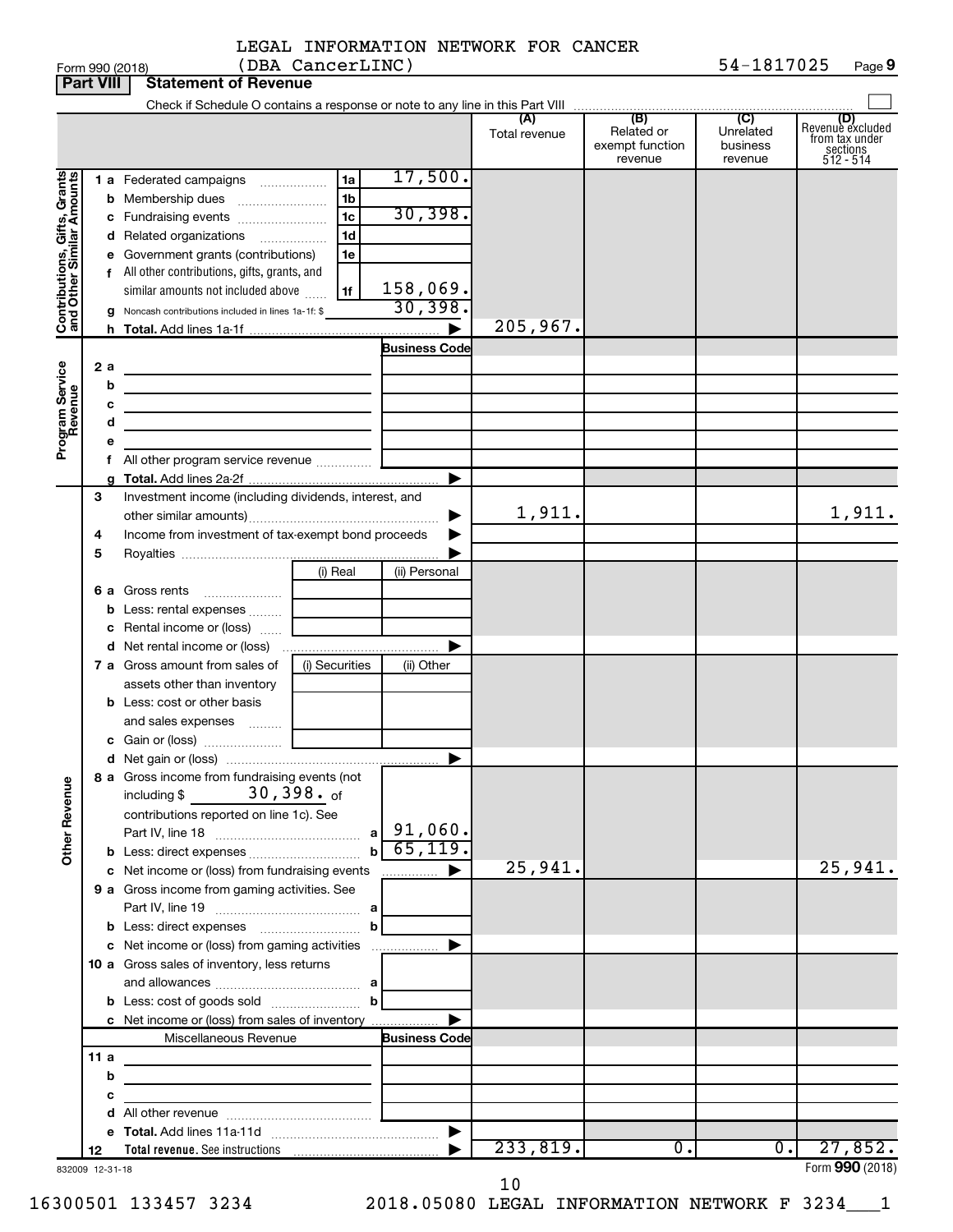# LEGAL INFORMATION NETWORK FOR CANCER (DBA CancerLINC) 54-1817025

**10**

|              | Form 990 (2018)<br>(DBA CancerLINC)<br><b>Part IX   Statement of Functional Expenses</b>                                                                                                                                         |                       |                                    |                                           | 54-181/045<br>Page 10          |
|--------------|----------------------------------------------------------------------------------------------------------------------------------------------------------------------------------------------------------------------------------|-----------------------|------------------------------------|-------------------------------------------|--------------------------------|
|              | Section 501(c)(3) and 501(c)(4) organizations must complete all columns. All other organizations must complete column (A).                                                                                                       |                       |                                    |                                           |                                |
|              |                                                                                                                                                                                                                                  |                       |                                    |                                           |                                |
|              | Do not include amounts reported on lines 6b,<br>7b, 8b, 9b, and 10b of Part VIII.                                                                                                                                                | (A)<br>Total expenses | (B)<br>Program service<br>expenses | (C)<br>Management and<br>general expenses | (D)<br>Fundraising<br>expenses |
| $\mathbf{1}$ | Grants and other assistance to domestic organizations                                                                                                                                                                            |                       |                                    |                                           |                                |
|              | and domestic governments. See Part IV, line 21                                                                                                                                                                                   |                       |                                    |                                           |                                |
| $\mathbf{2}$ | Grants and other assistance to domestic                                                                                                                                                                                          |                       |                                    |                                           |                                |
|              | individuals. See Part IV, line 22                                                                                                                                                                                                |                       |                                    |                                           |                                |
| 3            | Grants and other assistance to foreign                                                                                                                                                                                           |                       |                                    |                                           |                                |
|              | organizations, foreign governments, and foreign<br>individuals. See Part IV, lines 15 and 16                                                                                                                                     |                       |                                    |                                           |                                |
| 4            | Benefits paid to or for members                                                                                                                                                                                                  |                       |                                    |                                           |                                |
| 5            | Compensation of current officers, directors,                                                                                                                                                                                     |                       |                                    |                                           |                                |
|              | trustees, and key employees                                                                                                                                                                                                      | 79,000.               | 44,000.                            | 12,000.                                   | 23,000.                        |
| 6            | Compensation not included above, to disqualified                                                                                                                                                                                 |                       |                                    |                                           |                                |
|              | persons (as defined under section 4958(f)(1)) and                                                                                                                                                                                |                       |                                    |                                           |                                |
|              | persons described in section 4958(c)(3)(B)<br>$\overline{\phantom{a}}$                                                                                                                                                           |                       |                                    |                                           |                                |
| 7            | Other salaries and wages                                                                                                                                                                                                         | 150,680.              | 128, 260.                          | 17,858.                                   | 4,562.                         |
| 8            | Pension plan accruals and contributions (include<br>section 401(k) and 403(b) employer contributions)                                                                                                                            |                       |                                    |                                           |                                |
| 9            | Other employee benefits                                                                                                                                                                                                          |                       |                                    |                                           |                                |
| 10           |                                                                                                                                                                                                                                  | 18,936.               | 14,202.                            | 2,462.                                    | 2,272.                         |
| 11           | Fees for services (non-employees):                                                                                                                                                                                               |                       |                                    |                                           |                                |
|              |                                                                                                                                                                                                                                  |                       |                                    |                                           |                                |
| b            |                                                                                                                                                                                                                                  |                       |                                    |                                           |                                |
|              |                                                                                                                                                                                                                                  | 16,700.               |                                    | 5,110.                                    | 11,590.                        |
| d            |                                                                                                                                                                                                                                  |                       |                                    |                                           |                                |
|              | Professional fundraising services. See Part IV, line 17                                                                                                                                                                          |                       |                                    |                                           |                                |
| f            | Investment management fees                                                                                                                                                                                                       |                       |                                    |                                           |                                |
|              | g Other. (If line 11g amount exceeds 10% of line 25,                                                                                                                                                                             |                       |                                    |                                           |                                |
|              | column (A) amount, list line 11g expenses on Sch O.)                                                                                                                                                                             |                       |                                    |                                           |                                |
| 12<br>13     |                                                                                                                                                                                                                                  | 6,673.                | 5,005.                             | 867.                                      | 801.                           |
| 14           |                                                                                                                                                                                                                                  | 8,563.                | 6,422.                             | 1,113.                                    | 1,028.                         |
| 15           |                                                                                                                                                                                                                                  |                       |                                    |                                           |                                |
| 16           | Occupancy                                                                                                                                                                                                                        | 1,200.                |                                    | 1,200.                                    |                                |
| 17           | Travel                                                                                                                                                                                                                           | 4,473.                | 3,355.                             | 581.                                      | 537.                           |
| 18           | Payments of travel or entertainment expenses                                                                                                                                                                                     |                       |                                    |                                           |                                |
|              | for any federal, state, or local public officials                                                                                                                                                                                |                       |                                    |                                           |                                |
| 19           | Conferences, conventions, and meetings                                                                                                                                                                                           |                       |                                    |                                           |                                |
| 20           | Interest                                                                                                                                                                                                                         |                       |                                    |                                           |                                |
| 21           |                                                                                                                                                                                                                                  |                       |                                    |                                           |                                |
| 22           | Depreciation, depletion, and amortization                                                                                                                                                                                        | 1,152.                | 864.                               | 150.                                      | 138.                           |
| 23           | Insurance                                                                                                                                                                                                                        | 3,551.                | 2,663.                             | 462.                                      | 426.                           |
| 24           | Other expenses. Itemize expenses not covered<br>above. (List miscellaneous expenses in line 24e. If line<br>24e amount exceeds 10% of line 25, column (A)<br>amount, list line 24e expenses on Schedule O.)<br>CONTRACT SERVICES | 21, 143.              |                                    | 6,490.                                    | 14,653.                        |
| a            | TELEPHONE AND UTILITIES                                                                                                                                                                                                          | 6,313.                | 4,735.                             | 821.                                      | 757.                           |
|              | <b>MISCELLANEOUS</b>                                                                                                                                                                                                             | 3,788.                | 2,840.                             | 493.                                      | 455.                           |
|              | BANK AND CREDIT CARD FE                                                                                                                                                                                                          | 1,336.                |                                    | 334.                                      | 1,002.                         |
|              | e All other expenses                                                                                                                                                                                                             |                       |                                    |                                           |                                |
| 25           | Total functional expenses. Add lines 1 through 24e                                                                                                                                                                               | 323,508.              | 212, 346.                          | 49,941.                                   | 61,221.                        |
| 26           | Joint costs. Complete this line only if the organization                                                                                                                                                                         |                       |                                    |                                           |                                |
|              | reported in column (B) joint costs from a combined                                                                                                                                                                               |                       |                                    |                                           |                                |
|              | educational campaign and fundraising solicitation.                                                                                                                                                                               |                       |                                    |                                           |                                |
|              | Check here $\blacktriangleright$<br>if following SOP 98-2 (ASC 958-720)                                                                                                                                                          |                       |                                    |                                           |                                |

832010 12-31-18

Form (2018) **990**

11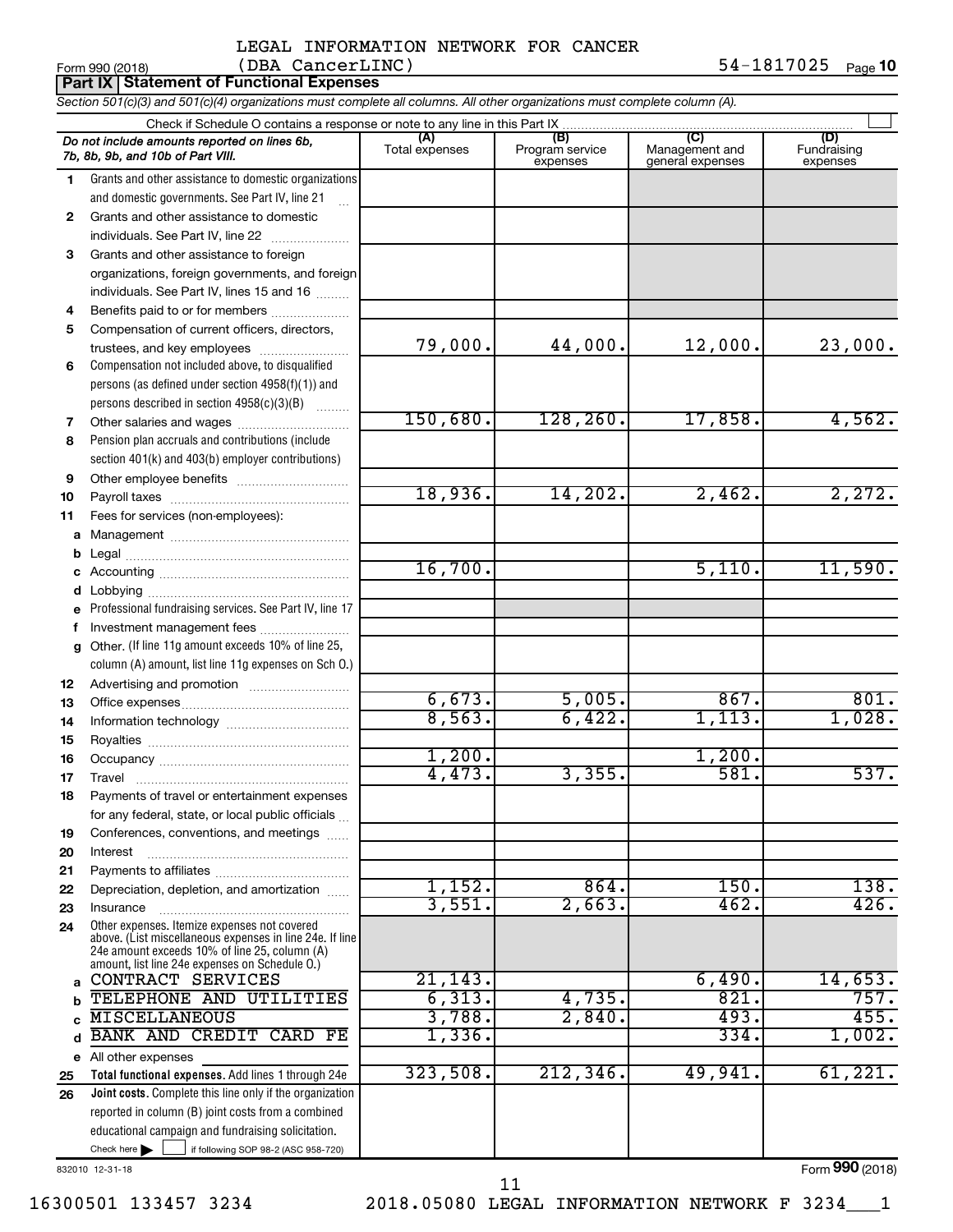# Form 990 (2018) (DBA CancerLINC ) 54-1817025 <sub>Page</sub> LEGAL INFORMATION NETWORK FOR CANCER

54-1817025 Page 11

|                             | Part X   | Form 990 (2018)<br>(DDA Cancerninc)<br><b>Balance Sheet</b>                                                                                                                                                                   |          |                    |                   |                           | 34-101/043<br>Page 11 |
|-----------------------------|----------|-------------------------------------------------------------------------------------------------------------------------------------------------------------------------------------------------------------------------------|----------|--------------------|-------------------|---------------------------|-----------------------|
|                             |          |                                                                                                                                                                                                                               |          |                    |                   |                           |                       |
|                             |          |                                                                                                                                                                                                                               |          |                    | (A)               |                           | (B)                   |
|                             |          |                                                                                                                                                                                                                               |          |                    | Beginning of year |                           | End of year           |
|                             | 1        |                                                                                                                                                                                                                               |          |                    | 174,624.          | 1                         | 108, 126.             |
|                             | 2        |                                                                                                                                                                                                                               |          | 2                  |                   |                           |                       |
|                             | з        |                                                                                                                                                                                                                               |          | 3                  |                   |                           |                       |
|                             | 4        |                                                                                                                                                                                                                               |          |                    | 15,750.           | 4                         |                       |
|                             | 5        | Loans and other receivables from current and former officers, directors,                                                                                                                                                      |          |                    |                   |                           |                       |
|                             |          | trustees, key employees, and highest compensated employees. Complete                                                                                                                                                          |          |                    |                   |                           |                       |
|                             |          | Part II of Schedule L                                                                                                                                                                                                         |          |                    |                   | 5                         |                       |
|                             | 6        | Loans and other receivables from other disqualified persons (as defined under                                                                                                                                                 |          |                    |                   |                           |                       |
|                             |          | section 4958(f)(1)), persons described in section 4958(c)(3)(B), and contributing                                                                                                                                             |          |                    |                   |                           |                       |
|                             |          | employers and sponsoring organizations of section 501(c)(9) voluntary                                                                                                                                                         |          |                    |                   |                           |                       |
|                             |          | employees' beneficiary organizations (see instr). Complete Part II of Sch L                                                                                                                                                   |          |                    |                   | 6                         |                       |
| Assets                      | 7        |                                                                                                                                                                                                                               |          |                    |                   | $\overline{7}$            |                       |
|                             | 8        |                                                                                                                                                                                                                               |          |                    |                   | 8                         |                       |
|                             | 9        | Prepaid expenses and deferred charges [11] [11] Prepaid expenses and deferred charges [11] [11] Martin Martin Martin Martin Martin Martin Martin Martin Martin Martin Martin Martin Martin Martin Martin Martin Martin Martin |          |                    | 411.              | 9                         | 1,315.                |
|                             |          | 10a Land, buildings, and equipment: cost or other                                                                                                                                                                             |          |                    |                   |                           |                       |
|                             |          | basis. Complete Part VI of Schedule D $\ldots$   10a                                                                                                                                                                          |          | 42,793.<br>42,565. |                   |                           | 228.                  |
|                             |          |                                                                                                                                                                                                                               |          |                    | 1,380.            | 10 <sub>c</sub>           |                       |
|                             | 11       |                                                                                                                                                                                                                               |          |                    |                   | 11                        |                       |
|                             | 12       |                                                                                                                                                                                                                               |          |                    |                   | 12                        |                       |
|                             | 13       |                                                                                                                                                                                                                               |          |                    |                   | 13<br>14                  |                       |
|                             | 14<br>15 |                                                                                                                                                                                                                               | 150,000. | 15                 | 150,000.          |                           |                       |
|                             | 16       |                                                                                                                                                                                                                               |          |                    | 342, 165.         | 16                        | 259,669.              |
|                             | 17       |                                                                                                                                                                                                                               | 1,114.   | 17                 | 1,345.            |                           |                       |
|                             | 18       |                                                                                                                                                                                                                               |          |                    | 18                |                           |                       |
|                             | 19       |                                                                                                                                                                                                                               |          |                    |                   | 19                        |                       |
|                             | 20       |                                                                                                                                                                                                                               |          |                    |                   | 20                        |                       |
|                             | 21       | Escrow or custodial account liability. Complete Part IV of Schedule D                                                                                                                                                         |          |                    |                   | 21                        |                       |
|                             | 22       | Loans and other payables to current and former officers, directors, trustees,                                                                                                                                                 |          |                    |                   |                           |                       |
| Liabilities                 |          | key employees, highest compensated employees, and disqualified persons.                                                                                                                                                       |          |                    |                   |                           |                       |
|                             |          |                                                                                                                                                                                                                               |          |                    |                   | 22                        |                       |
|                             | 23       | Secured mortgages and notes payable to unrelated third parties                                                                                                                                                                |          |                    | 23                |                           |                       |
|                             | 24       | Unsecured notes and loans payable to unrelated third parties                                                                                                                                                                  |          | 24                 |                   |                           |                       |
|                             | 25       | Other liabilities (including federal income tax, payables to related third                                                                                                                                                    |          |                    |                   |                           |                       |
|                             |          | parties, and other liabilities not included on lines 17-24). Complete Part X of                                                                                                                                               |          |                    |                   |                           |                       |
|                             |          | Schedule D                                                                                                                                                                                                                    |          | 9,624.<br>10,738.  | 25                | <u>16,586.</u><br>17,931. |                       |
|                             | 26       | <b>Total liabilities.</b> Add lines 17 through 25                                                                                                                                                                             |          |                    |                   | 26                        |                       |
|                             |          | Organizations that follow SFAS 117 (ASC 958), check here $\blacktriangleright \begin{array}{c} \boxed{X} \\ \end{array}$ and                                                                                                  |          |                    |                   |                           |                       |
|                             | 27       | complete lines 27 through 29, and lines 33 and 34.                                                                                                                                                                            |          |                    | 160,177.          | 27                        | 211,738.              |
|                             | 28       |                                                                                                                                                                                                                               |          | 171, 250.          | 28                | 30,000.                   |                       |
|                             | 29       | Permanently restricted net assets                                                                                                                                                                                             |          | 29                 |                   |                           |                       |
|                             |          | Organizations that do not follow SFAS 117 (ASC 958), check here ▶ □                                                                                                                                                           |          |                    |                   |                           |                       |
|                             |          | and complete lines 30 through 34.                                                                                                                                                                                             |          |                    |                   |                           |                       |
| Net Assets or Fund Balances | 30       |                                                                                                                                                                                                                               |          |                    |                   | 30                        |                       |
|                             | 31       | Paid-in or capital surplus, or land, building, or equipment fund                                                                                                                                                              |          |                    |                   | 31                        |                       |
|                             | 32       | Retained earnings, endowment, accumulated income, or other funds                                                                                                                                                              |          |                    |                   | 32                        |                       |
|                             | 33       |                                                                                                                                                                                                                               |          |                    | 331,427.          | 33                        | 241,738.              |
|                             | 34       |                                                                                                                                                                                                                               |          |                    | 342, 165.         | 34                        | 259,669.              |
|                             |          |                                                                                                                                                                                                                               |          |                    |                   |                           | Form 990 (2018)       |

832011 12-31-18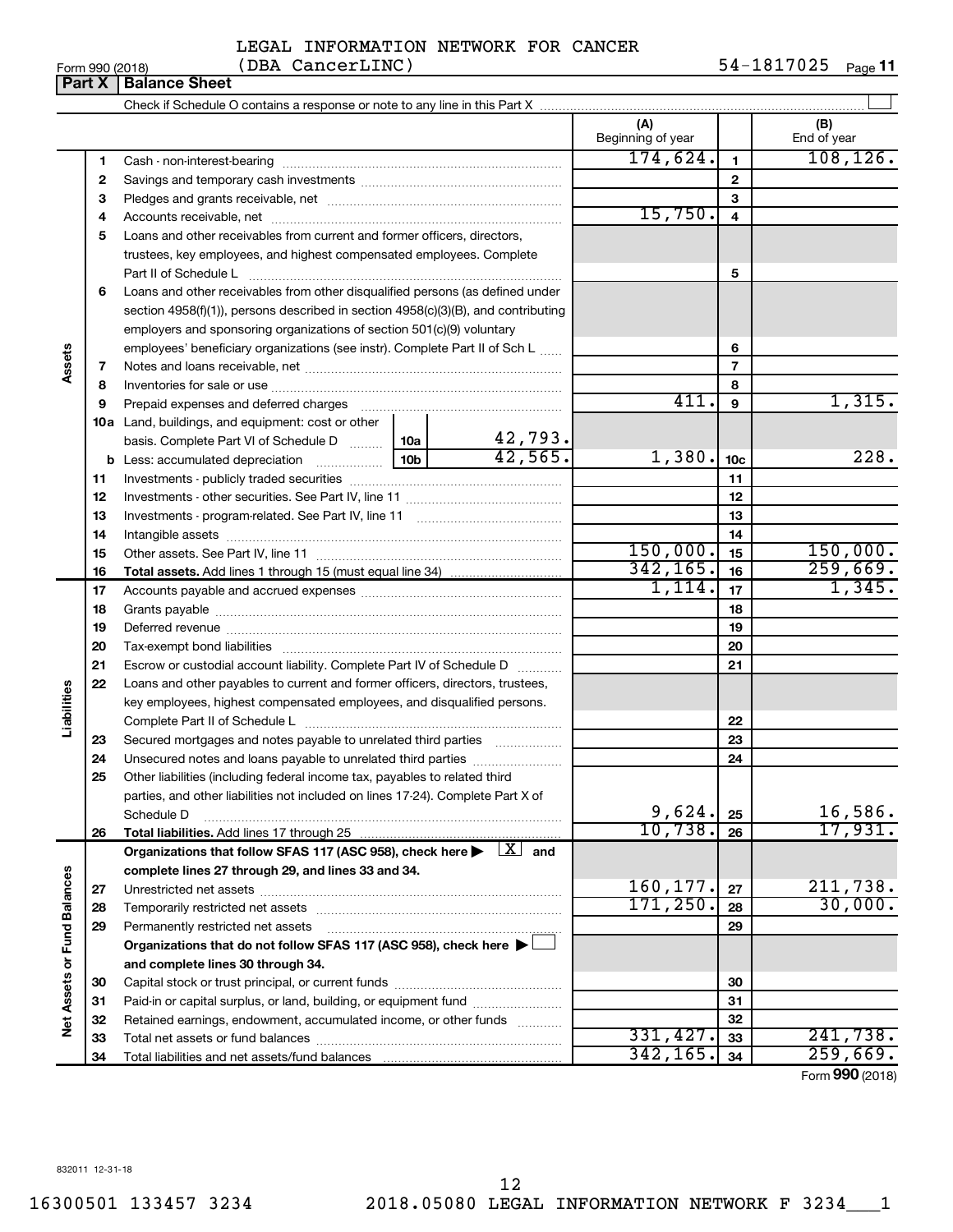| LEGAL INFORMATION NETWORK FOR CANCER |  |  |
|--------------------------------------|--|--|
|                                      |  |  |

|    | (DBA CancerLINC)<br>Form 990 (2018)                                                                                             | 54-1817025              |                |            | Page 12          |
|----|---------------------------------------------------------------------------------------------------------------------------------|-------------------------|----------------|------------|------------------|
|    | Part XI Reconciliation of Net Assets                                                                                            |                         |                |            |                  |
|    |                                                                                                                                 |                         |                |            |                  |
|    |                                                                                                                                 |                         |                |            |                  |
| 1  |                                                                                                                                 | $\mathbf 1$             |                |            | 233,819.         |
| 2  |                                                                                                                                 | $\overline{2}$          |                |            | 323,508.         |
| З  |                                                                                                                                 | 3                       |                |            | $-89,689.$       |
| 4  |                                                                                                                                 | $\overline{\mathbf{4}}$ |                |            | 331,427.         |
| 5  |                                                                                                                                 | 5                       |                |            |                  |
| 6  | Donated services and use of facilities                                                                                          | 6                       |                |            |                  |
| 7  | Investment expenses                                                                                                             | $\overline{7}$          |                |            |                  |
| 8  |                                                                                                                                 | 8                       |                |            |                  |
| 9  |                                                                                                                                 | 9                       |                |            | $\overline{0}$ . |
| 10 | Net assets or fund balances at end of year. Combine lines 3 through 9 (must equal Part X, line 33,                              |                         |                |            |                  |
|    | column (B))                                                                                                                     | 10                      |                |            | 241,738.         |
|    | <b>Part XII</b> Financial Statements and Reporting                                                                              |                         |                |            |                  |
|    |                                                                                                                                 |                         |                |            |                  |
|    |                                                                                                                                 |                         |                | <b>Yes</b> | No               |
| 1  | $\boxed{\text{X}}$ Accrual<br>Accounting method used to prepare the Form 990: [130] Cash<br>Other                               |                         |                |            |                  |
|    | If the organization changed its method of accounting from a prior year or checked "Other," explain in Schedule O.               |                         |                |            |                  |
|    |                                                                                                                                 |                         | 2a             |            | х                |
|    | If "Yes," check a box below to indicate whether the financial statements for the year were compiled or reviewed on a            |                         |                |            |                  |
|    | separate basis, consolidated basis, or both:                                                                                    |                         |                |            |                  |
|    | Separate basis<br>Consolidated basis<br>Both consolidated and separate basis                                                    |                         |                |            |                  |
|    |                                                                                                                                 |                         | 2 <sub>b</sub> | х          |                  |
|    | If "Yes," check a box below to indicate whether the financial statements for the year were audited on a separate basis,         |                         |                |            |                  |
|    | consolidated basis, or both:                                                                                                    |                         |                |            |                  |
|    | $ \mathbf{X} $ Separate basis<br><b>Consolidated basis</b><br>Both consolidated and separate basis                              |                         |                |            |                  |
|    | c If "Yes" to line 2a or 2b, does the organization have a committee that assumes responsibility for oversight of the audit,     |                         |                |            |                  |
|    |                                                                                                                                 |                         | 2c             | x          |                  |
|    | If the organization changed either its oversight process or selection process during the tax year, explain in Schedule O.       |                         |                |            |                  |
|    | 3a As a result of a federal award, was the organization required to undergo an audit or audits as set forth in the Single Audit |                         |                |            |                  |
|    |                                                                                                                                 |                         | За             |            | х                |
|    | b If "Yes," did the organization undergo the required audit or audits? If the organization did not undergo the required audit   |                         |                |            |                  |
|    |                                                                                                                                 |                         | 3 <sub>b</sub> |            |                  |

Form (2018) **990**

832012 12-31-18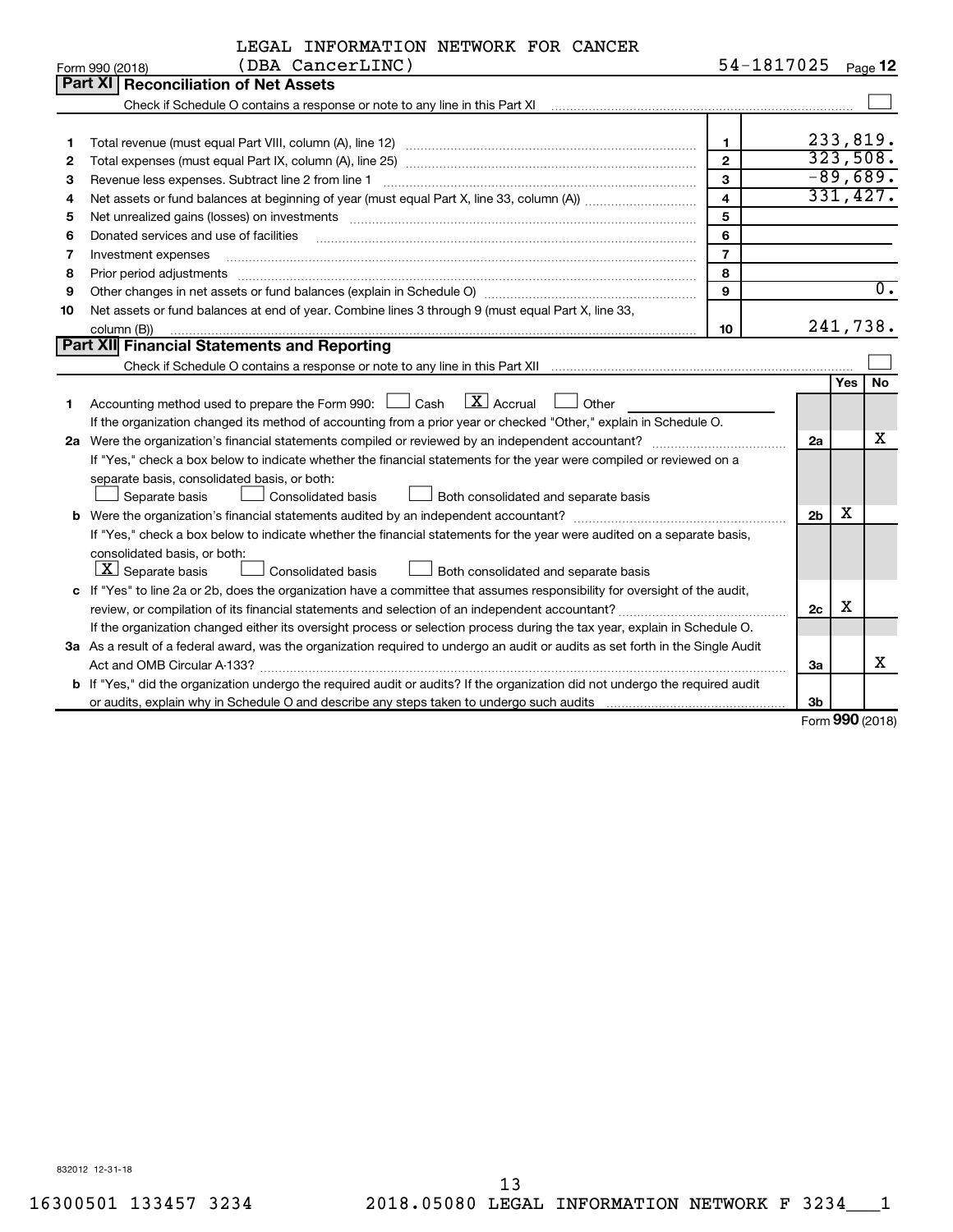| <b>SCHEDULE A</b>          |                                               |                                                                                                                         |                                                                                                                                                                                                                                                 |     |                                                                |                                                      |  |                                                    |  |
|----------------------------|-----------------------------------------------|-------------------------------------------------------------------------------------------------------------------------|-------------------------------------------------------------------------------------------------------------------------------------------------------------------------------------------------------------------------------------------------|-----|----------------------------------------------------------------|------------------------------------------------------|--|----------------------------------------------------|--|
| (Form 990 or 990-EZ)       |                                               | <b>Public Charity Status and Public Support</b>                                                                         |                                                                                                                                                                                                                                                 |     |                                                                |                                                      |  |                                                    |  |
|                            |                                               | Complete if the organization is a section 501(c)(3) organization or a section<br>4947(a)(1) nonexempt charitable trust. |                                                                                                                                                                                                                                                 |     |                                                                |                                                      |  |                                                    |  |
| Department of the Treasury |                                               |                                                                                                                         | Attach to Form 990 or Form 990-EZ.                                                                                                                                                                                                              |     |                                                                |                                                      |  | <b>Open to Public</b>                              |  |
| Internal Revenue Service   |                                               |                                                                                                                         | Go to www.irs.gov/Form990 for instructions and the latest information.                                                                                                                                                                          |     |                                                                |                                                      |  | Inspection                                         |  |
| Name of the organization   |                                               |                                                                                                                         | LEGAL INFORMATION NETWORK FOR CANCER                                                                                                                                                                                                            |     |                                                                |                                                      |  | <b>Employer identification number</b>              |  |
|                            |                                               | (DBA CancerLINC)                                                                                                        |                                                                                                                                                                                                                                                 |     |                                                                |                                                      |  | 54-1817025                                         |  |
| Part I                     |                                               |                                                                                                                         | Reason for Public Charity Status (All organizations must complete this part.) See instructions.                                                                                                                                                 |     |                                                                |                                                      |  |                                                    |  |
|                            |                                               |                                                                                                                         | The organization is not a private foundation because it is: (For lines 1 through 12, check only one box.)                                                                                                                                       |     |                                                                |                                                      |  |                                                    |  |
| 1                          |                                               |                                                                                                                         | A church, convention of churches, or association of churches described in section 170(b)(1)(A)(i).                                                                                                                                              |     |                                                                |                                                      |  |                                                    |  |
| 2                          |                                               |                                                                                                                         | A school described in section 170(b)(1)(A)(ii). (Attach Schedule E (Form 990 or 990-EZ).)                                                                                                                                                       |     |                                                                |                                                      |  |                                                    |  |
| 3                          |                                               |                                                                                                                         | A hospital or a cooperative hospital service organization described in section 170(b)(1)(A)(iii).                                                                                                                                               |     |                                                                |                                                      |  |                                                    |  |
| 4                          |                                               |                                                                                                                         | A medical research organization operated in conjunction with a hospital described in section 170(b)(1)(A)(iii). Enter the hospital's name,                                                                                                      |     |                                                                |                                                      |  |                                                    |  |
|                            | city, and state:                              |                                                                                                                         |                                                                                                                                                                                                                                                 |     |                                                                |                                                      |  |                                                    |  |
| 5                          |                                               |                                                                                                                         | An organization operated for the benefit of a college or university owned or operated by a governmental unit described in                                                                                                                       |     |                                                                |                                                      |  |                                                    |  |
|                            |                                               | section 170(b)(1)(A)(iv). (Complete Part II.)                                                                           |                                                                                                                                                                                                                                                 |     |                                                                |                                                      |  |                                                    |  |
| 6                          |                                               |                                                                                                                         | A federal, state, or local government or governmental unit described in section 170(b)(1)(A)(v).                                                                                                                                                |     |                                                                |                                                      |  |                                                    |  |
| 7                          |                                               |                                                                                                                         | An organization that normally receives a substantial part of its support from a governmental unit or from the general public described in                                                                                                       |     |                                                                |                                                      |  |                                                    |  |
| 8                          | section 170(b)(1)(A)(vi). (Complete Part II.) |                                                                                                                         | A community trust described in section 170(b)(1)(A)(vi). (Complete Part II.)                                                                                                                                                                    |     |                                                                |                                                      |  |                                                    |  |
| 9                          |                                               |                                                                                                                         | An agricultural research organization described in section 170(b)(1)(A)(ix) operated in conjunction with a land-grant college                                                                                                                   |     |                                                                |                                                      |  |                                                    |  |
|                            |                                               |                                                                                                                         | or university or a non-land-grant college of agriculture (see instructions). Enter the name, city, and state of the college or                                                                                                                  |     |                                                                |                                                      |  |                                                    |  |
| university:                |                                               |                                                                                                                         |                                                                                                                                                                                                                                                 |     |                                                                |                                                      |  |                                                    |  |
| $\boxed{\text{X}}$<br>10   |                                               |                                                                                                                         | An organization that normally receives: (1) more than 33 1/3% of its support from contributions, membership fees, and gross receipts from                                                                                                       |     |                                                                |                                                      |  |                                                    |  |
|                            |                                               |                                                                                                                         | activities related to its exempt functions - subject to certain exceptions, and (2) no more than 33 1/3% of its support from gross investment                                                                                                   |     |                                                                |                                                      |  |                                                    |  |
|                            |                                               |                                                                                                                         | income and unrelated business taxable income (less section 511 tax) from businesses acquired by the organization after June 30, 1975.                                                                                                           |     |                                                                |                                                      |  |                                                    |  |
|                            | See section 509(a)(2). (Complete Part III.)   |                                                                                                                         |                                                                                                                                                                                                                                                 |     |                                                                |                                                      |  |                                                    |  |
| 11                         |                                               |                                                                                                                         | An organization organized and operated exclusively to test for public safety. See section 509(a)(4).                                                                                                                                            |     |                                                                |                                                      |  |                                                    |  |
| 12                         |                                               |                                                                                                                         | An organization organized and operated exclusively for the benefit of, to perform the functions of, or to carry out the purposes of one or                                                                                                      |     |                                                                |                                                      |  |                                                    |  |
|                            |                                               |                                                                                                                         | more publicly supported organizations described in section 509(a)(1) or section 509(a)(2). See section 509(a)(3). Check the box in                                                                                                              |     |                                                                |                                                      |  |                                                    |  |
|                            |                                               |                                                                                                                         | lines 12a through 12d that describes the type of supporting organization and complete lines 12e, 12f, and 12g.                                                                                                                                  |     |                                                                |                                                      |  |                                                    |  |
| а                          |                                               |                                                                                                                         | Type I. A supporting organization operated, supervised, or controlled by its supported organization(s), typically by giving                                                                                                                     |     |                                                                |                                                      |  |                                                    |  |
|                            |                                               |                                                                                                                         | the supported organization(s) the power to regularly appoint or elect a majority of the directors or trustees of the supporting                                                                                                                 |     |                                                                |                                                      |  |                                                    |  |
|                            |                                               | organization. You must complete Part IV, Sections A and B.                                                              |                                                                                                                                                                                                                                                 |     |                                                                |                                                      |  |                                                    |  |
| b                          |                                               |                                                                                                                         | Type II. A supporting organization supervised or controlled in connection with its supported organization(s), by having<br>control or management of the supporting organization vested in the same persons that control or manage the supported |     |                                                                |                                                      |  |                                                    |  |
|                            |                                               | organization(s). You must complete Part IV, Sections A and C.                                                           |                                                                                                                                                                                                                                                 |     |                                                                |                                                      |  |                                                    |  |
| с                          |                                               |                                                                                                                         | Type III functionally integrated. A supporting organization operated in connection with, and functionally integrated with,                                                                                                                      |     |                                                                |                                                      |  |                                                    |  |
|                            |                                               |                                                                                                                         | its supported organization(s) (see instructions). You must complete Part IV, Sections A, D, and E.                                                                                                                                              |     |                                                                |                                                      |  |                                                    |  |
| d                          |                                               |                                                                                                                         | Type III non-functionally integrated. A supporting organization operated in connection with its supported organization(s)                                                                                                                       |     |                                                                |                                                      |  |                                                    |  |
|                            |                                               |                                                                                                                         | that is not functionally integrated. The organization generally must satisfy a distribution requirement and an attentiveness                                                                                                                    |     |                                                                |                                                      |  |                                                    |  |
|                            |                                               |                                                                                                                         | requirement (see instructions). You must complete Part IV, Sections A and D, and Part V.                                                                                                                                                        |     |                                                                |                                                      |  |                                                    |  |
| е                          |                                               |                                                                                                                         | Check this box if the organization received a written determination from the IRS that it is a Type I, Type II, Type III                                                                                                                         |     |                                                                |                                                      |  |                                                    |  |
|                            |                                               |                                                                                                                         | functionally integrated, or Type III non-functionally integrated supporting organization.                                                                                                                                                       |     |                                                                |                                                      |  |                                                    |  |
|                            | f Enter the number of supported organizations |                                                                                                                         |                                                                                                                                                                                                                                                 |     |                                                                |                                                      |  |                                                    |  |
|                            |                                               | g Provide the following information about the supported organization(s).                                                |                                                                                                                                                                                                                                                 |     |                                                                |                                                      |  |                                                    |  |
|                            | (i) Name of supported<br>organization         | (ii) EIN                                                                                                                | (iii) Type of organization<br>(described on lines 1-10                                                                                                                                                                                          |     | (iv) Is the organization listed<br>in your governing document? | (v) Amount of monetary<br>support (see instructions) |  | (vi) Amount of other<br>support (see instructions) |  |
|                            |                                               |                                                                                                                         | above (see instructions))                                                                                                                                                                                                                       | Yes | No                                                             |                                                      |  |                                                    |  |
|                            |                                               |                                                                                                                         |                                                                                                                                                                                                                                                 |     |                                                                |                                                      |  |                                                    |  |
|                            |                                               |                                                                                                                         |                                                                                                                                                                                                                                                 |     |                                                                |                                                      |  |                                                    |  |
|                            |                                               |                                                                                                                         |                                                                                                                                                                                                                                                 |     |                                                                |                                                      |  |                                                    |  |
|                            |                                               |                                                                                                                         |                                                                                                                                                                                                                                                 |     |                                                                |                                                      |  |                                                    |  |
|                            |                                               |                                                                                                                         |                                                                                                                                                                                                                                                 |     |                                                                |                                                      |  |                                                    |  |
|                            |                                               |                                                                                                                         |                                                                                                                                                                                                                                                 |     |                                                                |                                                      |  |                                                    |  |
|                            |                                               |                                                                                                                         |                                                                                                                                                                                                                                                 |     |                                                                |                                                      |  |                                                    |  |
|                            |                                               |                                                                                                                         |                                                                                                                                                                                                                                                 |     |                                                                |                                                      |  |                                                    |  |
|                            |                                               |                                                                                                                         |                                                                                                                                                                                                                                                 |     |                                                                |                                                      |  |                                                    |  |
| Total                      |                                               |                                                                                                                         |                                                                                                                                                                                                                                                 |     |                                                                |                                                      |  |                                                    |  |
|                            |                                               | Ant Motion                                                                                                              | see the Instructions for Form 000 or 000 FZ seems to this                                                                                                                                                                                       |     |                                                                |                                                      |  | Schodule A (Form 000 or 000 EZ) 2019               |  |

LHA For Paperwork Reduction Act Notice, see the Instructions for Form 990 or 990-EZ. 832021 10-11-18 Schedule A (Form 990 or 990-EZ) 2018 14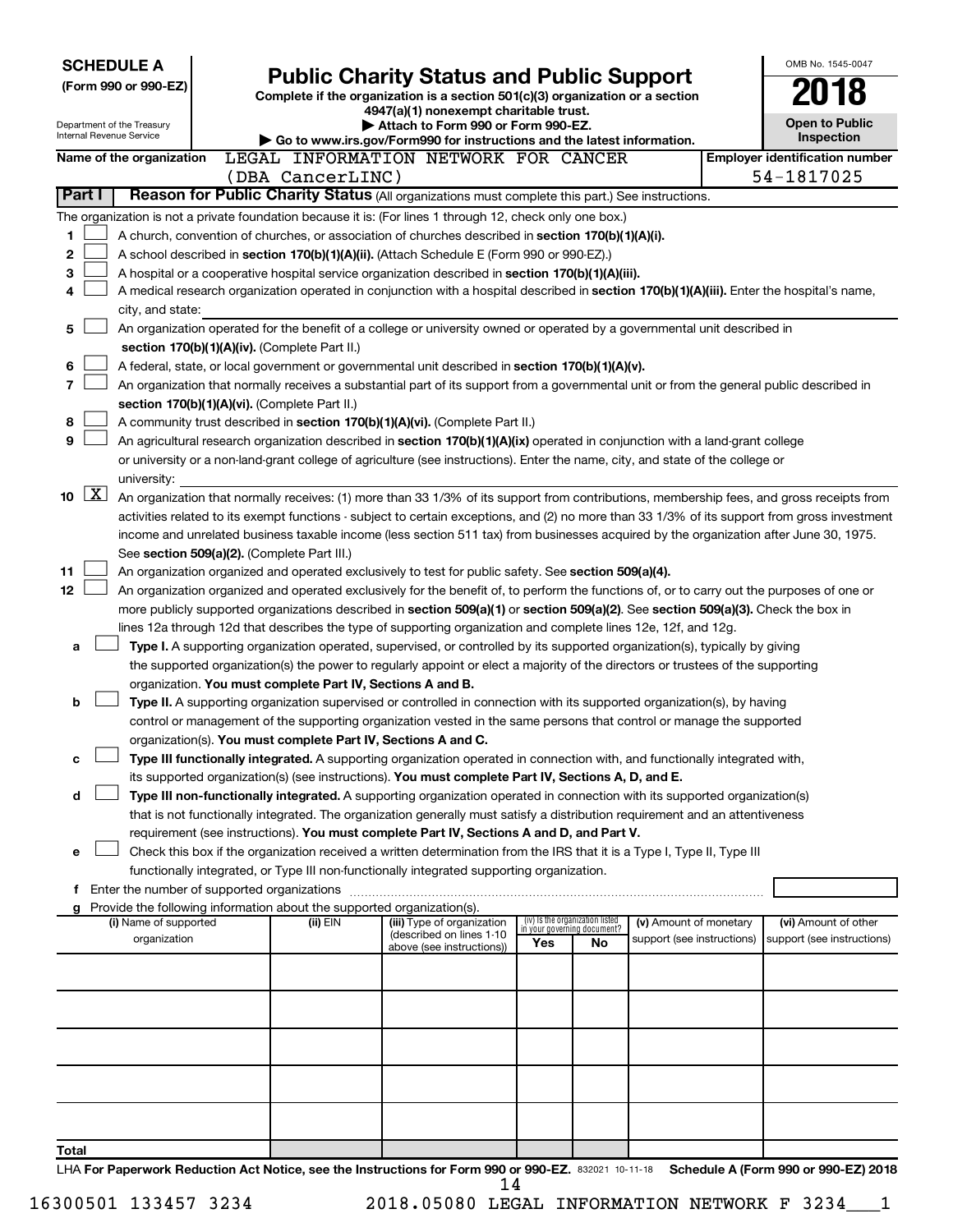54-1817025 Page 2 Schedule A (Form 990 or 990-EZ) 2018 (  $DBA$   $CancerLINC$  )  $54-1817025$   $Page$ 

**Part II Support Schedule for Organizations Described in Sections 170(b)(1)(A)(iv) and 170(b)(1)(A)(vi)**

(Complete only if you checked the box on line 5, 7, or 8 of Part I or if the organization failed to qualify under Part III. If the organization fails to qualify under the tests listed below, please complete Part III.)

| Calendar year (or fiscal year beginning in)<br>(a) 2014<br>(b) 2015<br>$(c)$ 2016<br>$(d)$ 2017<br>(e) 2018<br>(f) Total<br>1 Gifts, grants, contributions, and<br>membership fees received. (Do not<br>include any "unusual grants.")<br>2 Tax revenues levied for the organ-<br>ization's benefit and either paid to<br>or expended on its behalf<br>3 The value of services or facilities<br>furnished by a governmental unit to<br>the organization without charge<br>4 Total. Add lines 1 through 3<br>5 The portion of total contributions<br>by each person (other than a<br>governmental unit or publicly<br>supported organization) included<br>on line 1 that exceeds 2% of the<br>amount shown on line 11,<br>column (f)<br>6 Public support. Subtract line 5 from line 4.<br>Calendar year (or fiscal year beginning in)<br>(a) 2014<br>(b) 2015<br>$(c)$ 2016<br>$(d)$ 2017<br>(e) 2018<br>(f) Total<br>7 Amounts from line 4<br>8 Gross income from interest.<br>dividends, payments received on<br>securities loans, rents, royalties,<br>and income from similar sources<br>Net income from unrelated business<br>9<br>activities, whether or not the<br>business is regularly carried on<br>10 Other income. Do not include gain<br>or loss from the sale of capital<br>assets (Explain in Part VI.)<br>11 Total support. Add lines 7 through 10<br>12<br><b>12</b> Gross receipts from related activities, etc. (see instructions)<br>13 First five years. If the Form 990 is for the organization's first, second, third, fourth, or fifth tax year as a section 501(c)(3)<br>organization, check this box and stop here<br>14<br>%<br>15<br>%<br>16a 33 1/3% support test - 2018. If the organization did not check the box on line 13, and line 14 is 33 1/3% or more, check this box and<br>stop here. The organization qualifies as a publicly supported organization matchinary material content and the<br>b 33 1/3% support test - 2017. If the organization did not check a box on line 13 or 16a, and line 15 is 33 1/3% or more, check this box<br>and stop here. The organization qualifies as a publicly supported organization manufaction manufacture. The organization of the state of the state of the state of the state of the state of the state of the state of the sta<br>17a 10% -facts-and-circumstances test - 2018. If the organization did not check a box on line 13, 16a, or 16b, and line 14 is 10% or more,<br>and if the organization meets the "facts-and-circumstances" test, check this box and stop here. Explain in Part VI how the organization<br>meets the "facts-and-circumstances" test. The organization qualifies as a publicly supported organization <i>manumumumumum</i><br>b 10% -facts-and-circumstances test - 2017. If the organization did not check a box on line 13, 16a, 16b, or 17a, and line 15 is 10% or<br>more, and if the organization meets the "facts-and-circumstances" test, check this box and stop here. Explain in Part VI how the<br>organization meets the "facts-and-circumstances" test. The organization qualifies as a publicly supported organization<br>18 Private foundation. If the organization did not check a box on line 13, 16a, 16b, 17a, or 17b, check this box and see instructions<br>Schodule A (Form 990 or 990-F7) 2018 | <b>Section A. Public Support</b> |  |  |  |
|-------------------------------------------------------------------------------------------------------------------------------------------------------------------------------------------------------------------------------------------------------------------------------------------------------------------------------------------------------------------------------------------------------------------------------------------------------------------------------------------------------------------------------------------------------------------------------------------------------------------------------------------------------------------------------------------------------------------------------------------------------------------------------------------------------------------------------------------------------------------------------------------------------------------------------------------------------------------------------------------------------------------------------------------------------------------------------------------------------------------------------------------------------------------------------------------------------------------------------------------------------------------------------------------------------------------------------------------------------------------------------------------------------------------------------------------------------------------------------------------------------------------------------------------------------------------------------------------------------------------------------------------------------------------------------------------------------------------------------------------------------------------------------------------------------------------------------------------------------------------------------------------------------------------------------------------------------------------------------------------------------------------------------------------------------------------------------------------------------------------------------------------------------------------------------------------------------------------------------------------------------------------------------------------------------------------------------------------------------------------------------------------------------------------------------------------------------------------------------------------------------------------------------------------------------------------------------------------------------------------------------------------------------------------------------------------------------------------------------------------------------------------------------------------------------------------------------------------------------------------------------------------------------------------------------------------------------------------------------------------------------------------------------------------------------------------------------------------------------------------------------------------------------------------------------------------------------------------------------------------------------------------------------------------------------------------------------------|----------------------------------|--|--|--|
|                                                                                                                                                                                                                                                                                                                                                                                                                                                                                                                                                                                                                                                                                                                                                                                                                                                                                                                                                                                                                                                                                                                                                                                                                                                                                                                                                                                                                                                                                                                                                                                                                                                                                                                                                                                                                                                                                                                                                                                                                                                                                                                                                                                                                                                                                                                                                                                                                                                                                                                                                                                                                                                                                                                                                                                                                                                                                                                                                                                                                                                                                                                                                                                                                                                                                                                                     |                                  |  |  |  |
| <b>Section B. Total Support</b><br>Section C. Computation of Public Support Percentage                                                                                                                                                                                                                                                                                                                                                                                                                                                                                                                                                                                                                                                                                                                                                                                                                                                                                                                                                                                                                                                                                                                                                                                                                                                                                                                                                                                                                                                                                                                                                                                                                                                                                                                                                                                                                                                                                                                                                                                                                                                                                                                                                                                                                                                                                                                                                                                                                                                                                                                                                                                                                                                                                                                                                                                                                                                                                                                                                                                                                                                                                                                                                                                                                                              |                                  |  |  |  |
|                                                                                                                                                                                                                                                                                                                                                                                                                                                                                                                                                                                                                                                                                                                                                                                                                                                                                                                                                                                                                                                                                                                                                                                                                                                                                                                                                                                                                                                                                                                                                                                                                                                                                                                                                                                                                                                                                                                                                                                                                                                                                                                                                                                                                                                                                                                                                                                                                                                                                                                                                                                                                                                                                                                                                                                                                                                                                                                                                                                                                                                                                                                                                                                                                                                                                                                                     |                                  |  |  |  |
|                                                                                                                                                                                                                                                                                                                                                                                                                                                                                                                                                                                                                                                                                                                                                                                                                                                                                                                                                                                                                                                                                                                                                                                                                                                                                                                                                                                                                                                                                                                                                                                                                                                                                                                                                                                                                                                                                                                                                                                                                                                                                                                                                                                                                                                                                                                                                                                                                                                                                                                                                                                                                                                                                                                                                                                                                                                                                                                                                                                                                                                                                                                                                                                                                                                                                                                                     |                                  |  |  |  |
|                                                                                                                                                                                                                                                                                                                                                                                                                                                                                                                                                                                                                                                                                                                                                                                                                                                                                                                                                                                                                                                                                                                                                                                                                                                                                                                                                                                                                                                                                                                                                                                                                                                                                                                                                                                                                                                                                                                                                                                                                                                                                                                                                                                                                                                                                                                                                                                                                                                                                                                                                                                                                                                                                                                                                                                                                                                                                                                                                                                                                                                                                                                                                                                                                                                                                                                                     |                                  |  |  |  |
|                                                                                                                                                                                                                                                                                                                                                                                                                                                                                                                                                                                                                                                                                                                                                                                                                                                                                                                                                                                                                                                                                                                                                                                                                                                                                                                                                                                                                                                                                                                                                                                                                                                                                                                                                                                                                                                                                                                                                                                                                                                                                                                                                                                                                                                                                                                                                                                                                                                                                                                                                                                                                                                                                                                                                                                                                                                                                                                                                                                                                                                                                                                                                                                                                                                                                                                                     |                                  |  |  |  |
|                                                                                                                                                                                                                                                                                                                                                                                                                                                                                                                                                                                                                                                                                                                                                                                                                                                                                                                                                                                                                                                                                                                                                                                                                                                                                                                                                                                                                                                                                                                                                                                                                                                                                                                                                                                                                                                                                                                                                                                                                                                                                                                                                                                                                                                                                                                                                                                                                                                                                                                                                                                                                                                                                                                                                                                                                                                                                                                                                                                                                                                                                                                                                                                                                                                                                                                                     |                                  |  |  |  |
|                                                                                                                                                                                                                                                                                                                                                                                                                                                                                                                                                                                                                                                                                                                                                                                                                                                                                                                                                                                                                                                                                                                                                                                                                                                                                                                                                                                                                                                                                                                                                                                                                                                                                                                                                                                                                                                                                                                                                                                                                                                                                                                                                                                                                                                                                                                                                                                                                                                                                                                                                                                                                                                                                                                                                                                                                                                                                                                                                                                                                                                                                                                                                                                                                                                                                                                                     |                                  |  |  |  |
|                                                                                                                                                                                                                                                                                                                                                                                                                                                                                                                                                                                                                                                                                                                                                                                                                                                                                                                                                                                                                                                                                                                                                                                                                                                                                                                                                                                                                                                                                                                                                                                                                                                                                                                                                                                                                                                                                                                                                                                                                                                                                                                                                                                                                                                                                                                                                                                                                                                                                                                                                                                                                                                                                                                                                                                                                                                                                                                                                                                                                                                                                                                                                                                                                                                                                                                                     |                                  |  |  |  |
|                                                                                                                                                                                                                                                                                                                                                                                                                                                                                                                                                                                                                                                                                                                                                                                                                                                                                                                                                                                                                                                                                                                                                                                                                                                                                                                                                                                                                                                                                                                                                                                                                                                                                                                                                                                                                                                                                                                                                                                                                                                                                                                                                                                                                                                                                                                                                                                                                                                                                                                                                                                                                                                                                                                                                                                                                                                                                                                                                                                                                                                                                                                                                                                                                                                                                                                                     |                                  |  |  |  |
|                                                                                                                                                                                                                                                                                                                                                                                                                                                                                                                                                                                                                                                                                                                                                                                                                                                                                                                                                                                                                                                                                                                                                                                                                                                                                                                                                                                                                                                                                                                                                                                                                                                                                                                                                                                                                                                                                                                                                                                                                                                                                                                                                                                                                                                                                                                                                                                                                                                                                                                                                                                                                                                                                                                                                                                                                                                                                                                                                                                                                                                                                                                                                                                                                                                                                                                                     |                                  |  |  |  |
|                                                                                                                                                                                                                                                                                                                                                                                                                                                                                                                                                                                                                                                                                                                                                                                                                                                                                                                                                                                                                                                                                                                                                                                                                                                                                                                                                                                                                                                                                                                                                                                                                                                                                                                                                                                                                                                                                                                                                                                                                                                                                                                                                                                                                                                                                                                                                                                                                                                                                                                                                                                                                                                                                                                                                                                                                                                                                                                                                                                                                                                                                                                                                                                                                                                                                                                                     |                                  |  |  |  |
|                                                                                                                                                                                                                                                                                                                                                                                                                                                                                                                                                                                                                                                                                                                                                                                                                                                                                                                                                                                                                                                                                                                                                                                                                                                                                                                                                                                                                                                                                                                                                                                                                                                                                                                                                                                                                                                                                                                                                                                                                                                                                                                                                                                                                                                                                                                                                                                                                                                                                                                                                                                                                                                                                                                                                                                                                                                                                                                                                                                                                                                                                                                                                                                                                                                                                                                                     |                                  |  |  |  |
|                                                                                                                                                                                                                                                                                                                                                                                                                                                                                                                                                                                                                                                                                                                                                                                                                                                                                                                                                                                                                                                                                                                                                                                                                                                                                                                                                                                                                                                                                                                                                                                                                                                                                                                                                                                                                                                                                                                                                                                                                                                                                                                                                                                                                                                                                                                                                                                                                                                                                                                                                                                                                                                                                                                                                                                                                                                                                                                                                                                                                                                                                                                                                                                                                                                                                                                                     |                                  |  |  |  |
|                                                                                                                                                                                                                                                                                                                                                                                                                                                                                                                                                                                                                                                                                                                                                                                                                                                                                                                                                                                                                                                                                                                                                                                                                                                                                                                                                                                                                                                                                                                                                                                                                                                                                                                                                                                                                                                                                                                                                                                                                                                                                                                                                                                                                                                                                                                                                                                                                                                                                                                                                                                                                                                                                                                                                                                                                                                                                                                                                                                                                                                                                                                                                                                                                                                                                                                                     |                                  |  |  |  |
|                                                                                                                                                                                                                                                                                                                                                                                                                                                                                                                                                                                                                                                                                                                                                                                                                                                                                                                                                                                                                                                                                                                                                                                                                                                                                                                                                                                                                                                                                                                                                                                                                                                                                                                                                                                                                                                                                                                                                                                                                                                                                                                                                                                                                                                                                                                                                                                                                                                                                                                                                                                                                                                                                                                                                                                                                                                                                                                                                                                                                                                                                                                                                                                                                                                                                                                                     |                                  |  |  |  |
|                                                                                                                                                                                                                                                                                                                                                                                                                                                                                                                                                                                                                                                                                                                                                                                                                                                                                                                                                                                                                                                                                                                                                                                                                                                                                                                                                                                                                                                                                                                                                                                                                                                                                                                                                                                                                                                                                                                                                                                                                                                                                                                                                                                                                                                                                                                                                                                                                                                                                                                                                                                                                                                                                                                                                                                                                                                                                                                                                                                                                                                                                                                                                                                                                                                                                                                                     |                                  |  |  |  |
|                                                                                                                                                                                                                                                                                                                                                                                                                                                                                                                                                                                                                                                                                                                                                                                                                                                                                                                                                                                                                                                                                                                                                                                                                                                                                                                                                                                                                                                                                                                                                                                                                                                                                                                                                                                                                                                                                                                                                                                                                                                                                                                                                                                                                                                                                                                                                                                                                                                                                                                                                                                                                                                                                                                                                                                                                                                                                                                                                                                                                                                                                                                                                                                                                                                                                                                                     |                                  |  |  |  |
|                                                                                                                                                                                                                                                                                                                                                                                                                                                                                                                                                                                                                                                                                                                                                                                                                                                                                                                                                                                                                                                                                                                                                                                                                                                                                                                                                                                                                                                                                                                                                                                                                                                                                                                                                                                                                                                                                                                                                                                                                                                                                                                                                                                                                                                                                                                                                                                                                                                                                                                                                                                                                                                                                                                                                                                                                                                                                                                                                                                                                                                                                                                                                                                                                                                                                                                                     |                                  |  |  |  |
|                                                                                                                                                                                                                                                                                                                                                                                                                                                                                                                                                                                                                                                                                                                                                                                                                                                                                                                                                                                                                                                                                                                                                                                                                                                                                                                                                                                                                                                                                                                                                                                                                                                                                                                                                                                                                                                                                                                                                                                                                                                                                                                                                                                                                                                                                                                                                                                                                                                                                                                                                                                                                                                                                                                                                                                                                                                                                                                                                                                                                                                                                                                                                                                                                                                                                                                                     |                                  |  |  |  |
|                                                                                                                                                                                                                                                                                                                                                                                                                                                                                                                                                                                                                                                                                                                                                                                                                                                                                                                                                                                                                                                                                                                                                                                                                                                                                                                                                                                                                                                                                                                                                                                                                                                                                                                                                                                                                                                                                                                                                                                                                                                                                                                                                                                                                                                                                                                                                                                                                                                                                                                                                                                                                                                                                                                                                                                                                                                                                                                                                                                                                                                                                                                                                                                                                                                                                                                                     |                                  |  |  |  |
|                                                                                                                                                                                                                                                                                                                                                                                                                                                                                                                                                                                                                                                                                                                                                                                                                                                                                                                                                                                                                                                                                                                                                                                                                                                                                                                                                                                                                                                                                                                                                                                                                                                                                                                                                                                                                                                                                                                                                                                                                                                                                                                                                                                                                                                                                                                                                                                                                                                                                                                                                                                                                                                                                                                                                                                                                                                                                                                                                                                                                                                                                                                                                                                                                                                                                                                                     |                                  |  |  |  |
|                                                                                                                                                                                                                                                                                                                                                                                                                                                                                                                                                                                                                                                                                                                                                                                                                                                                                                                                                                                                                                                                                                                                                                                                                                                                                                                                                                                                                                                                                                                                                                                                                                                                                                                                                                                                                                                                                                                                                                                                                                                                                                                                                                                                                                                                                                                                                                                                                                                                                                                                                                                                                                                                                                                                                                                                                                                                                                                                                                                                                                                                                                                                                                                                                                                                                                                                     |                                  |  |  |  |
|                                                                                                                                                                                                                                                                                                                                                                                                                                                                                                                                                                                                                                                                                                                                                                                                                                                                                                                                                                                                                                                                                                                                                                                                                                                                                                                                                                                                                                                                                                                                                                                                                                                                                                                                                                                                                                                                                                                                                                                                                                                                                                                                                                                                                                                                                                                                                                                                                                                                                                                                                                                                                                                                                                                                                                                                                                                                                                                                                                                                                                                                                                                                                                                                                                                                                                                                     |                                  |  |  |  |
|                                                                                                                                                                                                                                                                                                                                                                                                                                                                                                                                                                                                                                                                                                                                                                                                                                                                                                                                                                                                                                                                                                                                                                                                                                                                                                                                                                                                                                                                                                                                                                                                                                                                                                                                                                                                                                                                                                                                                                                                                                                                                                                                                                                                                                                                                                                                                                                                                                                                                                                                                                                                                                                                                                                                                                                                                                                                                                                                                                                                                                                                                                                                                                                                                                                                                                                                     |                                  |  |  |  |
|                                                                                                                                                                                                                                                                                                                                                                                                                                                                                                                                                                                                                                                                                                                                                                                                                                                                                                                                                                                                                                                                                                                                                                                                                                                                                                                                                                                                                                                                                                                                                                                                                                                                                                                                                                                                                                                                                                                                                                                                                                                                                                                                                                                                                                                                                                                                                                                                                                                                                                                                                                                                                                                                                                                                                                                                                                                                                                                                                                                                                                                                                                                                                                                                                                                                                                                                     |                                  |  |  |  |
|                                                                                                                                                                                                                                                                                                                                                                                                                                                                                                                                                                                                                                                                                                                                                                                                                                                                                                                                                                                                                                                                                                                                                                                                                                                                                                                                                                                                                                                                                                                                                                                                                                                                                                                                                                                                                                                                                                                                                                                                                                                                                                                                                                                                                                                                                                                                                                                                                                                                                                                                                                                                                                                                                                                                                                                                                                                                                                                                                                                                                                                                                                                                                                                                                                                                                                                                     |                                  |  |  |  |
|                                                                                                                                                                                                                                                                                                                                                                                                                                                                                                                                                                                                                                                                                                                                                                                                                                                                                                                                                                                                                                                                                                                                                                                                                                                                                                                                                                                                                                                                                                                                                                                                                                                                                                                                                                                                                                                                                                                                                                                                                                                                                                                                                                                                                                                                                                                                                                                                                                                                                                                                                                                                                                                                                                                                                                                                                                                                                                                                                                                                                                                                                                                                                                                                                                                                                                                                     |                                  |  |  |  |
|                                                                                                                                                                                                                                                                                                                                                                                                                                                                                                                                                                                                                                                                                                                                                                                                                                                                                                                                                                                                                                                                                                                                                                                                                                                                                                                                                                                                                                                                                                                                                                                                                                                                                                                                                                                                                                                                                                                                                                                                                                                                                                                                                                                                                                                                                                                                                                                                                                                                                                                                                                                                                                                                                                                                                                                                                                                                                                                                                                                                                                                                                                                                                                                                                                                                                                                                     |                                  |  |  |  |
|                                                                                                                                                                                                                                                                                                                                                                                                                                                                                                                                                                                                                                                                                                                                                                                                                                                                                                                                                                                                                                                                                                                                                                                                                                                                                                                                                                                                                                                                                                                                                                                                                                                                                                                                                                                                                                                                                                                                                                                                                                                                                                                                                                                                                                                                                                                                                                                                                                                                                                                                                                                                                                                                                                                                                                                                                                                                                                                                                                                                                                                                                                                                                                                                                                                                                                                                     |                                  |  |  |  |
|                                                                                                                                                                                                                                                                                                                                                                                                                                                                                                                                                                                                                                                                                                                                                                                                                                                                                                                                                                                                                                                                                                                                                                                                                                                                                                                                                                                                                                                                                                                                                                                                                                                                                                                                                                                                                                                                                                                                                                                                                                                                                                                                                                                                                                                                                                                                                                                                                                                                                                                                                                                                                                                                                                                                                                                                                                                                                                                                                                                                                                                                                                                                                                                                                                                                                                                                     |                                  |  |  |  |
|                                                                                                                                                                                                                                                                                                                                                                                                                                                                                                                                                                                                                                                                                                                                                                                                                                                                                                                                                                                                                                                                                                                                                                                                                                                                                                                                                                                                                                                                                                                                                                                                                                                                                                                                                                                                                                                                                                                                                                                                                                                                                                                                                                                                                                                                                                                                                                                                                                                                                                                                                                                                                                                                                                                                                                                                                                                                                                                                                                                                                                                                                                                                                                                                                                                                                                                                     |                                  |  |  |  |
|                                                                                                                                                                                                                                                                                                                                                                                                                                                                                                                                                                                                                                                                                                                                                                                                                                                                                                                                                                                                                                                                                                                                                                                                                                                                                                                                                                                                                                                                                                                                                                                                                                                                                                                                                                                                                                                                                                                                                                                                                                                                                                                                                                                                                                                                                                                                                                                                                                                                                                                                                                                                                                                                                                                                                                                                                                                                                                                                                                                                                                                                                                                                                                                                                                                                                                                                     |                                  |  |  |  |
|                                                                                                                                                                                                                                                                                                                                                                                                                                                                                                                                                                                                                                                                                                                                                                                                                                                                                                                                                                                                                                                                                                                                                                                                                                                                                                                                                                                                                                                                                                                                                                                                                                                                                                                                                                                                                                                                                                                                                                                                                                                                                                                                                                                                                                                                                                                                                                                                                                                                                                                                                                                                                                                                                                                                                                                                                                                                                                                                                                                                                                                                                                                                                                                                                                                                                                                                     |                                  |  |  |  |
|                                                                                                                                                                                                                                                                                                                                                                                                                                                                                                                                                                                                                                                                                                                                                                                                                                                                                                                                                                                                                                                                                                                                                                                                                                                                                                                                                                                                                                                                                                                                                                                                                                                                                                                                                                                                                                                                                                                                                                                                                                                                                                                                                                                                                                                                                                                                                                                                                                                                                                                                                                                                                                                                                                                                                                                                                                                                                                                                                                                                                                                                                                                                                                                                                                                                                                                                     |                                  |  |  |  |
|                                                                                                                                                                                                                                                                                                                                                                                                                                                                                                                                                                                                                                                                                                                                                                                                                                                                                                                                                                                                                                                                                                                                                                                                                                                                                                                                                                                                                                                                                                                                                                                                                                                                                                                                                                                                                                                                                                                                                                                                                                                                                                                                                                                                                                                                                                                                                                                                                                                                                                                                                                                                                                                                                                                                                                                                                                                                                                                                                                                                                                                                                                                                                                                                                                                                                                                                     |                                  |  |  |  |
|                                                                                                                                                                                                                                                                                                                                                                                                                                                                                                                                                                                                                                                                                                                                                                                                                                                                                                                                                                                                                                                                                                                                                                                                                                                                                                                                                                                                                                                                                                                                                                                                                                                                                                                                                                                                                                                                                                                                                                                                                                                                                                                                                                                                                                                                                                                                                                                                                                                                                                                                                                                                                                                                                                                                                                                                                                                                                                                                                                                                                                                                                                                                                                                                                                                                                                                                     |                                  |  |  |  |
|                                                                                                                                                                                                                                                                                                                                                                                                                                                                                                                                                                                                                                                                                                                                                                                                                                                                                                                                                                                                                                                                                                                                                                                                                                                                                                                                                                                                                                                                                                                                                                                                                                                                                                                                                                                                                                                                                                                                                                                                                                                                                                                                                                                                                                                                                                                                                                                                                                                                                                                                                                                                                                                                                                                                                                                                                                                                                                                                                                                                                                                                                                                                                                                                                                                                                                                                     |                                  |  |  |  |
|                                                                                                                                                                                                                                                                                                                                                                                                                                                                                                                                                                                                                                                                                                                                                                                                                                                                                                                                                                                                                                                                                                                                                                                                                                                                                                                                                                                                                                                                                                                                                                                                                                                                                                                                                                                                                                                                                                                                                                                                                                                                                                                                                                                                                                                                                                                                                                                                                                                                                                                                                                                                                                                                                                                                                                                                                                                                                                                                                                                                                                                                                                                                                                                                                                                                                                                                     |                                  |  |  |  |
|                                                                                                                                                                                                                                                                                                                                                                                                                                                                                                                                                                                                                                                                                                                                                                                                                                                                                                                                                                                                                                                                                                                                                                                                                                                                                                                                                                                                                                                                                                                                                                                                                                                                                                                                                                                                                                                                                                                                                                                                                                                                                                                                                                                                                                                                                                                                                                                                                                                                                                                                                                                                                                                                                                                                                                                                                                                                                                                                                                                                                                                                                                                                                                                                                                                                                                                                     |                                  |  |  |  |
|                                                                                                                                                                                                                                                                                                                                                                                                                                                                                                                                                                                                                                                                                                                                                                                                                                                                                                                                                                                                                                                                                                                                                                                                                                                                                                                                                                                                                                                                                                                                                                                                                                                                                                                                                                                                                                                                                                                                                                                                                                                                                                                                                                                                                                                                                                                                                                                                                                                                                                                                                                                                                                                                                                                                                                                                                                                                                                                                                                                                                                                                                                                                                                                                                                                                                                                                     |                                  |  |  |  |
|                                                                                                                                                                                                                                                                                                                                                                                                                                                                                                                                                                                                                                                                                                                                                                                                                                                                                                                                                                                                                                                                                                                                                                                                                                                                                                                                                                                                                                                                                                                                                                                                                                                                                                                                                                                                                                                                                                                                                                                                                                                                                                                                                                                                                                                                                                                                                                                                                                                                                                                                                                                                                                                                                                                                                                                                                                                                                                                                                                                                                                                                                                                                                                                                                                                                                                                                     |                                  |  |  |  |
|                                                                                                                                                                                                                                                                                                                                                                                                                                                                                                                                                                                                                                                                                                                                                                                                                                                                                                                                                                                                                                                                                                                                                                                                                                                                                                                                                                                                                                                                                                                                                                                                                                                                                                                                                                                                                                                                                                                                                                                                                                                                                                                                                                                                                                                                                                                                                                                                                                                                                                                                                                                                                                                                                                                                                                                                                                                                                                                                                                                                                                                                                                                                                                                                                                                                                                                                     |                                  |  |  |  |
|                                                                                                                                                                                                                                                                                                                                                                                                                                                                                                                                                                                                                                                                                                                                                                                                                                                                                                                                                                                                                                                                                                                                                                                                                                                                                                                                                                                                                                                                                                                                                                                                                                                                                                                                                                                                                                                                                                                                                                                                                                                                                                                                                                                                                                                                                                                                                                                                                                                                                                                                                                                                                                                                                                                                                                                                                                                                                                                                                                                                                                                                                                                                                                                                                                                                                                                                     |                                  |  |  |  |
|                                                                                                                                                                                                                                                                                                                                                                                                                                                                                                                                                                                                                                                                                                                                                                                                                                                                                                                                                                                                                                                                                                                                                                                                                                                                                                                                                                                                                                                                                                                                                                                                                                                                                                                                                                                                                                                                                                                                                                                                                                                                                                                                                                                                                                                                                                                                                                                                                                                                                                                                                                                                                                                                                                                                                                                                                                                                                                                                                                                                                                                                                                                                                                                                                                                                                                                                     |                                  |  |  |  |
|                                                                                                                                                                                                                                                                                                                                                                                                                                                                                                                                                                                                                                                                                                                                                                                                                                                                                                                                                                                                                                                                                                                                                                                                                                                                                                                                                                                                                                                                                                                                                                                                                                                                                                                                                                                                                                                                                                                                                                                                                                                                                                                                                                                                                                                                                                                                                                                                                                                                                                                                                                                                                                                                                                                                                                                                                                                                                                                                                                                                                                                                                                                                                                                                                                                                                                                                     |                                  |  |  |  |
|                                                                                                                                                                                                                                                                                                                                                                                                                                                                                                                                                                                                                                                                                                                                                                                                                                                                                                                                                                                                                                                                                                                                                                                                                                                                                                                                                                                                                                                                                                                                                                                                                                                                                                                                                                                                                                                                                                                                                                                                                                                                                                                                                                                                                                                                                                                                                                                                                                                                                                                                                                                                                                                                                                                                                                                                                                                                                                                                                                                                                                                                                                                                                                                                                                                                                                                                     |                                  |  |  |  |
|                                                                                                                                                                                                                                                                                                                                                                                                                                                                                                                                                                                                                                                                                                                                                                                                                                                                                                                                                                                                                                                                                                                                                                                                                                                                                                                                                                                                                                                                                                                                                                                                                                                                                                                                                                                                                                                                                                                                                                                                                                                                                                                                                                                                                                                                                                                                                                                                                                                                                                                                                                                                                                                                                                                                                                                                                                                                                                                                                                                                                                                                                                                                                                                                                                                                                                                                     |                                  |  |  |  |
|                                                                                                                                                                                                                                                                                                                                                                                                                                                                                                                                                                                                                                                                                                                                                                                                                                                                                                                                                                                                                                                                                                                                                                                                                                                                                                                                                                                                                                                                                                                                                                                                                                                                                                                                                                                                                                                                                                                                                                                                                                                                                                                                                                                                                                                                                                                                                                                                                                                                                                                                                                                                                                                                                                                                                                                                                                                                                                                                                                                                                                                                                                                                                                                                                                                                                                                                     |                                  |  |  |  |
|                                                                                                                                                                                                                                                                                                                                                                                                                                                                                                                                                                                                                                                                                                                                                                                                                                                                                                                                                                                                                                                                                                                                                                                                                                                                                                                                                                                                                                                                                                                                                                                                                                                                                                                                                                                                                                                                                                                                                                                                                                                                                                                                                                                                                                                                                                                                                                                                                                                                                                                                                                                                                                                                                                                                                                                                                                                                                                                                                                                                                                                                                                                                                                                                                                                                                                                                     |                                  |  |  |  |

**Schedule A (Form 990 or 990-EZ) 2018**

832022 10-11-18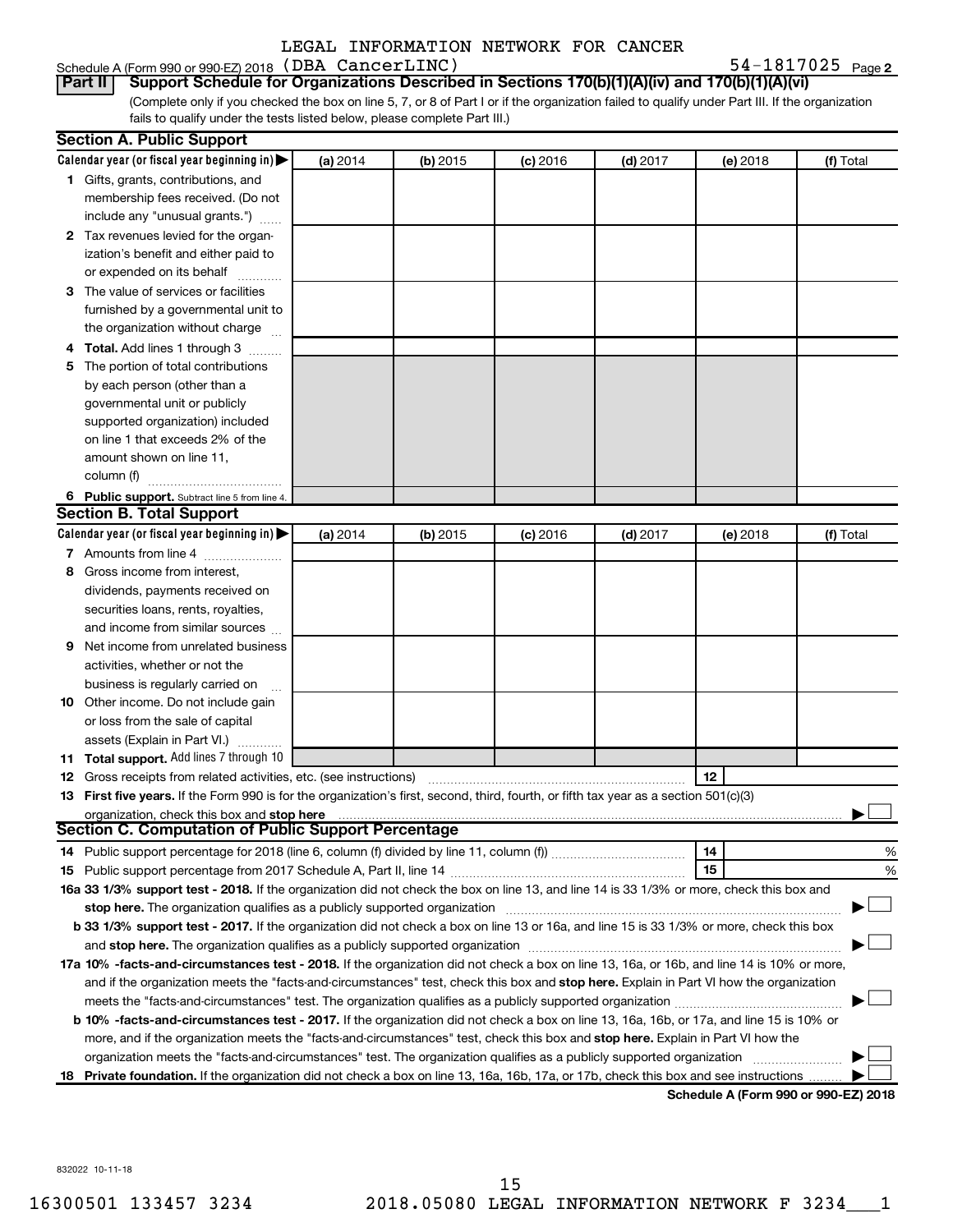# Schedule A (Form 990 or 990-EZ) 2018 (  $DBA$   $CancerLINC$  )  $54-1817025$   $Page$

54-1817025 Page 3

### **Part III Support Schedule for Organizations Described in Section 509(a)(2)**

(Complete only if you checked the box on line 10 of Part I or if the organization failed to qualify under Part II. If the organization fails to qualify under the tests listed below, please complete Part II.)

|    | Calendar year (or fiscal year beginning in)                                                                                                                                                                                                                                     | (a) 2014  | $(b)$ 2015 | $(c)$ 2016 | $(d)$ 2017             | (e) 2018                                                     | (f) Total                                |
|----|---------------------------------------------------------------------------------------------------------------------------------------------------------------------------------------------------------------------------------------------------------------------------------|-----------|------------|------------|------------------------|--------------------------------------------------------------|------------------------------------------|
|    | 1 Gifts, grants, contributions, and                                                                                                                                                                                                                                             |           |            |            |                        |                                                              |                                          |
|    | membership fees received. (Do not                                                                                                                                                                                                                                               |           |            |            |                        |                                                              |                                          |
|    | include any "unusual grants.")                                                                                                                                                                                                                                                  | 195,485.  | 201, 777.  | 411,532.   | 140,769.               | 205, 967.                                                    | 1155530.                                 |
|    | 2 Gross receipts from admissions,<br>merchandise sold or services per-<br>formed, or facilities furnished in<br>any activity that is related to the                                                                                                                             | 111, 173. | 182, 234.  | 108,040.   | 124,328.               | 91,060.                                                      | 616,835.                                 |
|    | organization's tax-exempt purpose                                                                                                                                                                                                                                               |           |            |            |                        |                                                              |                                          |
|    | 3 Gross receipts from activities that<br>are not an unrelated trade or bus-                                                                                                                                                                                                     |           |            |            |                        |                                                              |                                          |
|    | iness under section 513                                                                                                                                                                                                                                                         |           |            |            |                        |                                                              |                                          |
| 4  | Tax revenues levied for the organ-<br>ization's benefit and either paid to                                                                                                                                                                                                      |           |            |            |                        |                                                              |                                          |
|    | or expended on its behalf                                                                                                                                                                                                                                                       |           |            |            |                        |                                                              |                                          |
|    | 5 The value of services or facilities<br>furnished by a governmental unit to                                                                                                                                                                                                    |           |            |            |                        |                                                              |                                          |
|    | the organization without charge                                                                                                                                                                                                                                                 |           |            |            |                        |                                                              |                                          |
|    | 6 Total. Add lines 1 through 5                                                                                                                                                                                                                                                  | 306,658.  | 384,011.   | 519,572.   | 265,097.               | 297,027.                                                     | 1772365.                                 |
|    | 7a Amounts included on lines 1, 2, and                                                                                                                                                                                                                                          | 17,450.   | 12,833.    | 9,356.     | 16,936.                | 18,291.                                                      | 74,866.                                  |
|    | 3 received from disqualified persons<br><b>b</b> Amounts included on lines 2 and 3 received                                                                                                                                                                                     |           |            |            |                        |                                                              |                                          |
|    | from other than disqualified persons that<br>exceed the greater of \$5,000 or 1% of the<br>amount on line 13 for the year                                                                                                                                                       |           |            |            |                        |                                                              | 0.                                       |
|    | c Add lines 7a and 7b                                                                                                                                                                                                                                                           | 17,450.   | 12,833.    | 9,356.     | 16,936.                | 18, 291.                                                     | 74,866.                                  |
|    | 8 Public support. (Subtract line 7c from line 6.)                                                                                                                                                                                                                               |           |            |            |                        |                                                              | 1697499.                                 |
|    | <b>Section B. Total Support</b>                                                                                                                                                                                                                                                 |           |            |            |                        |                                                              |                                          |
|    | Calendar year (or fiscal year beginning in)                                                                                                                                                                                                                                     | (a) 2014  | $(b)$ 2015 | $(c)$ 2016 | $(d)$ 2017             | (e) 2018                                                     | (f) Total                                |
|    | 9 Amounts from line 6                                                                                                                                                                                                                                                           | 306,658.  | 384,011.   | 519,572.   | $\overline{265,097}$ . | $\overline{297,027}$ .                                       | 1772365.                                 |
|    | <b>10a</b> Gross income from interest,<br>dividends, payments received on<br>securities loans, rents, royalties,<br>and income from similar sources                                                                                                                             | 576.      | 775.       | 821.       | 1,692.                 | 1,911.                                                       | 5,775.                                   |
|    | <b>b</b> Unrelated business taxable income                                                                                                                                                                                                                                      |           |            |            |                        |                                                              |                                          |
|    | (less section 511 taxes) from businesses<br>acquired after June 30, 1975                                                                                                                                                                                                        |           |            |            |                        |                                                              |                                          |
|    | c Add lines 10a and 10b                                                                                                                                                                                                                                                         | 576.      | 775.       | 821.       | 1,692.                 | 1,911.                                                       | 5,775.                                   |
|    | 11 Net income from unrelated business<br>activities not included in line 10b,<br>whether or not the business is<br>regularly carried on                                                                                                                                         |           |            |            |                        |                                                              |                                          |
|    | <b>12</b> Other income. Do not include gain<br>or loss from the sale of capital<br>assets (Explain in Part VI.)                                                                                                                                                                 |           |            |            |                        |                                                              |                                          |
|    | <b>13</b> Total support. (Add lines 9, 10c, 11, and 12.)                                                                                                                                                                                                                        |           |            |            |                        | $307, 234.$ 384, 786. 520, 393. 266, 789. 298, 938. 1778140. |                                          |
|    | 14 First five years. If the Form 990 is for the organization's first, second, third, fourth, or fifth tax year as a section 501(c)(3) organization,                                                                                                                             |           |            |            |                        |                                                              |                                          |
|    | check this box and stop here www.communication.communication.communication.com/                                                                                                                                                                                                 |           |            |            |                        |                                                              |                                          |
|    | <b>Section C. Computation of Public Support Percentage</b>                                                                                                                                                                                                                      |           |            |            |                        |                                                              |                                          |
|    |                                                                                                                                                                                                                                                                                 |           |            |            |                        | 15                                                           | 95.46<br>%                               |
|    |                                                                                                                                                                                                                                                                                 |           |            |            |                        | 16                                                           | 95.95<br>$\%$                            |
|    | Section D. Computation of Investment Income Percentage                                                                                                                                                                                                                          |           |            |            |                        |                                                              |                                          |
|    | 17 Investment income percentage for 2018 (line 10c, column (f), divided by line 13, column (f))                                                                                                                                                                                 |           |            |            |                        | 17                                                           | .32<br>%                                 |
| 18 | Investment income percentage from 2017 Schedule A, Part III, line 17                                                                                                                                                                                                            |           |            |            |                        | 18                                                           | , 22<br>$\%$                             |
|    | 19a 33 1/3% support tests - 2018. If the organization did not check the box on line 14, and line 15 is more than 33 1/3%, and line 17 is not                                                                                                                                    |           |            |            |                        |                                                              |                                          |
|    | more than 33 1/3%, check this box and stop here. The organization qualifies as a publicly supported organization                                                                                                                                                                |           |            |            |                        |                                                              | $\blacktriangleright$ $\boxed{\text{X}}$ |
|    | <b>b 33 1/3% support tests - 2017.</b> If the organization did not check a box on line 14 or line 19a, and line 16 is more than 33 1/3%, and<br>line 18 is not more than 33 1/3%, check this box and stop here. The organization qualifies as a publicly supported organization |           |            |            |                        |                                                              |                                          |
|    |                                                                                                                                                                                                                                                                                 |           |            |            |                        |                                                              |                                          |
|    | 832023 10-11-18                                                                                                                                                                                                                                                                 |           |            |            |                        | Schedule A (Form 990 or 990-EZ) 2018                         |                                          |
|    |                                                                                                                                                                                                                                                                                 |           |            | 16         |                        |                                                              |                                          |
|    | 16300501 133457 3234                                                                                                                                                                                                                                                            |           |            |            |                        | 2018.05080 LEGAL INFORMATION NETWORK F 3234                  |                                          |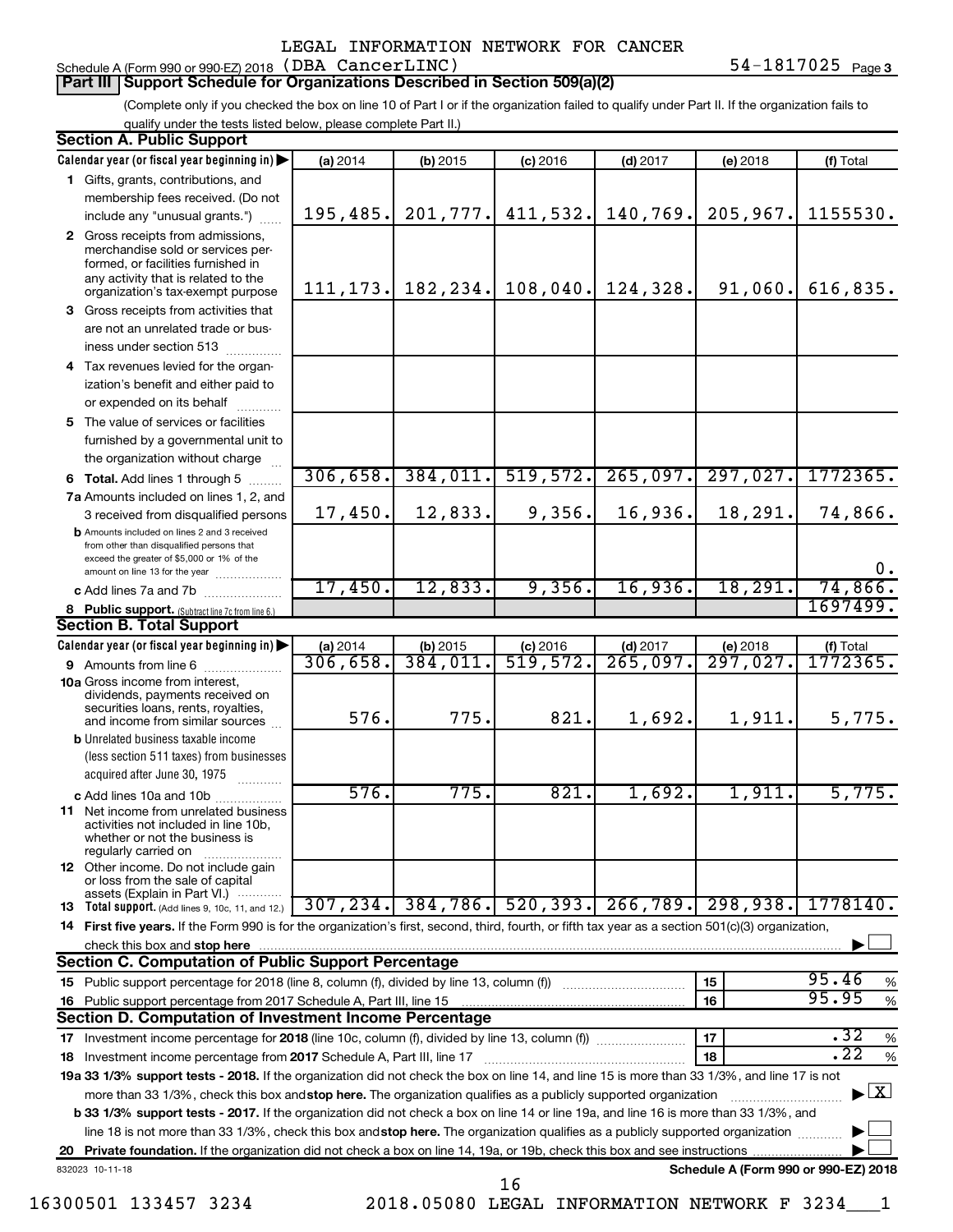# Schedule A (Form 990 or 990-EZ) 2018 (  $DBA$   $CancerLINC$  )  $54-1817025$   $Page$

**Part IV Supporting Organizations**

(Complete only if you checked a box in line 12 on Part I. If you checked 12a of Part I, complete Sections A and B. If you checked 12b of Part I, complete Sections A and C. If you checked 12c of Part I, complete Sections A, D, and E. If you checked 12d of Part I, complete Sections A and D, and complete Part V.)

### **Section A. All Supporting Organizations**

- **1** Are all of the organization's supported organizations listed by name in the organization's governing documents? If "No," describe in Part VI how the supported organizations are designated. If designated by *class or purpose, describe the designation. If historic and continuing relationship, explain.*
- **2** Did the organization have any supported organization that does not have an IRS determination of status under section 509(a)(1) or (2)? If "Yes," explain in Part **VI** how the organization determined that the supported *organization was described in section 509(a)(1) or (2).*
- **3a** Did the organization have a supported organization described in section 501(c)(4), (5), or (6)? If "Yes," answer *(b) and (c) below.*
- **b** Did the organization confirm that each supported organization qualified under section 501(c)(4), (5), or (6) and satisfied the public support tests under section 509(a)(2)? If "Yes," describe in Part VI when and how the *organization made the determination.*
- **c** Did the organization ensure that all support to such organizations was used exclusively for section 170(c)(2)(B) purposes? If "Yes," explain in Part VI what controls the organization put in place to ensure such use.
- **4 a** *If* Was any supported organization not organized in the United States ("foreign supported organization")? *"Yes," and if you checked 12a or 12b in Part I, answer (b) and (c) below.*
- **b** Did the organization have ultimate control and discretion in deciding whether to make grants to the foreign supported organization? If "Yes," describe in Part VI how the organization had such control and discretion *despite being controlled or supervised by or in connection with its supported organizations.*
- **c** Did the organization support any foreign supported organization that does not have an IRS determination under sections 501(c)(3) and 509(a)(1) or (2)? If "Yes," explain in Part VI what controls the organization used *to ensure that all support to the foreign supported organization was used exclusively for section 170(c)(2)(B) purposes.*
- **5a** Did the organization add, substitute, or remove any supported organizations during the tax year? If "Yes," answer (b) and (c) below (if applicable). Also, provide detail in **Part VI,** including (i) the names and EIN *numbers of the supported organizations added, substituted, or removed; (ii) the reasons for each such action; (iii) the authority under the organization's organizing document authorizing such action; and (iv) how the action was accomplished (such as by amendment to the organizing document).*
- **b** Type I or Type II only. Was any added or substituted supported organization part of a class already designated in the organization's organizing document?
- **c Substitutions only.**  Was the substitution the result of an event beyond the organization's control?
- **6** Did the organization provide support (whether in the form of grants or the provision of services or facilities) to **Part VI.** support or benefit one or more of the filing organization's supported organizations? If "Yes," provide detail in anyone other than (i) its supported organizations, (ii) individuals that are part of the charitable class benefited by one or more of its supported organizations, or (iii) other supporting organizations that also
- **7** Did the organization provide a grant, loan, compensation, or other similar payment to a substantial contributor regard to a substantial contributor? If "Yes," complete Part I of Schedule L (Form 990 or 990-EZ). (as defined in section 4958(c)(3)(C)), a family member of a substantial contributor, or a 35% controlled entity with
- **8** Did the organization make a loan to a disqualified person (as defined in section 4958) not described in line 7? *If "Yes," complete Part I of Schedule L (Form 990 or 990-EZ).*
- **9 a** Was the organization controlled directly or indirectly at any time during the tax year by one or more in section 509(a)(1) or (2))? If "Yes," provide detail in **Part VI.** disqualified persons as defined in section 4946 (other than foundation managers and organizations described
- **b** Did one or more disqualified persons (as defined in line 9a) hold a controlling interest in any entity in which the supporting organization had an interest? If "Yes," provide detail in Part VI.
- **c** Did a disqualified person (as defined in line 9a) have an ownership interest in, or derive any personal benefit from, assets in which the supporting organization also had an interest? If "Yes," provide detail in Part VI.
- **10 a** Was the organization subject to the excess business holdings rules of section 4943 because of section supporting organizations)? If "Yes," answer 10b below. 4943(f) (regarding certain Type II supporting organizations, and all Type III non-functionally integrated
	- **b** Did the organization have any excess business holdings in the tax year? (Use Schedule C, Form 4720, to *determine whether the organization had excess business holdings.)*

832024 10-11-18

16300501 133457 3234 2018.05080 LEGAL INFORMATION NETWORK F 3234\_\_\_1 17

**Yes No 1 2 3a 3b 3c 4a 4b 4c 5a 5b 5c 6 7 8 9a 9b 9c 10a 10b**

**Schedule A (Form 990 or 990-EZ) 2018**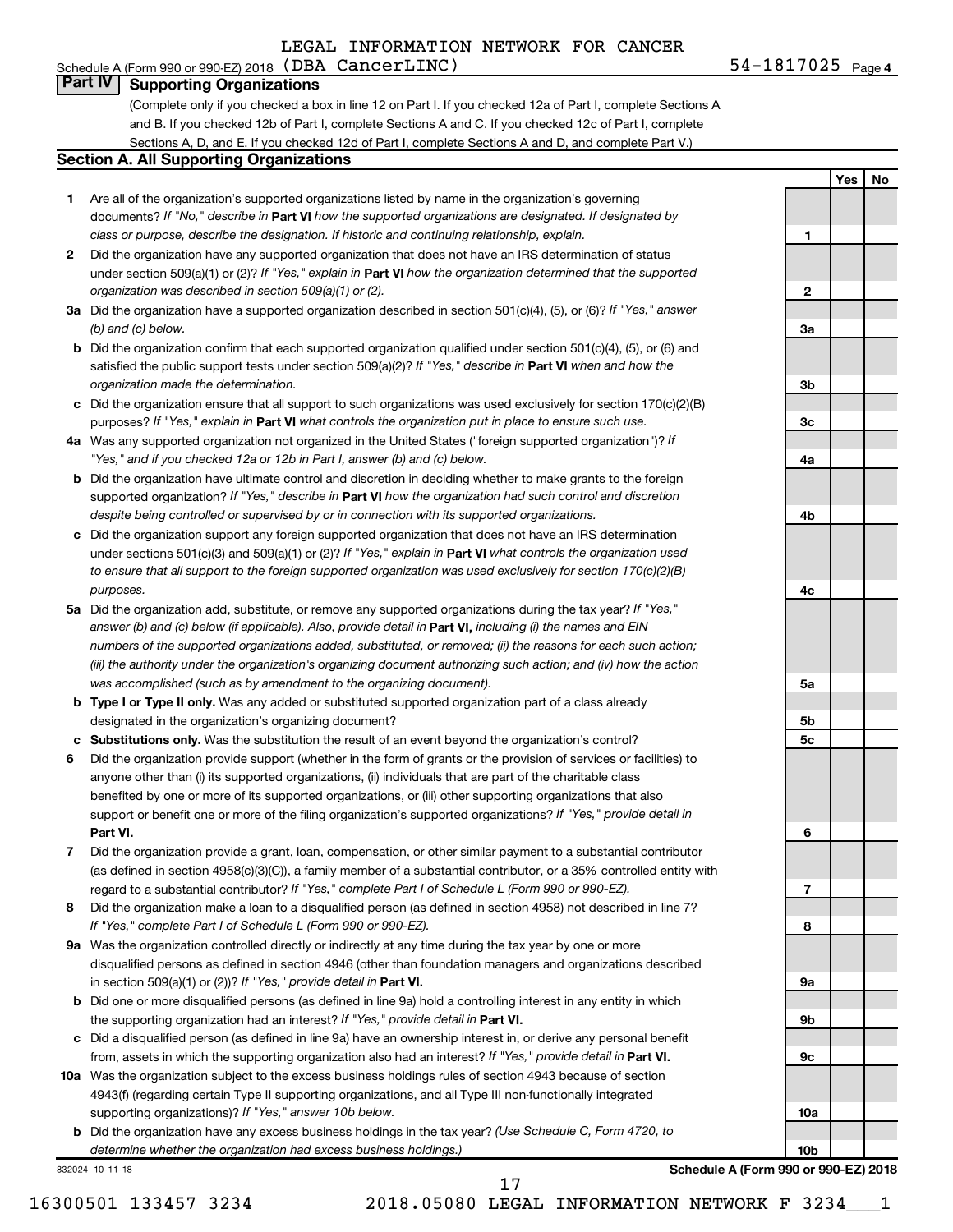54-1817025 Page 5 Schedule A (Form 990 or 990-EZ) 2018 (  $DBA$   $CancerLINC$  )  $54-1817025$   $Page$ 

|        | Part IV<br><b>Supporting Organizations (continued)</b>                                                                                                                                                                           |                 |            |    |
|--------|----------------------------------------------------------------------------------------------------------------------------------------------------------------------------------------------------------------------------------|-----------------|------------|----|
|        |                                                                                                                                                                                                                                  |                 | Yes        | No |
| 11     | Has the organization accepted a gift or contribution from any of the following persons?                                                                                                                                          |                 |            |    |
|        | a A person who directly or indirectly controls, either alone or together with persons described in (b) and (c)                                                                                                                   |                 |            |    |
|        | below, the governing body of a supported organization?                                                                                                                                                                           | 11a             |            |    |
|        | <b>b</b> A family member of a person described in (a) above?                                                                                                                                                                     | 11 <sub>b</sub> |            |    |
|        | c A 35% controlled entity of a person described in (a) or (b) above? If "Yes" to a, b, or c, provide detail in Part VI.                                                                                                          | 11c             |            |    |
|        | <b>Section B. Type I Supporting Organizations</b>                                                                                                                                                                                |                 |            |    |
|        |                                                                                                                                                                                                                                  |                 | <b>Yes</b> | No |
| 1      | Did the directors, trustees, or membership of one or more supported organizations have the power to                                                                                                                              |                 |            |    |
|        | regularly appoint or elect at least a majority of the organization's directors or trustees at all times during the                                                                                                               |                 |            |    |
|        | tax year? If "No," describe in Part VI how the supported organization(s) effectively operated, supervised, or                                                                                                                    |                 |            |    |
|        | controlled the organization's activities. If the organization had more than one supported organization,                                                                                                                          |                 |            |    |
|        | describe how the powers to appoint and/or remove directors or trustees were allocated among the supported                                                                                                                        |                 |            |    |
|        | organizations and what conditions or restrictions, if any, applied to such powers during the tax year.                                                                                                                           | 1               |            |    |
| 2      | Did the organization operate for the benefit of any supported organization other than the supported                                                                                                                              |                 |            |    |
|        | organization(s) that operated, supervised, or controlled the supporting organization? If "Yes," explain in                                                                                                                       |                 |            |    |
|        | Part VI how providing such benefit carried out the purposes of the supported organization(s) that operated,                                                                                                                      |                 |            |    |
|        | supervised, or controlled the supporting organization.                                                                                                                                                                           | $\mathbf{2}$    |            |    |
|        | <b>Section C. Type II Supporting Organizations</b>                                                                                                                                                                               |                 |            |    |
|        |                                                                                                                                                                                                                                  |                 | <b>Yes</b> | No |
|        |                                                                                                                                                                                                                                  |                 |            |    |
| 1      | Were a majority of the organization's directors or trustees during the tax year also a majority of the directors                                                                                                                 |                 |            |    |
|        | or trustees of each of the organization's supported organization(s)? If "No," describe in Part VI how control<br>or management of the supporting organization was vested in the same persons that controlled or managed          |                 |            |    |
|        |                                                                                                                                                                                                                                  | 1               |            |    |
|        | the supported organization(s).<br><b>Section D. All Type III Supporting Organizations</b>                                                                                                                                        |                 |            |    |
|        |                                                                                                                                                                                                                                  |                 | <b>Yes</b> | No |
| 1      | Did the organization provide to each of its supported organizations, by the last day of the fifth month of the                                                                                                                   |                 |            |    |
|        | organization's tax year, (i) a written notice describing the type and amount of support provided during the prior tax                                                                                                            |                 |            |    |
|        |                                                                                                                                                                                                                                  |                 |            |    |
|        | year, (ii) a copy of the Form 990 that was most recently filed as of the date of notification, and (iii) copies of the                                                                                                           |                 |            |    |
|        | organization's governing documents in effect on the date of notification, to the extent not previously provided?                                                                                                                 | 1               |            |    |
| 2      | Were any of the organization's officers, directors, or trustees either (i) appointed or elected by the supported                                                                                                                 |                 |            |    |
|        | organization(s) or (ii) serving on the governing body of a supported organization? If "No," explain in Part VI how                                                                                                               |                 |            |    |
|        | the organization maintained a close and continuous working relationship with the supported organization(s).                                                                                                                      | $\mathbf{2}$    |            |    |
| 3      | By reason of the relationship described in (2), did the organization's supported organizations have a                                                                                                                            |                 |            |    |
|        | significant voice in the organization's investment policies and in directing the use of the organization's                                                                                                                       |                 |            |    |
|        | income or assets at all times during the tax year? If "Yes," describe in Part VI the role the organization's                                                                                                                     |                 |            |    |
|        | supported organizations played in this regard.<br>Section E. Type III Functionally Integrated Supporting Organizations                                                                                                           | з               |            |    |
| 1      | Check the box next to the method that the organization used to satisfy the Integral Part Test during the yealsee instructions).                                                                                                  |                 |            |    |
|        | The organization satisfied the Activities Test. Complete line 2 below.                                                                                                                                                           |                 |            |    |
| a<br>b |                                                                                                                                                                                                                                  |                 |            |    |
| c      | The organization is the parent of each of its supported organizations. Complete line 3 below.<br>The organization supported a governmental entity. Describe in Part VI how you supported a government entity (see instructions). |                 |            |    |
| 2      | Activities Test. Answer (a) and (b) below.                                                                                                                                                                                       |                 | Yes        | No |
|        | Did substantially all of the organization's activities during the tax year directly further the exempt purposes of                                                                                                               |                 |            |    |
| а      | the supported organization(s) to which the organization was responsive? If "Yes," then in Part VI identify                                                                                                                       |                 |            |    |
|        | those supported organizations and explain how these activities directly furthered their exempt purposes,                                                                                                                         |                 |            |    |
|        | how the organization was responsive to those supported organizations, and how the organization determined                                                                                                                        |                 |            |    |
|        | that these activities constituted substantially all of its activities.                                                                                                                                                           | 2a              |            |    |
| b      | Did the activities described in (a) constitute activities that, but for the organization's involvement, one or more                                                                                                              |                 |            |    |
|        | of the organization's supported organization(s) would have been engaged in? If "Yes," explain in Part VI the                                                                                                                     |                 |            |    |
|        | reasons for the organization's position that its supported organization(s) would have engaged in these                                                                                                                           |                 |            |    |
|        | activities but for the organization's involvement.                                                                                                                                                                               | 2b              |            |    |
| з      | Parent of Supported Organizations. Answer (a) and (b) below.                                                                                                                                                                     |                 |            |    |
| а      | Did the organization have the power to regularly appoint or elect a majority of the officers, directors, or                                                                                                                      |                 |            |    |
|        | trustees of each of the supported organizations? Provide details in Part VI.                                                                                                                                                     | За              |            |    |
|        | <b>b</b> Did the organization exercise a substantial degree of direction over the policies, programs, and activities of each                                                                                                     |                 |            |    |
|        | of its supported organizations? If "Yes," describe in Part VI the role played by the organization in this regard.                                                                                                                | 3b              |            |    |
|        | Schedule A (Form 990 or 990-EZ) 2018<br>832025 10-11-18                                                                                                                                                                          |                 |            |    |

16300501 133457 3234 2018.05080 LEGAL INFORMATION NETWORK F 3234\_\_\_1

18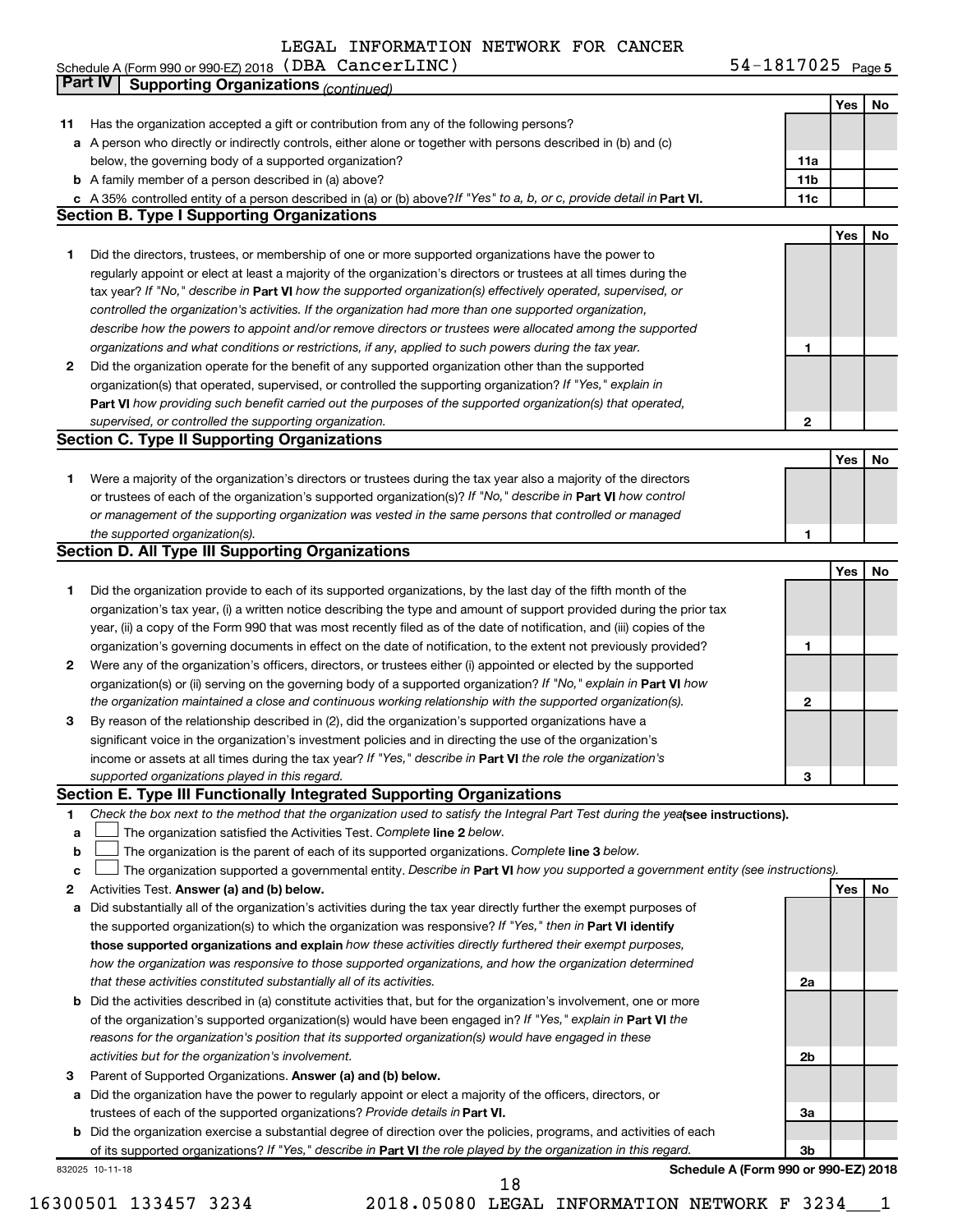#### **1 Letter or if the organization satisfied the Integral Part Test as a qualifying trust on Nov. 20, 1970 (explain in Part VI.) See instructions. All Section A - Adjusted Net Income 1 2 3 4 5 6 7 8 1 2 3 4 5 6 7 Adjusted Net Income** (subtract lines 5, 6, and 7 from line 4) **8 8 Section B - Minimum Asset Amount 1 2 3 4 5 6 7 8 a** Average monthly value of securities **b** Average monthly cash balances **c** Fair market value of other non-exempt-use assets **d Total**  (add lines 1a, 1b, and 1c) **e Discount** claimed for blockage or other **1a 1b 1c 1d 2 3 4 5 6 7 8** factors (explain in detail in Part VI): **Minimum Asset Amount**  (add line 7 to line 6) **Section C - Distributable Amount 1 2 3 4 5 6 1 2 3 4 5 6** Distributable Amount. Subtract line 5 from line 4, unless subject to Schedule A (Form 990 or 990-EZ) 2018 (  $DBA$   $CancerLINC$  )  $54-1817025$   $Page$ other Type III non-functionally integrated supporting organizations must complete Sections A through E. (B) Current Year (A) Prior Year Net short-term capital gain Recoveries of prior-year distributions Other gross income (see instructions) Add lines 1 through 3 Depreciation and depletion Portion of operating expenses paid or incurred for production or collection of gross income or for management, conservation, or maintenance of property held for production of income (see instructions) Other expenses (see instructions) (B) Current Year  $(A)$  Prior Year  $\left\{\n\begin{array}{ccc}\n\end{array}\n\right\}$  (optional) Aggregate fair market value of all non-exempt-use assets (see instructions for short tax year or assets held for part of year): Acquisition indebtedness applicable to non-exempt-use assets Subtract line 2 from line 1d Cash deemed held for exempt use. Enter 1-1/2% of line 3 (for greater amount, see instructions) Net value of non-exempt-use assets (subtract line 4 from line 3) Multiply line 5 by .035 Recoveries of prior-year distributions Current Year Adjusted net income for prior year (from Section A, line 8, Column A) Enter 85% of line 1 Minimum asset amount for prior year (from Section B, line 8, Column A) Enter greater of line 2 or line 3 Income tax imposed in prior year emergency temporary reduction (see instructions) **Part V Type III Non-Functionally Integrated 509(a)(3) Supporting Organizations**   $\Box$

**7** Check here if the current year is the organization's first as a non-functionally integrated Type III supporting organization (see † instructions).

**Schedule A (Form 990 or 990-EZ) 2018**

832026 10-11-18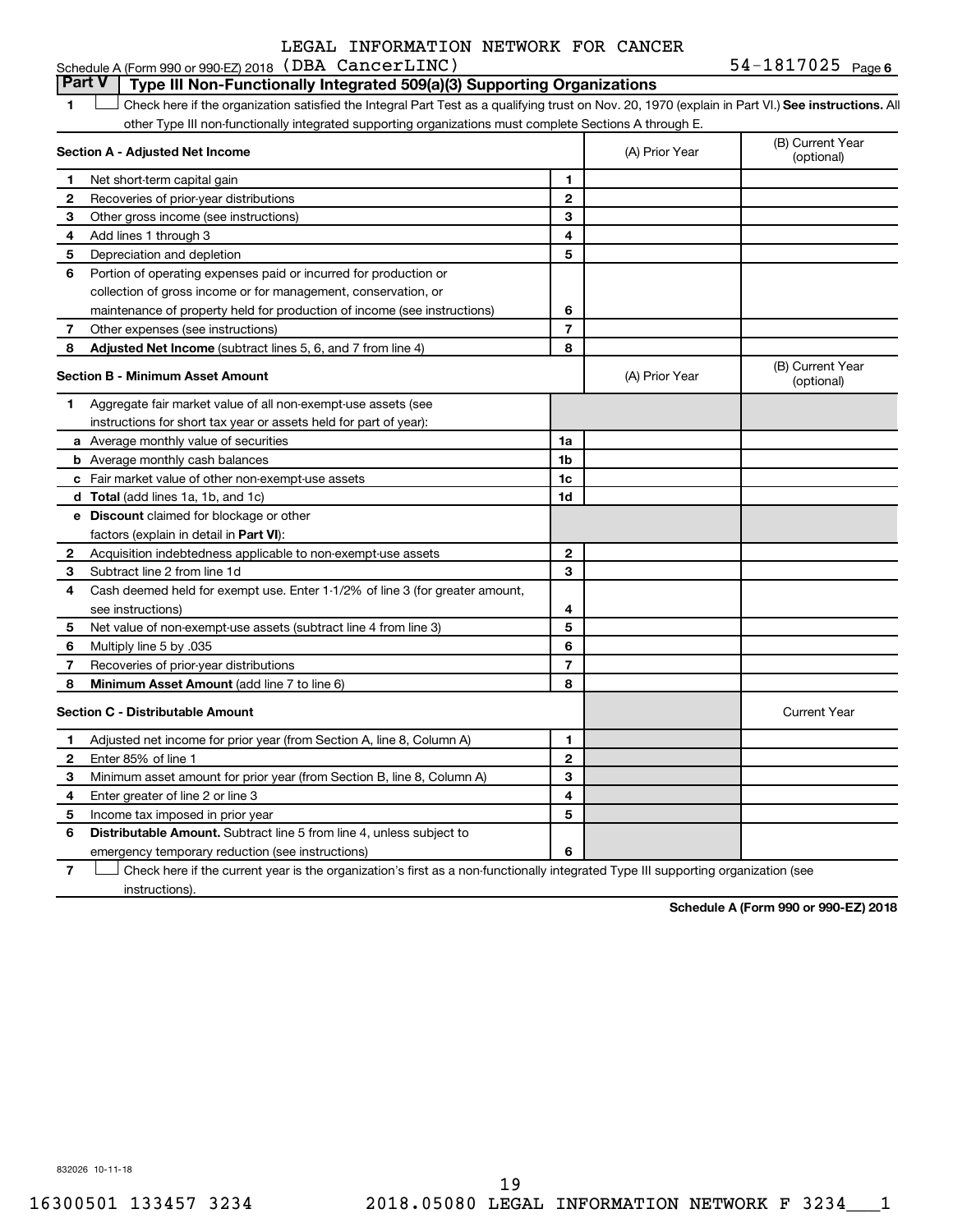|               | Schedule A (Form 990 or 990-EZ) 2018 (DBA CancerLINC)                                      |                                    |                                   | 54-1817025 $_{Page 7}$        |
|---------------|--------------------------------------------------------------------------------------------|------------------------------------|-----------------------------------|-------------------------------|
| <b>Part V</b> | Type III Non-Functionally Integrated 509(a)(3) Supporting Organizations (continued)        |                                    |                                   |                               |
|               | <b>Section D - Distributions</b>                                                           |                                    |                                   | <b>Current Year</b>           |
| 1             | Amounts paid to supported organizations to accomplish exempt purposes                      |                                    |                                   |                               |
| 2             | Amounts paid to perform activity that directly furthers exempt purposes of supported       |                                    |                                   |                               |
|               | organizations, in excess of income from activity                                           |                                    |                                   |                               |
| 3             | Administrative expenses paid to accomplish exempt purposes of supported organizations      |                                    |                                   |                               |
| 4             | Amounts paid to acquire exempt-use assets                                                  |                                    |                                   |                               |
| 5             | Qualified set-aside amounts (prior IRS approval required)                                  |                                    |                                   |                               |
| 6             | Other distributions (describe in Part VI). See instructions.                               |                                    |                                   |                               |
| 7             | Total annual distributions. Add lines 1 through 6.                                         |                                    |                                   |                               |
| 8             | Distributions to attentive supported organizations to which the organization is responsive |                                    |                                   |                               |
|               | (provide details in Part VI). See instructions.                                            |                                    |                                   |                               |
| 9             | Distributable amount for 2018 from Section C, line 6                                       |                                    |                                   |                               |
| 10            | Line 8 amount divided by line 9 amount                                                     |                                    |                                   |                               |
|               | <b>Section E - Distribution Allocations (see instructions)</b>                             | (i)<br><b>Excess Distributions</b> | (ii)<br><b>Underdistributions</b> | (iii)<br><b>Distributable</b> |
|               |                                                                                            |                                    | Pre-2018                          | Amount for 2018               |
| 1             | Distributable amount for 2018 from Section C, line 6                                       |                                    |                                   |                               |
| 2             | Underdistributions, if any, for years prior to 2018 (reason-                               |                                    |                                   |                               |
|               | able cause required- explain in Part VI). See instructions.                                |                                    |                                   |                               |
| 3             | Excess distributions carryover, if any, to 2018                                            |                                    |                                   |                               |
|               | <b>a</b> From 2013                                                                         |                                    |                                   |                               |
|               | $b$ From 2014                                                                              |                                    |                                   |                               |
|               | c From 2015                                                                                |                                    |                                   |                               |
|               | d From 2016                                                                                |                                    |                                   |                               |
|               | e From 2017                                                                                |                                    |                                   |                               |
|               | f Total of lines 3a through e                                                              |                                    |                                   |                               |
|               | g Applied to underdistributions of prior years                                             |                                    |                                   |                               |
|               | h Applied to 2018 distributable amount                                                     |                                    |                                   |                               |
| Ť.            | Carryover from 2013 not applied (see instructions)                                         |                                    |                                   |                               |
|               | Remainder. Subtract lines 3g, 3h, and 3i from 3f.                                          |                                    |                                   |                               |
| 4             | Distributions for 2018 from Section D,                                                     |                                    |                                   |                               |
|               | line $7:$                                                                                  |                                    |                                   |                               |
|               | a Applied to underdistributions of prior years                                             |                                    |                                   |                               |
|               | <b>b</b> Applied to 2018 distributable amount                                              |                                    |                                   |                               |
|               | c Remainder. Subtract lines 4a and 4b from 4.                                              |                                    |                                   |                               |
|               | 5 Remaining underdistributions for years prior to 2018, if                                 |                                    |                                   |                               |
|               | any. Subtract lines 3g and 4a from line 2. For result greater                              |                                    |                                   |                               |
|               | than zero, explain in Part VI. See instructions.                                           |                                    |                                   |                               |
| 6             | Remaining underdistributions for 2018. Subtract lines 3h                                   |                                    |                                   |                               |
|               | and 4b from line 1. For result greater than zero, explain in                               |                                    |                                   |                               |
|               | <b>Part VI.</b> See instructions.                                                          |                                    |                                   |                               |
| 7             | Excess distributions carryover to 2019. Add lines 3j                                       |                                    |                                   |                               |
|               | and 4c.                                                                                    |                                    |                                   |                               |
| 8             | Breakdown of line 7:                                                                       |                                    |                                   |                               |
|               | a Excess from 2014                                                                         |                                    |                                   |                               |
|               | <b>b</b> Excess from 2015                                                                  |                                    |                                   |                               |
|               | c Excess from 2016                                                                         |                                    |                                   |                               |
|               | d Excess from 2017                                                                         |                                    |                                   |                               |
|               | e Excess from 2018                                                                         |                                    |                                   |                               |
|               |                                                                                            |                                    |                                   |                               |

**Schedule A (Form 990 or 990-EZ) 2018**

832027 10-11-18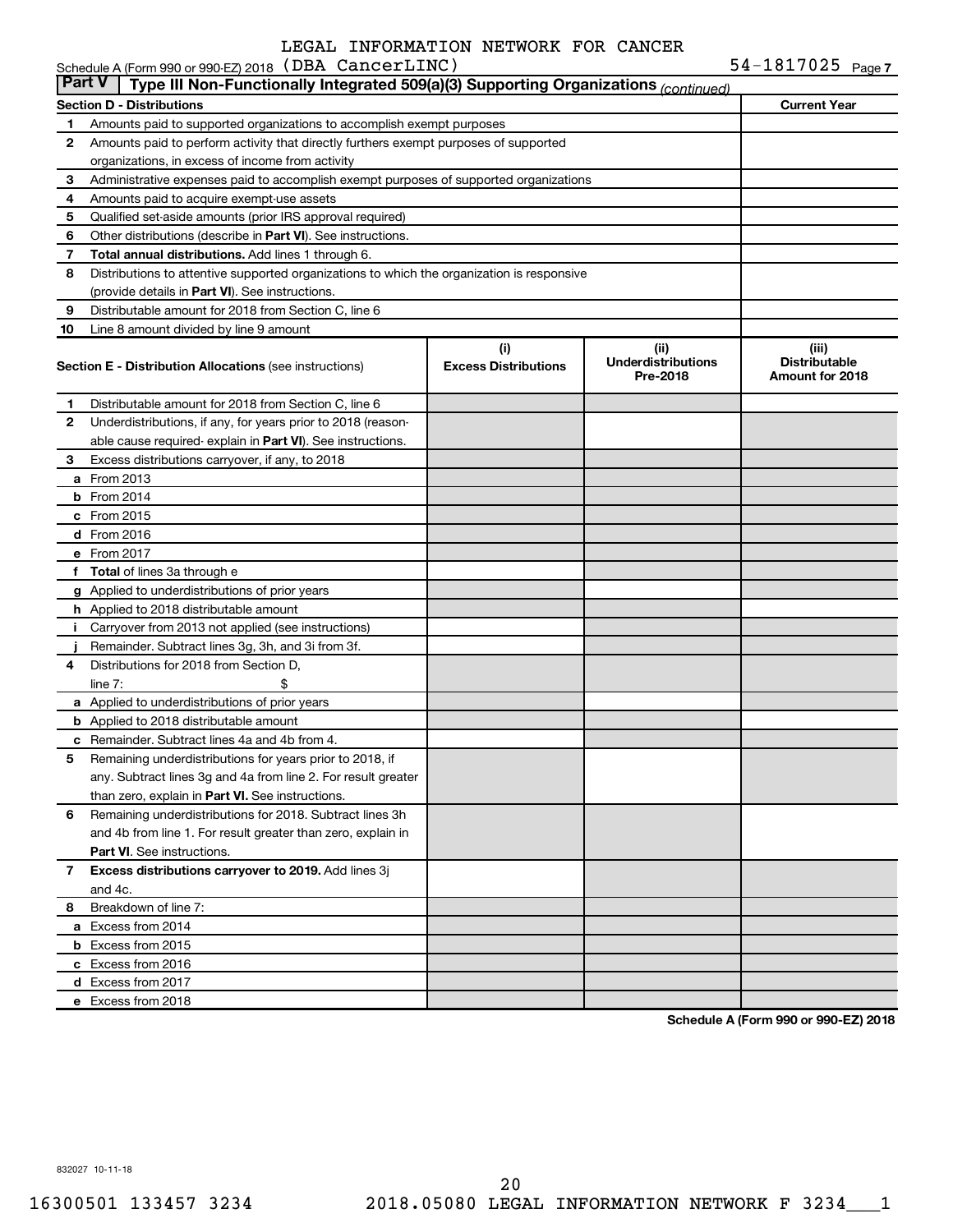|                 | Schedule A (Form 990 or 990-EZ) 2018 (DBA CancerLINC)                                                                                                                                                                                                                                   | LEGAL INFORMATION NETWORK FOR CANCER |    | 54-1817025 Page 8                                                                                                                                                                                                                                                                                |
|-----------------|-----------------------------------------------------------------------------------------------------------------------------------------------------------------------------------------------------------------------------------------------------------------------------------------|--------------------------------------|----|--------------------------------------------------------------------------------------------------------------------------------------------------------------------------------------------------------------------------------------------------------------------------------------------------|
| <b>Part VI</b>  | Supplemental Information. Provide the explanations required by Part II, line 10; Part II, line 17a or 17b; Part III, line 12;<br>Section D, lines 5, 6, and 8; and Part V, Section E, lines 2, 5, and 6. Also complete this part for any additional information.<br>(See instructions.) |                                      |    | Part IV, Section A, lines 1, 2, 3b, 3c, 4b, 4c, 5a, 6, 9a, 9b, 9c, 11a, 11b, and 11c; Part IV, Section B, lines 1 and 2; Part IV, Section C,<br>line 1; Part IV, Section D, lines 2 and 3; Part IV, Section E, lines 1c, 2a, 2b, 3a, and 3b; Part V, line 1; Part V, Section B, line 1e; Part V, |
|                 |                                                                                                                                                                                                                                                                                         |                                      |    |                                                                                                                                                                                                                                                                                                  |
|                 |                                                                                                                                                                                                                                                                                         |                                      |    |                                                                                                                                                                                                                                                                                                  |
|                 |                                                                                                                                                                                                                                                                                         |                                      |    |                                                                                                                                                                                                                                                                                                  |
|                 |                                                                                                                                                                                                                                                                                         |                                      |    |                                                                                                                                                                                                                                                                                                  |
|                 |                                                                                                                                                                                                                                                                                         |                                      |    |                                                                                                                                                                                                                                                                                                  |
|                 |                                                                                                                                                                                                                                                                                         |                                      |    |                                                                                                                                                                                                                                                                                                  |
|                 |                                                                                                                                                                                                                                                                                         |                                      |    |                                                                                                                                                                                                                                                                                                  |
|                 |                                                                                                                                                                                                                                                                                         |                                      |    |                                                                                                                                                                                                                                                                                                  |
|                 |                                                                                                                                                                                                                                                                                         |                                      |    |                                                                                                                                                                                                                                                                                                  |
|                 |                                                                                                                                                                                                                                                                                         |                                      |    |                                                                                                                                                                                                                                                                                                  |
|                 |                                                                                                                                                                                                                                                                                         |                                      |    |                                                                                                                                                                                                                                                                                                  |
|                 |                                                                                                                                                                                                                                                                                         |                                      |    |                                                                                                                                                                                                                                                                                                  |
|                 |                                                                                                                                                                                                                                                                                         |                                      |    |                                                                                                                                                                                                                                                                                                  |
|                 |                                                                                                                                                                                                                                                                                         |                                      |    |                                                                                                                                                                                                                                                                                                  |
|                 |                                                                                                                                                                                                                                                                                         |                                      |    |                                                                                                                                                                                                                                                                                                  |
|                 |                                                                                                                                                                                                                                                                                         |                                      |    |                                                                                                                                                                                                                                                                                                  |
|                 |                                                                                                                                                                                                                                                                                         |                                      |    |                                                                                                                                                                                                                                                                                                  |
|                 |                                                                                                                                                                                                                                                                                         |                                      |    |                                                                                                                                                                                                                                                                                                  |
|                 |                                                                                                                                                                                                                                                                                         |                                      |    |                                                                                                                                                                                                                                                                                                  |
|                 |                                                                                                                                                                                                                                                                                         |                                      |    |                                                                                                                                                                                                                                                                                                  |
|                 |                                                                                                                                                                                                                                                                                         |                                      |    |                                                                                                                                                                                                                                                                                                  |
|                 |                                                                                                                                                                                                                                                                                         |                                      |    |                                                                                                                                                                                                                                                                                                  |
|                 |                                                                                                                                                                                                                                                                                         |                                      |    |                                                                                                                                                                                                                                                                                                  |
|                 |                                                                                                                                                                                                                                                                                         |                                      |    |                                                                                                                                                                                                                                                                                                  |
|                 |                                                                                                                                                                                                                                                                                         |                                      |    | Schedule A (Form 990 or 990-EZ) 2018                                                                                                                                                                                                                                                             |
| 832028 10-11-18 | 16300501 133457 3234                                                                                                                                                                                                                                                                    |                                      | 21 | 2018.05080 LEGAL INFORMATION NETWORK F 3234                                                                                                                                                                                                                                                      |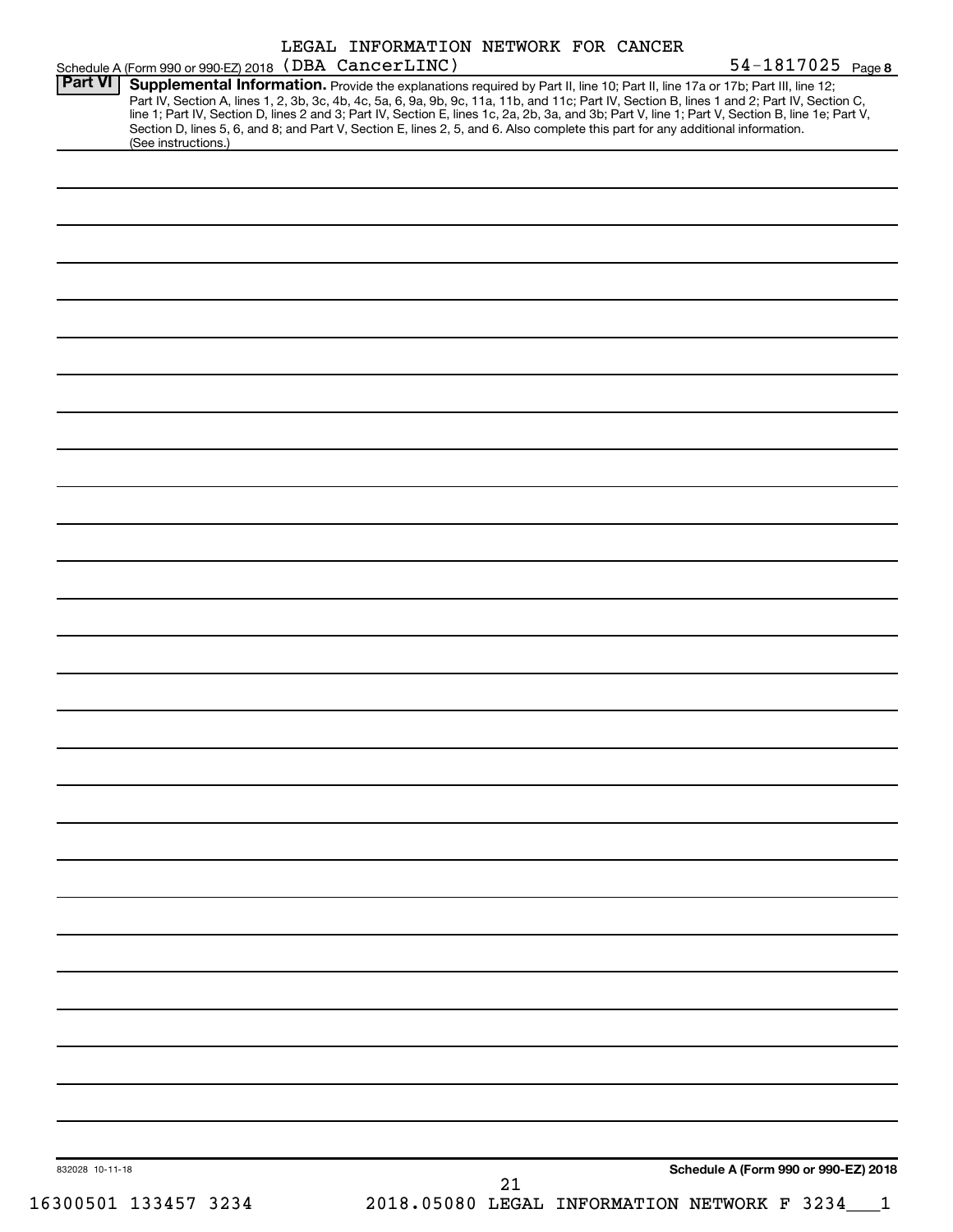Department of the Treasury Internal Revenue Service **(Form 990, 990-EZ,**

Name of the organization

# \*\* PUBLIC DISCLOSURE COPY \*\*

# **Schedule B Schedule of Contributors**

**or 990-PF) | Attach to Form 990, Form 990-EZ, or Form 990-PF. | Go to www.irs.gov/Form990 for the latest information.** OMB No. 1545-0047

**2018**

**Employer identification number**

(DBA CancerLINC) 54-1817025

| . – – –                        |
|--------------------------------|
| Organization type (check one): |

| Filers of:         | Section:                                                                  |
|--------------------|---------------------------------------------------------------------------|
| Form 990 or 990-EZ | $\underline{\mathbf{X}}$ 501(c)( 3) (enter number) organization           |
|                    | 4947(a)(1) nonexempt charitable trust not treated as a private foundation |
|                    | 527 political organization                                                |
| Form 990-PF        | 501(c)(3) exempt private foundation                                       |
|                    | 4947(a)(1) nonexempt charitable trust treated as a private foundation     |
|                    | 501(c)(3) taxable private foundation                                      |

LEGAL INFORMATION NETWORK FOR CANCER

Check if your organization is covered by the General Rule or a Special Rule. **Note:**  Only a section 501(c)(7), (8), or (10) organization can check boxes for both the General Rule and a Special Rule. See instructions.

#### **General Rule**

**K** For an organization filing Form 990, 990-EZ, or 990-PF that received, during the year, contributions totaling \$5,000 or more (in money or property) from any one contributor. Complete Parts I and II. See instructions for determining a contributor's total contributions.

#### **Special Rules**

any one contributor, during the year, total contributions of the greater of (1) \$5,000; or (2) 2% of the amount on (i) Form 990, Part VIII, line 1h; For an organization described in section 501(c)(3) filing Form 990 or 990-EZ that met the 33 1/3% support test of the regulations under sections 509(a)(1) and 170(b)(1)(A)(vi), that checked Schedule A (Form 990 or 990-EZ), Part II, line 13, 16a, or 16b, and that received from or (ii) Form 990-EZ, line 1. Complete Parts I and II.  $\Box$ 

year, total contributions of more than \$1,000 *exclusively* for religious, charitable, scientific, literary, or educational purposes, or for the For an organization described in section 501(c)(7), (8), or (10) filing Form 990 or 990-EZ that received from any one contributor, during the prevention of cruelty to children or animals. Complete Parts I (entering "N/A" in column (b) instead of the contributor name and address), II, and III.  $\Box$ 

purpose. Don't complete any of the parts unless the General Rule applies to this organization because it received nonexclusively year, contributions exclusively for religious, charitable, etc., purposes, but no such contributions totaled more than \$1,000. If this box is checked, enter here the total contributions that were received during the year for an exclusively religious, charitable, etc., For an organization described in section 501(c)(7), (8), or (10) filing Form 990 or 990-EZ that received from any one contributor, during the religious, charitable, etc., contributions totaling \$5,000 or more during the year  $\ldots$  $\ldots$  $\ldots$  $\ldots$  $\ldots$  $\ldots$  $\Box$ 

**Caution:**  An organization that isn't covered by the General Rule and/or the Special Rules doesn't file Schedule B (Form 990, 990-EZ, or 990-PF),  **must** but it answer "No" on Part IV, line 2, of its Form 990; or check the box on line H of its Form 990-EZ or on its Form 990-PF, Part I, line 2, to certify that it doesn't meet the filing requirements of Schedule B (Form 990, 990-EZ, or 990-PF).

**For Paperwork Reduction Act Notice, see the instructions for Form 990, 990-EZ, or 990-PF. Schedule B (Form 990, 990-EZ, or 990-PF) (2018)** LHA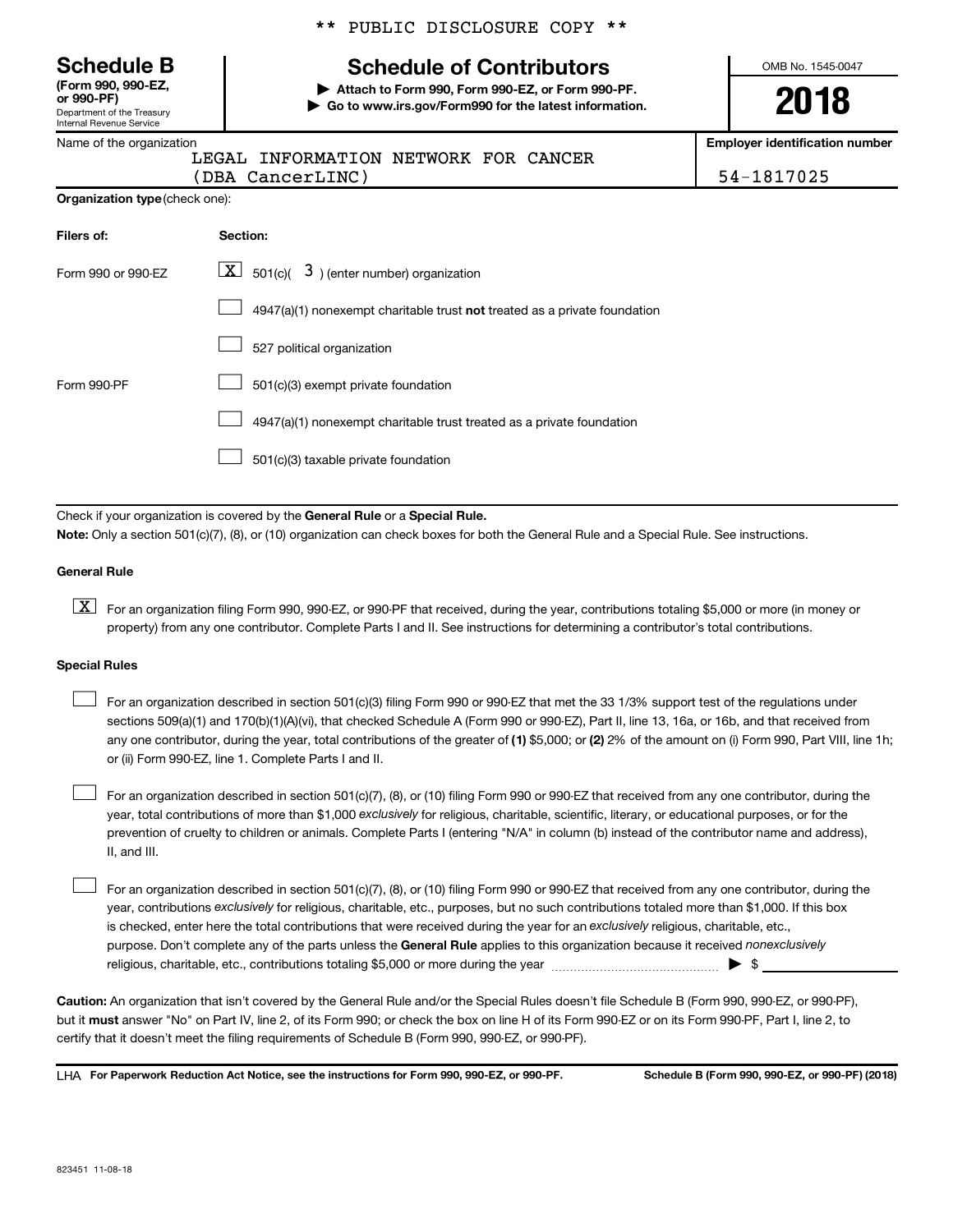Name of organization

LEGAL INFORMATION NETWORK FOR CANCER (DBA CancerLINC) 54-1817025

**Employer identification number**

| Part I           | <b>Contributors</b> (see instructions). Use duplicate copies of Part I if additional space is needed. |                                   |                                                                                                                    |
|------------------|-------------------------------------------------------------------------------------------------------|-----------------------------------|--------------------------------------------------------------------------------------------------------------------|
| (a)<br>No.       | (b)<br>Name, address, and ZIP + 4                                                                     | (c)<br><b>Total contributions</b> | (d)<br>Type of contribution                                                                                        |
| 1                |                                                                                                       | 15,000.<br>\$                     | $\mathbf{X}$<br>Person<br>Payroll<br>Noncash<br>(Complete Part II for<br>noncash contributions.)                   |
| (a)<br>No.       | (b)<br>Name, address, and ZIP + 4                                                                     | (c)<br><b>Total contributions</b> | (d)<br>Type of contribution                                                                                        |
| $\boldsymbol{2}$ |                                                                                                       | 25,000.<br>\$                     | $\mathbf{X}$<br>Person<br>Payroll<br>Noncash<br>(Complete Part II for<br>noncash contributions.)                   |
| (a)<br>No.       | (b)<br>Name, address, and ZIP + 4                                                                     | (c)<br><b>Total contributions</b> | (d)<br>Type of contribution                                                                                        |
| 3                |                                                                                                       | 14,000.<br>\$                     | $\mathbf{X}$<br>Person<br>Payroll<br>Noncash<br>(Complete Part II for<br>noncash contributions.)                   |
| (a)<br>No.       | (b)<br>Name, address, and ZIP + 4                                                                     | (c)<br><b>Total contributions</b> | (d)<br>Type of contribution                                                                                        |
| 4                |                                                                                                       | 5,000.<br>\$                      | $\mathbf{X}$<br>Person<br>Payroll<br>Noncash<br>(Complete Part II for<br>noncash contributions.)                   |
| (a)<br>No.       | (b)<br>Name, address, and ZIP + 4                                                                     | (c)<br><b>Total contributions</b> | (d)<br>Type of contribution                                                                                        |
| 5                |                                                                                                       | 17,500.<br>\$                     | $\overline{\mathbf{X}}$<br>Person<br>Payroll<br><b>Noncash</b><br>(Complete Part II for<br>noncash contributions.) |
| (a)<br>No.       | (b)<br>Name, address, and ZIP + 4                                                                     | (c)<br><b>Total contributions</b> | (d)<br>Type of contribution                                                                                        |
| 6                |                                                                                                       | 5,000.<br>\$                      | $\mathbf{X}$<br>Person<br>Payroll<br>Noncash<br>(Complete Part II for<br>noncash contributions.)                   |
| 823452 11-08-18  |                                                                                                       |                                   | Schedule B (Form 990, 990-EZ, or 990-PF) (2018)                                                                    |

23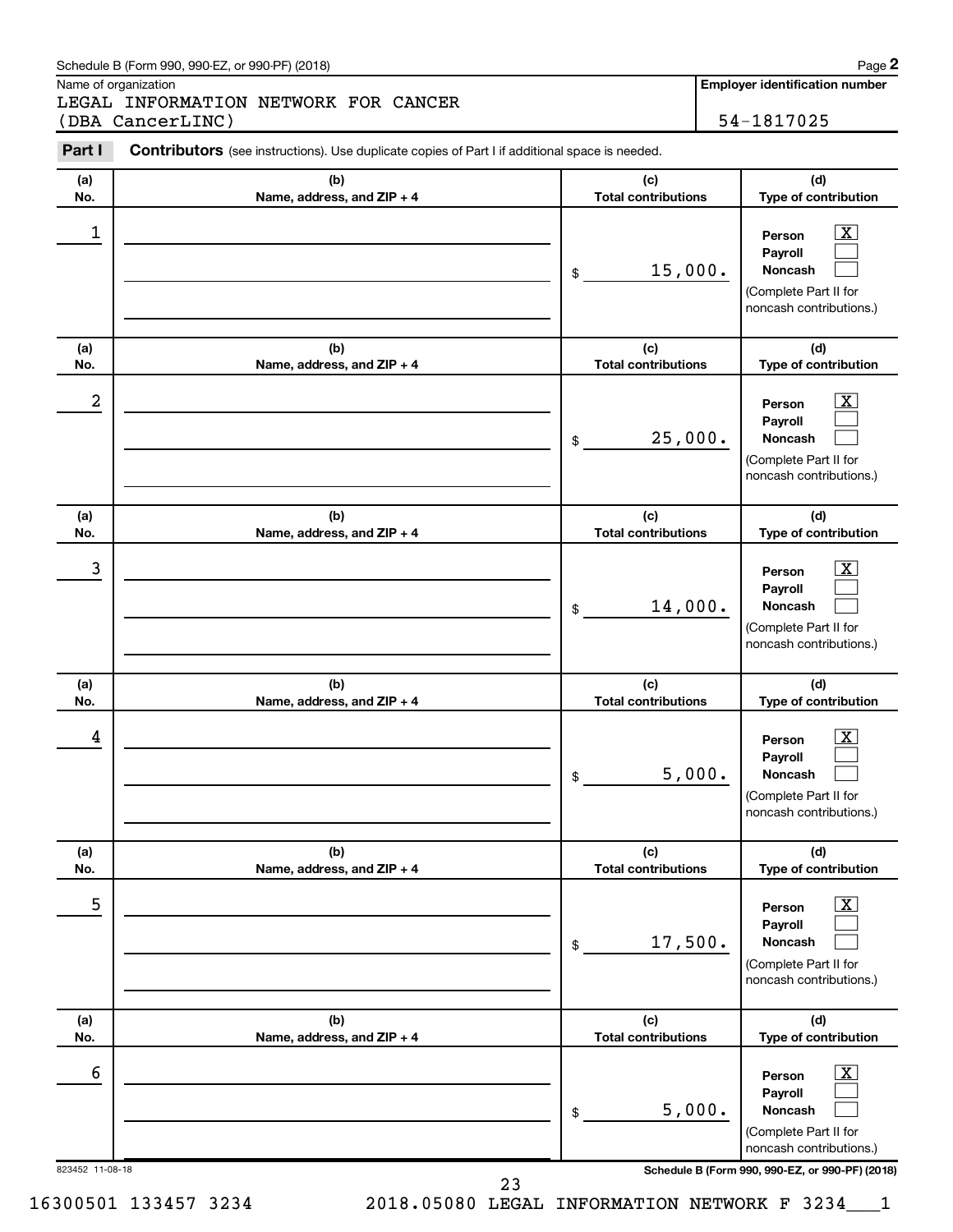Name of organization

LEGAL INFORMATION NETWORK FOR CANCER (DBA CancerLINC) 54-1817025

**Employer identification number**

| Part I                | <b>Contributors</b> (see instructions). Use duplicate copies of Part I if additional space is needed. |                                   |                                                                                                                                                     |
|-----------------------|-------------------------------------------------------------------------------------------------------|-----------------------------------|-----------------------------------------------------------------------------------------------------------------------------------------------------|
| (a)<br>No.            | (b)<br>Name, address, and ZIP + 4                                                                     | (c)<br><b>Total contributions</b> | (d)<br>Type of contribution                                                                                                                         |
| 7                     |                                                                                                       | 15,000.<br>\$                     | $\mathbf{X}$<br>Person<br>Payroll<br>Noncash<br>(Complete Part II for<br>noncash contributions.)                                                    |
| (a)<br>No.            | (b)<br>Name, address, and ZIP + 4                                                                     | (c)<br><b>Total contributions</b> | (d)<br>Type of contribution                                                                                                                         |
| 8                     |                                                                                                       | 12,500.<br>\$                     | $\mathbf{X}$<br>Person<br>Payroll<br>Noncash<br>(Complete Part II for<br>noncash contributions.)                                                    |
| (a)<br>No.            | (b)<br>Name, address, and ZIP + 4                                                                     | (c)<br><b>Total contributions</b> | (d)<br>Type of contribution                                                                                                                         |
| 9                     |                                                                                                       | 10,000.<br>\$                     | $\mathbf{X}$<br>Person<br>Payroll<br>Noncash<br>(Complete Part II for<br>noncash contributions.)                                                    |
| (a)<br>No.            | (b)<br>Name, address, and ZIP + 4                                                                     | (c)<br><b>Total contributions</b> | (d)<br>Type of contribution                                                                                                                         |
| 10                    |                                                                                                       | 10,000.<br>\$                     | $\mathbf{X}$<br>Person<br>Payroll<br>Noncash<br>(Complete Part II for<br>noncash contributions.)                                                    |
| (a)<br>No.            | (b)<br>Name, address, and ZIP + 4                                                                     | (c)<br><b>Total contributions</b> | (d)<br>Type of contribution                                                                                                                         |
| 11                    |                                                                                                       | 10,000.<br>\$                     | $\mathbf{X}$<br>Person<br>Payroll<br>Noncash<br>(Complete Part II for<br>noncash contributions.)                                                    |
| (a)<br>No.            | (b)<br>Name, address, and ZIP + 4                                                                     | (c)<br><b>Total contributions</b> | (d)<br>Type of contribution                                                                                                                         |
| 12<br>823452 11-08-18 |                                                                                                       | 5,000.<br>\$                      | $\mathbf{X}$<br>Person<br>Payroll<br>Noncash<br>(Complete Part II for<br>noncash contributions.)<br>Schedule B (Form 990, 990-EZ, or 990-PF) (2018) |
|                       | 24                                                                                                    |                                   |                                                                                                                                                     |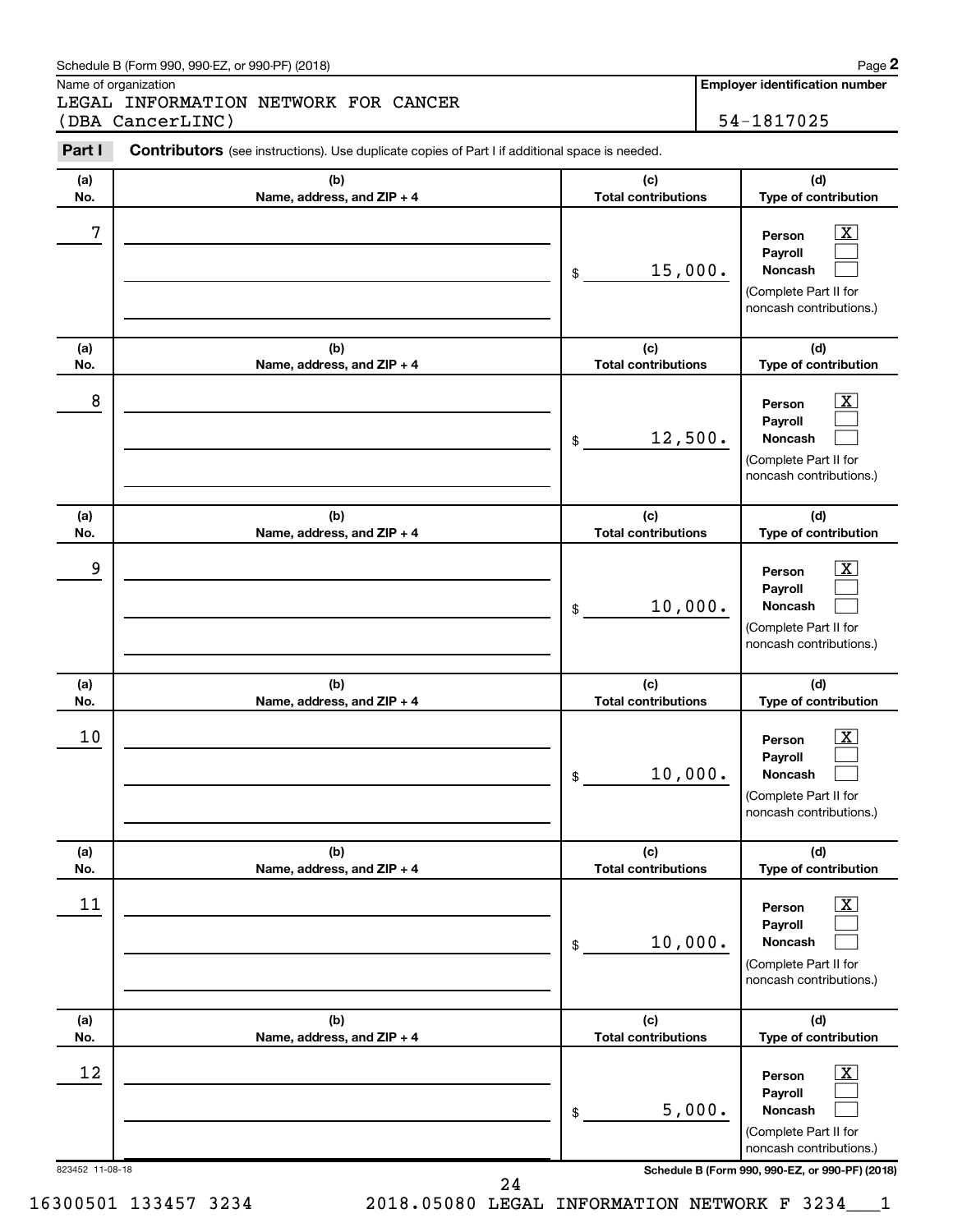Name of organization

LEGAL INFORMATION NETWORK FOR CANCER (DBA CancerLINC) 54-1817025

**Employer identification number**

| Part I          | <b>Contributors</b> (see instructions). Use duplicate copies of Part I if additional space is needed. |                                   |                                                                                                          |
|-----------------|-------------------------------------------------------------------------------------------------------|-----------------------------------|----------------------------------------------------------------------------------------------------------|
| (a)<br>No.      | (b)<br>Name, address, and ZIP + 4                                                                     | (c)<br><b>Total contributions</b> | (d)<br>Type of contribution                                                                              |
| 13              |                                                                                                       | 5,000.<br>\$                      | $\boxed{\mathbf{X}}$<br>Person<br>Payroll<br>Noncash<br>(Complete Part II for<br>noncash contributions.) |
| (a)<br>No.      | (b)<br>Name, address, and ZIP + 4                                                                     | (c)<br><b>Total contributions</b> | (d)<br>Type of contribution                                                                              |
|                 |                                                                                                       | \$                                | Person<br>Payroll<br>Noncash<br>(Complete Part II for<br>noncash contributions.)                         |
| (a)<br>No.      | (b)<br>Name, address, and ZIP + 4                                                                     | (c)<br><b>Total contributions</b> | (d)<br>Type of contribution                                                                              |
|                 |                                                                                                       | \$                                | Person<br>Payroll<br>Noncash<br>(Complete Part II for<br>noncash contributions.)                         |
| (a)<br>No.      | (b)<br>Name, address, and ZIP + 4                                                                     | (c)<br><b>Total contributions</b> | (d)<br>Type of contribution                                                                              |
|                 |                                                                                                       | \$                                | Person<br>Payroll<br>Noncash<br>(Complete Part II for<br>noncash contributions.)                         |
| (a)<br>No.      | (b)<br>Name, address, and ZIP + 4                                                                     | (c)<br><b>Total contributions</b> | (d)<br>Type of contribution                                                                              |
|                 |                                                                                                       | \$                                | Person<br>Payroll<br>Noncash<br>(Complete Part II for<br>noncash contributions.)                         |
| (a)<br>No.      | (b)<br>Name, address, and ZIP + 4                                                                     | (c)<br><b>Total contributions</b> | (d)<br>Type of contribution                                                                              |
|                 |                                                                                                       | \$                                | Person<br>Payroll<br>Noncash<br>(Complete Part II for<br>noncash contributions.)                         |
| 823452 11-08-18 |                                                                                                       | 25                                | Schedule B (Form 990, 990-EZ, or 990-PF) (2018)                                                          |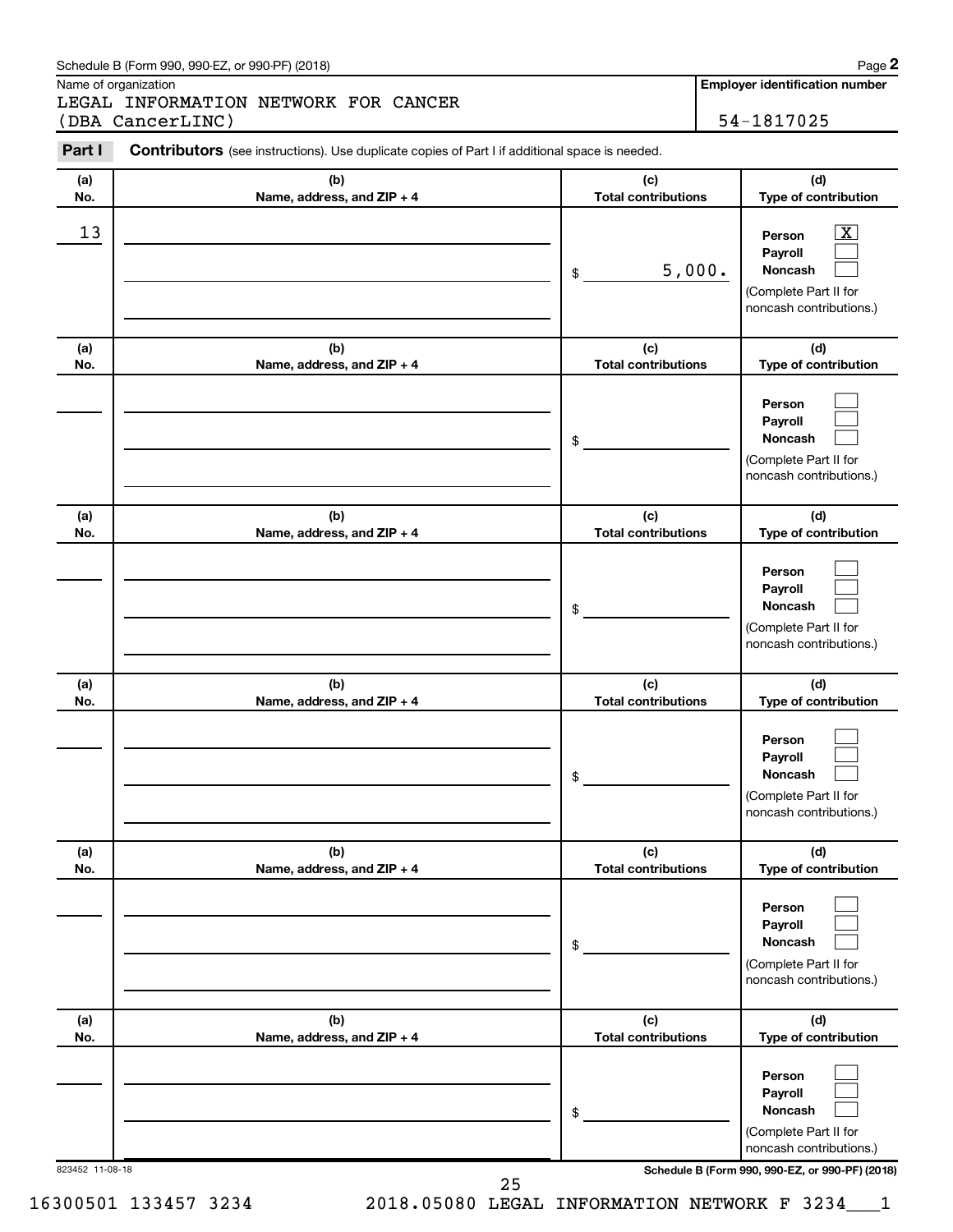| Part II                      | (DBA CancerLINC)<br>Noncash Property (see instructions). Use duplicate copies of Part II if additional space is needed. |                                                 | 54-1817025           |
|------------------------------|-------------------------------------------------------------------------------------------------------------------------|-------------------------------------------------|----------------------|
|                              |                                                                                                                         |                                                 |                      |
| (a)<br>No.<br>from<br>Part I | (b)<br>Description of noncash property given                                                                            | (c)<br>FMV (or estimate)<br>(See instructions.) | (d)<br>Date received |
|                              |                                                                                                                         | $\frac{1}{2}$                                   |                      |
|                              |                                                                                                                         |                                                 |                      |
| (a)<br>No.<br>from<br>Part I | (b)<br>Description of noncash property given                                                                            | (c)<br>FMV (or estimate)<br>(See instructions.) | (d)<br>Date received |
|                              |                                                                                                                         |                                                 |                      |
|                              |                                                                                                                         | $\frac{1}{2}$                                   |                      |
| (a)<br>No.<br>from<br>Part I | (b)<br>Description of noncash property given                                                                            | (c)<br>FMV (or estimate)<br>(See instructions.) | (d)<br>Date received |
|                              |                                                                                                                         |                                                 |                      |
|                              |                                                                                                                         | $\frac{1}{2}$                                   |                      |
| (a)<br>No.<br>from<br>Part I | (b)<br>Description of noncash property given                                                                            | (c)<br>FMV (or estimate)<br>(See instructions.) | (d)<br>Date received |
|                              |                                                                                                                         |                                                 |                      |
|                              |                                                                                                                         | \$                                              |                      |
| (a)<br>No.<br>from<br>Part I | (b)<br>Description of noncash property given                                                                            | (c)<br>FMV (or estimate)<br>(See instructions.) | (d)<br>Date received |
|                              |                                                                                                                         |                                                 |                      |
|                              |                                                                                                                         | \$                                              |                      |
| (a)<br>No.<br>from<br>Part I | (b)<br>Description of noncash property given                                                                            | (c)<br>FMV (or estimate)<br>(See instructions.) | (d)<br>Date received |
|                              |                                                                                                                         |                                                 |                      |
|                              |                                                                                                                         | \$                                              |                      |

#### Schedule B (Form 990, 990-EZ, or 990-PF) (2018)

**3**

$$
01\ \ 133457\ \ 3234
$$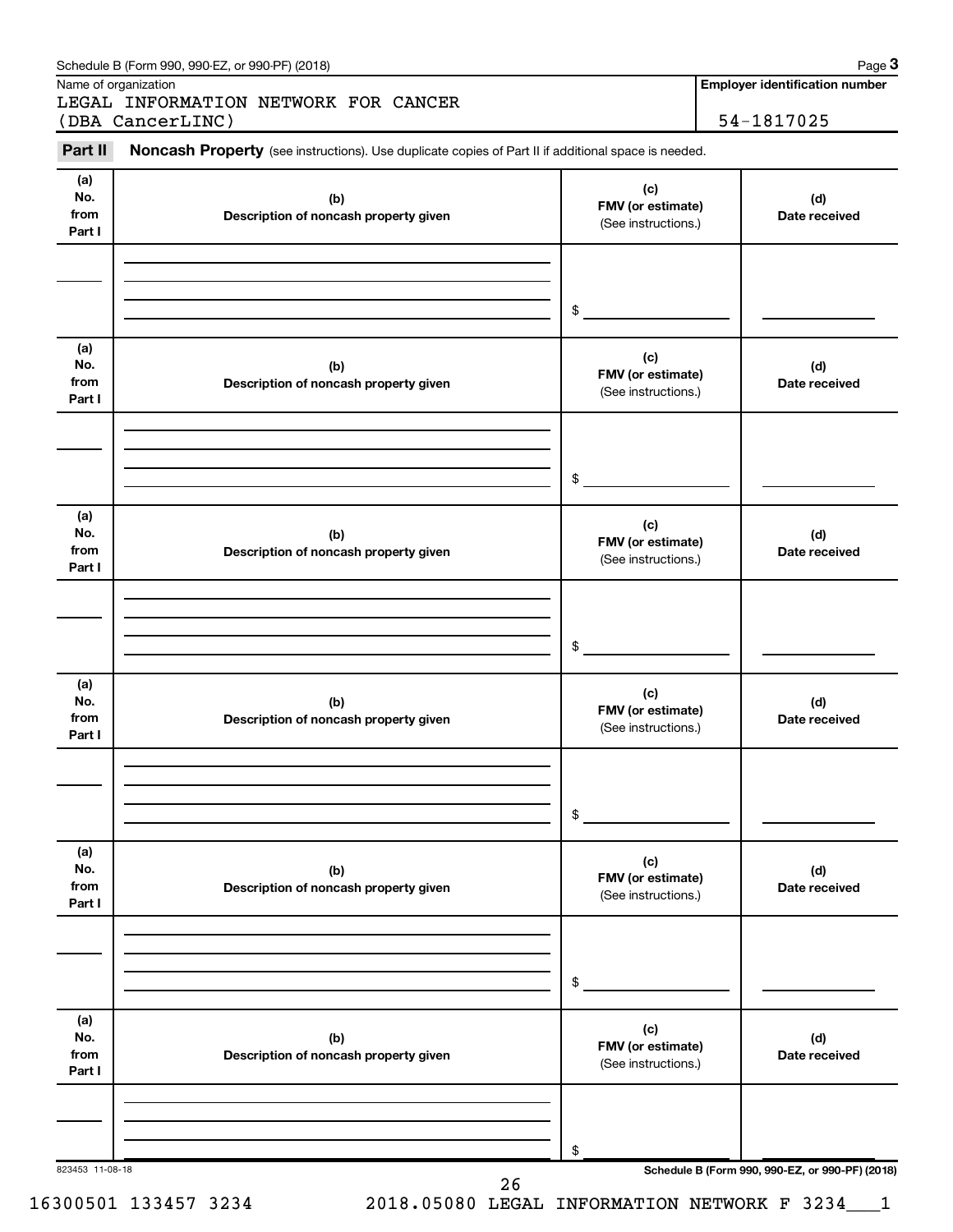|                           | Name of organization                                                                                                                                                                                                                                                                                                                                                                                                                                                                                        |                      | <b>Employer identification number</b>           |
|---------------------------|-------------------------------------------------------------------------------------------------------------------------------------------------------------------------------------------------------------------------------------------------------------------------------------------------------------------------------------------------------------------------------------------------------------------------------------------------------------------------------------------------------------|----------------------|-------------------------------------------------|
|                           | LEGAL INFORMATION NETWORK FOR CANCER                                                                                                                                                                                                                                                                                                                                                                                                                                                                        |                      |                                                 |
|                           | (DBA CancerLINC)                                                                                                                                                                                                                                                                                                                                                                                                                                                                                            |                      | 54-1817025                                      |
| Part III                  | Exclusively religious, charitable, etc., contributions to organizations described in section 501(c)(7), (8), or (10) that total more than \$1,000 for the year<br>from any one contributor. Complete columns (a) through (e) and the following line entry. For organizations<br>completing Part III, enter the total of exclusively religious, charitable, etc., contributions of \$1,000 or less for the year. (Enter this info. once.)<br>Use duplicate copies of Part III if additional space is needed. |                      |                                                 |
|                           |                                                                                                                                                                                                                                                                                                                                                                                                                                                                                                             |                      |                                                 |
| (a) No.<br>from<br>Part I | (b) Purpose of gift                                                                                                                                                                                                                                                                                                                                                                                                                                                                                         | (c) Use of gift      | (d) Description of how gift is held             |
|                           |                                                                                                                                                                                                                                                                                                                                                                                                                                                                                                             |                      |                                                 |
|                           |                                                                                                                                                                                                                                                                                                                                                                                                                                                                                                             | (e) Transfer of gift |                                                 |
|                           | Transferee's name, address, and ZIP + 4                                                                                                                                                                                                                                                                                                                                                                                                                                                                     |                      | Relationship of transferor to transferee        |
|                           |                                                                                                                                                                                                                                                                                                                                                                                                                                                                                                             |                      |                                                 |
| (a) No.<br>from           | (b) Purpose of gift                                                                                                                                                                                                                                                                                                                                                                                                                                                                                         | (c) Use of gift      | (d) Description of how gift is held             |
| Part I                    |                                                                                                                                                                                                                                                                                                                                                                                                                                                                                                             |                      |                                                 |
|                           |                                                                                                                                                                                                                                                                                                                                                                                                                                                                                                             |                      |                                                 |
|                           |                                                                                                                                                                                                                                                                                                                                                                                                                                                                                                             | (e) Transfer of gift |                                                 |
|                           | Transferee's name, address, and ZIP + 4                                                                                                                                                                                                                                                                                                                                                                                                                                                                     |                      | Relationship of transferor to transferee        |
|                           |                                                                                                                                                                                                                                                                                                                                                                                                                                                                                                             |                      |                                                 |
| (a) No.<br>from<br>Part I | (b) Purpose of gift                                                                                                                                                                                                                                                                                                                                                                                                                                                                                         | (c) Use of gift      | (d) Description of how gift is held             |
|                           |                                                                                                                                                                                                                                                                                                                                                                                                                                                                                                             |                      |                                                 |
|                           |                                                                                                                                                                                                                                                                                                                                                                                                                                                                                                             | (e) Transfer of gift |                                                 |
|                           | Transferee's name, address, and ZIP + 4                                                                                                                                                                                                                                                                                                                                                                                                                                                                     |                      | Relationship of transferor to transferee        |
| (a) No.<br>from           | (b) Purpose of gift                                                                                                                                                                                                                                                                                                                                                                                                                                                                                         | (c) Use of gift      | (d) Description of how gift is held             |
| Part I                    |                                                                                                                                                                                                                                                                                                                                                                                                                                                                                                             |                      |                                                 |
|                           |                                                                                                                                                                                                                                                                                                                                                                                                                                                                                                             | (e) Transfer of gift |                                                 |
|                           | Transferee's name, address, and ZIP + 4                                                                                                                                                                                                                                                                                                                                                                                                                                                                     |                      | Relationship of transferor to transferee        |
|                           |                                                                                                                                                                                                                                                                                                                                                                                                                                                                                                             |                      |                                                 |
|                           |                                                                                                                                                                                                                                                                                                                                                                                                                                                                                                             |                      |                                                 |
| 823454 11-08-18           |                                                                                                                                                                                                                                                                                                                                                                                                                                                                                                             | 27                   | Schedule B (Form 990, 990-EZ, or 990-PF) (2018) |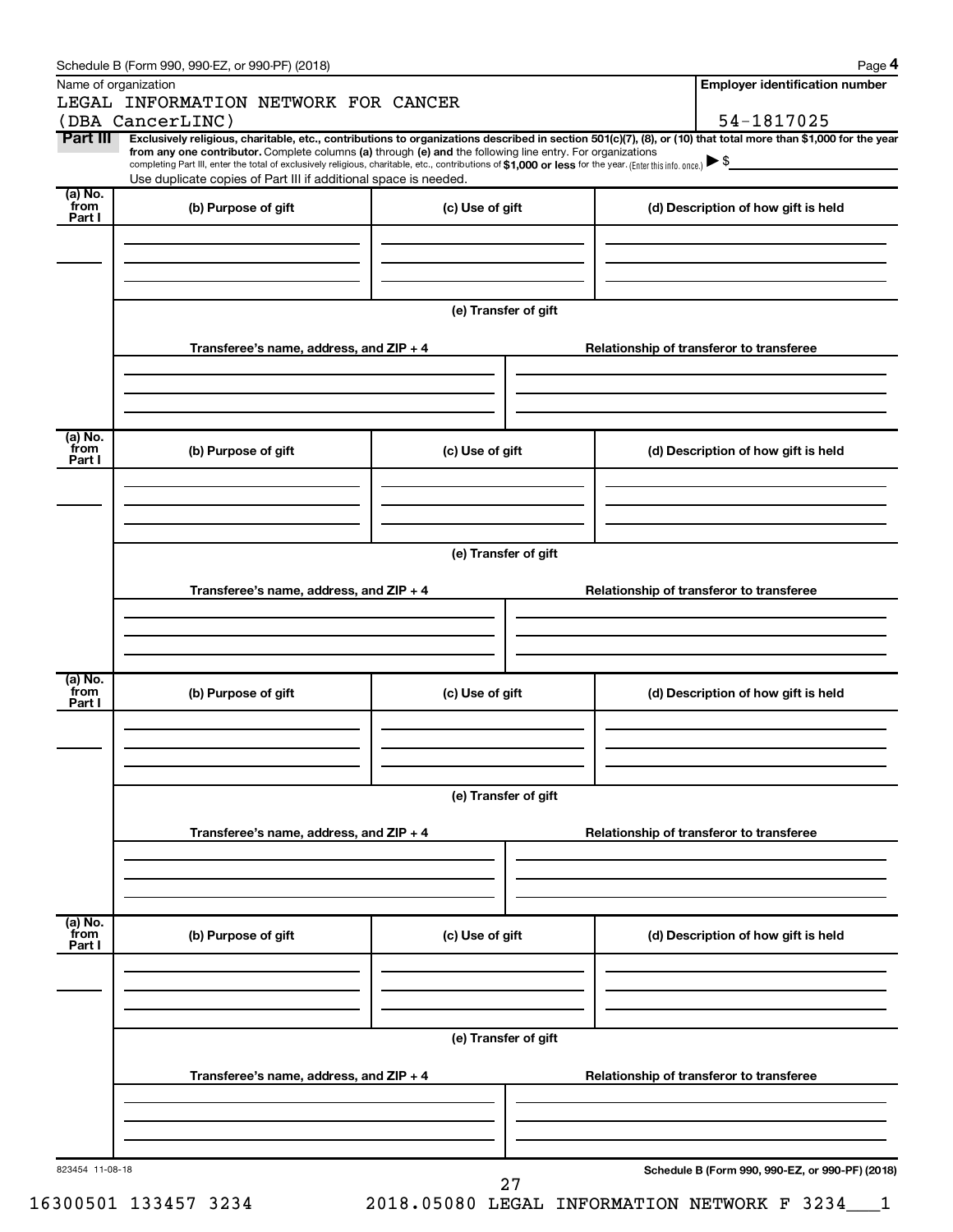|         | <b>SCHEDULE D</b><br>(Form 990) |                                                                                                                                                                                                                                         |                                      |                     | <b>Supplemental Financial Statements</b><br>Complete if the organization answered "Yes" on Form 990, |                          | OMB No. 1545-0047                                                                                                                                                                 |
|---------|---------------------------------|-----------------------------------------------------------------------------------------------------------------------------------------------------------------------------------------------------------------------------------------|--------------------------------------|---------------------|------------------------------------------------------------------------------------------------------|--------------------------|-----------------------------------------------------------------------------------------------------------------------------------------------------------------------------------|
|         | Department of the Treasury      |                                                                                                                                                                                                                                         |                                      | Attach to Form 990. | Part IV, line 6, 7, 8, 9, 10, 11a, 11b, 11c, 11d, 11e, 11f, 12a, or 12b.                             |                          | <b>Open to Public</b>                                                                                                                                                             |
|         | Internal Revenue Service        |                                                                                                                                                                                                                                         |                                      |                     | Go to www.irs.gov/Form990 for instructions and the latest information.                               |                          | Inspection                                                                                                                                                                        |
|         | Name of the organization        | (DBA CancerLINC)                                                                                                                                                                                                                        | LEGAL INFORMATION NETWORK FOR CANCER |                     |                                                                                                      |                          | <b>Employer identification number</b><br>54-1817025                                                                                                                               |
| Part I  |                                 | Organizations Maintaining Donor Advised Funds or Other Similar Funds or Accounts. Complete if the                                                                                                                                       |                                      |                     |                                                                                                      |                          |                                                                                                                                                                                   |
|         |                                 | organization answered "Yes" on Form 990, Part IV, line 6.                                                                                                                                                                               |                                      |                     |                                                                                                      |                          |                                                                                                                                                                                   |
|         |                                 |                                                                                                                                                                                                                                         |                                      |                     | (a) Donor advised funds                                                                              |                          | (b) Funds and other accounts                                                                                                                                                      |
| 1       |                                 |                                                                                                                                                                                                                                         |                                      |                     |                                                                                                      |                          |                                                                                                                                                                                   |
| 2       |                                 | Aggregate value of contributions to (during year)                                                                                                                                                                                       |                                      |                     |                                                                                                      |                          |                                                                                                                                                                                   |
| з       |                                 |                                                                                                                                                                                                                                         |                                      |                     |                                                                                                      |                          |                                                                                                                                                                                   |
| 4<br>5  |                                 | Did the organization inform all donors and donor advisors in writing that the assets held in donor advised funds                                                                                                                        |                                      |                     |                                                                                                      |                          |                                                                                                                                                                                   |
|         |                                 |                                                                                                                                                                                                                                         |                                      |                     |                                                                                                      |                          | Yes<br><b>No</b>                                                                                                                                                                  |
| 6       |                                 | Did the organization inform all grantees, donors, and donor advisors in writing that grant funds can be used only                                                                                                                       |                                      |                     |                                                                                                      |                          |                                                                                                                                                                                   |
|         |                                 | for charitable purposes and not for the benefit of the donor or donor advisor, or for any other purpose conferring                                                                                                                      |                                      |                     |                                                                                                      |                          |                                                                                                                                                                                   |
|         |                                 |                                                                                                                                                                                                                                         |                                      |                     |                                                                                                      |                          | Yes<br>No                                                                                                                                                                         |
| Part II |                                 | Conservation Easements. Complete if the organization answered "Yes" on Form 990, Part IV, line 7.                                                                                                                                       |                                      |                     |                                                                                                      |                          |                                                                                                                                                                                   |
| 1       |                                 | Purpose(s) of conservation easements held by the organization (check all that apply).                                                                                                                                                   |                                      |                     |                                                                                                      |                          |                                                                                                                                                                                   |
|         |                                 | Preservation of land for public use (e.g., recreation or education)                                                                                                                                                                     |                                      |                     | Preservation of a historically important land area                                                   |                          |                                                                                                                                                                                   |
|         |                                 | Protection of natural habitat                                                                                                                                                                                                           |                                      |                     | Preservation of a certified historic structure                                                       |                          |                                                                                                                                                                                   |
|         |                                 | Preservation of open space                                                                                                                                                                                                              |                                      |                     |                                                                                                      |                          |                                                                                                                                                                                   |
| 2       |                                 |                                                                                                                                                                                                                                         |                                      |                     |                                                                                                      |                          | Complete lines 2a through 2d if the organization held a qualified conservation contribution in the form of a conservation easement on the last<br>Held at the End of the Tax Year |
|         | day of the tax year.            |                                                                                                                                                                                                                                         |                                      |                     |                                                                                                      | 2a                       |                                                                                                                                                                                   |
| b       |                                 |                                                                                                                                                                                                                                         |                                      |                     |                                                                                                      | 2 <sub>b</sub>           |                                                                                                                                                                                   |
| с       |                                 | Number of conservation easements on a certified historic structure included in (a) manufacture included in (a)                                                                                                                          |                                      |                     |                                                                                                      | 2c                       |                                                                                                                                                                                   |
|         |                                 | d Number of conservation easements included in (c) acquired after 7/25/06, and not on a historic structure                                                                                                                              |                                      |                     |                                                                                                      |                          |                                                                                                                                                                                   |
|         |                                 | listed in the National Register [111] Marshall Marshall Marshall Marshall Marshall Marshall Marshall Marshall M                                                                                                                         |                                      |                     |                                                                                                      | 2d                       |                                                                                                                                                                                   |
| 3       |                                 | Number of conservation easements modified, transferred, released, extinguished, or terminated by the organization during the tax                                                                                                        |                                      |                     |                                                                                                      |                          |                                                                                                                                                                                   |
|         | $year \triangleright$           |                                                                                                                                                                                                                                         |                                      |                     |                                                                                                      |                          |                                                                                                                                                                                   |
| 4       |                                 | Number of states where property subject to conservation easement is located $\blacktriangleright$                                                                                                                                       |                                      |                     |                                                                                                      |                          |                                                                                                                                                                                   |
| 5       |                                 | Does the organization have a written policy regarding the periodic monitoring, inspection, handling of                                                                                                                                  |                                      |                     |                                                                                                      |                          | Yes<br><b>No</b>                                                                                                                                                                  |
| 6       |                                 | Staff and volunteer hours devoted to monitoring, inspecting, handling of violations, and enforcing conservation easements during the year                                                                                               |                                      |                     |                                                                                                      |                          |                                                                                                                                                                                   |
|         |                                 |                                                                                                                                                                                                                                         |                                      |                     |                                                                                                      |                          |                                                                                                                                                                                   |
| 7       |                                 | Amount of expenses incurred in monitoring, inspecting, handling of violations, and enforcing conservation easements during the year                                                                                                     |                                      |                     |                                                                                                      |                          |                                                                                                                                                                                   |
|         | $\blacktriangleright$ \$        |                                                                                                                                                                                                                                         |                                      |                     |                                                                                                      |                          |                                                                                                                                                                                   |
| 8       |                                 | Does each conservation easement reported on line 2(d) above satisfy the requirements of section 170(h)(4)(B)(i)                                                                                                                         |                                      |                     |                                                                                                      |                          |                                                                                                                                                                                   |
|         |                                 |                                                                                                                                                                                                                                         |                                      |                     |                                                                                                      |                          | Yes<br><b>No</b>                                                                                                                                                                  |
| 9       |                                 | In Part XIII, describe how the organization reports conservation easements in its revenue and expense statement, and balance sheet, and                                                                                                 |                                      |                     |                                                                                                      |                          |                                                                                                                                                                                   |
|         |                                 | include, if applicable, the text of the footnote to the organization's financial statements that describes the organization's accounting for                                                                                            |                                      |                     |                                                                                                      |                          |                                                                                                                                                                                   |
|         | conservation easements.         | Part III   Organizations Maintaining Collections of Art, Historical Treasures, or Other Similar Assets.                                                                                                                                 |                                      |                     |                                                                                                      |                          |                                                                                                                                                                                   |
|         |                                 | Complete if the organization answered "Yes" on Form 990, Part IV, line 8.                                                                                                                                                               |                                      |                     |                                                                                                      |                          |                                                                                                                                                                                   |
|         |                                 | 1a If the organization elected, as permitted under SFAS 116 (ASC 958), not to report in its revenue statement and balance sheet works of art,                                                                                           |                                      |                     |                                                                                                      |                          |                                                                                                                                                                                   |
|         |                                 |                                                                                                                                                                                                                                         |                                      |                     |                                                                                                      |                          | historical treasures, or other similar assets held for public exhibition, education, or research in furtherance of public service, provide, in Part XIII,                         |
|         |                                 |                                                                                                                                                                                                                                         |                                      |                     |                                                                                                      |                          |                                                                                                                                                                                   |
|         |                                 |                                                                                                                                                                                                                                         |                                      |                     |                                                                                                      |                          |                                                                                                                                                                                   |
|         |                                 | the text of the footnote to its financial statements that describes these items.<br>b If the organization elected, as permitted under SFAS 116 (ASC 958), to report in its revenue statement and balance sheet works of art, historical |                                      |                     |                                                                                                      |                          |                                                                                                                                                                                   |
|         |                                 |                                                                                                                                                                                                                                         |                                      |                     |                                                                                                      |                          |                                                                                                                                                                                   |
|         | relating to these items:        |                                                                                                                                                                                                                                         |                                      |                     |                                                                                                      |                          |                                                                                                                                                                                   |
|         |                                 |                                                                                                                                                                                                                                         |                                      |                     |                                                                                                      |                          |                                                                                                                                                                                   |
|         |                                 | (ii) Assets included in Form 990, Part X                                                                                                                                                                                                |                                      |                     |                                                                                                      |                          |                                                                                                                                                                                   |
| 2       |                                 | If the organization received or held works of art, historical treasures, or other similar assets for financial gain, provide                                                                                                            |                                      |                     |                                                                                                      |                          |                                                                                                                                                                                   |
|         |                                 | the following amounts required to be reported under SFAS 116 (ASC 958) relating to these items:                                                                                                                                         |                                      |                     |                                                                                                      |                          | treasures, or other similar assets held for public exhibition, education, or research in furtherance of public service, provide the following amounts                             |
| а       |                                 |                                                                                                                                                                                                                                         |                                      |                     |                                                                                                      | $\blacktriangleright$ \$ |                                                                                                                                                                                   |
|         |                                 | b Assets included in Form 990, Part X [[CONDITED INTERNATION IN ASSETS INCLUDED IN A SSET STATE IN A SERVER DE<br>LHA For Paperwork Reduction Act Notice, see the Instructions for Form 990.                                            |                                      |                     |                                                                                                      | $\blacktriangleright$ s  | Schedule D (Form 990) 2018                                                                                                                                                        |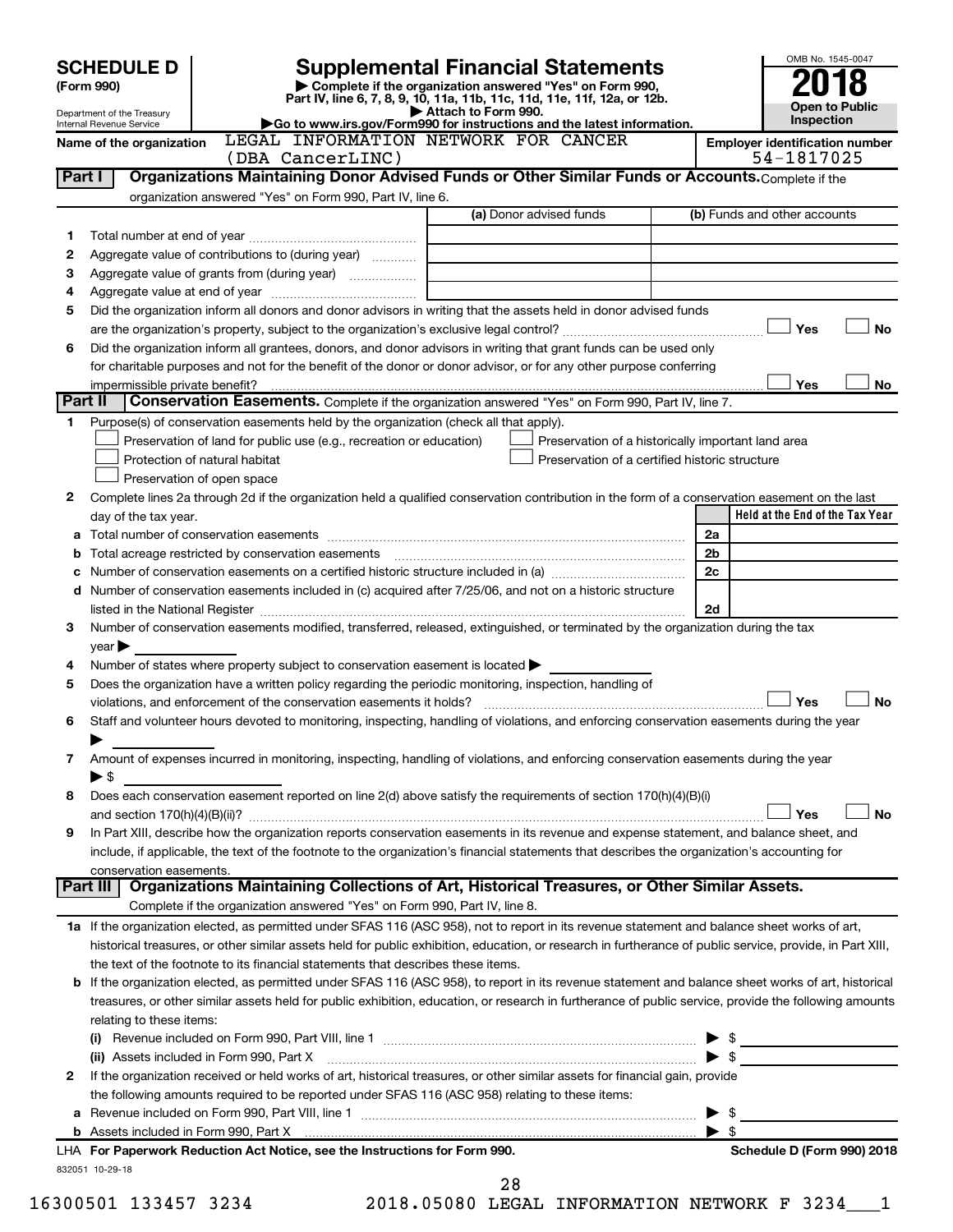|        |                                                                                                                                                                                                                                | LEGAL INFORMATION NETWORK FOR CANCER |                                                                                                                                                                                                                               |         |                                                         |                            |                     |
|--------|--------------------------------------------------------------------------------------------------------------------------------------------------------------------------------------------------------------------------------|--------------------------------------|-------------------------------------------------------------------------------------------------------------------------------------------------------------------------------------------------------------------------------|---------|---------------------------------------------------------|----------------------------|---------------------|
|        | Schedule D (Form 990) 2018                                                                                                                                                                                                     | (DBA CancerLINC)                     |                                                                                                                                                                                                                               |         |                                                         | 54-1817025 Page 2          |                     |
|        | Part III   Organizations Maintaining Collections of Art, Historical Treasures, or Other Similar Assets (continued)                                                                                                             |                                      |                                                                                                                                                                                                                               |         |                                                         |                            |                     |
| 3      | Using the organization's acquisition, accession, and other records, check any of the following that are a significant use of its collection items                                                                              |                                      |                                                                                                                                                                                                                               |         |                                                         |                            |                     |
|        | (check all that apply):                                                                                                                                                                                                        |                                      |                                                                                                                                                                                                                               |         |                                                         |                            |                     |
| a      | Public exhibition                                                                                                                                                                                                              |                                      | Loan or exchange programs                                                                                                                                                                                                     |         |                                                         |                            |                     |
| b      | Scholarly research                                                                                                                                                                                                             |                                      | Other and the contract of the contract of the contract of the contract of the contract of the contract of the contract of the contract of the contract of the contract of the contract of the contract of the contract of the |         |                                                         |                            |                     |
| с      | Preservation for future generations                                                                                                                                                                                            |                                      |                                                                                                                                                                                                                               |         |                                                         |                            |                     |
|        | Provide a description of the organization's collections and explain how they further the organization's exempt purpose in Part XIII.                                                                                           |                                      |                                                                                                                                                                                                                               |         |                                                         |                            |                     |
| 5      | During the year, did the organization solicit or receive donations of art, historical treasures, or other similar assets                                                                                                       |                                      |                                                                                                                                                                                                                               |         |                                                         |                            |                     |
|        |                                                                                                                                                                                                                                |                                      |                                                                                                                                                                                                                               |         |                                                         | Yes                        | No                  |
|        | Part IV<br><b>Escrow and Custodial Arrangements.</b> Complete if the organization answered "Yes" on Form 990, Part IV, line 9, or                                                                                              |                                      |                                                                                                                                                                                                                               |         |                                                         |                            |                     |
|        | reported an amount on Form 990, Part X, line 21.                                                                                                                                                                               |                                      |                                                                                                                                                                                                                               |         |                                                         |                            |                     |
|        | 1a Is the organization an agent, trustee, custodian or other intermediary for contributions or other assets not included                                                                                                       |                                      |                                                                                                                                                                                                                               |         |                                                         |                            |                     |
|        |                                                                                                                                                                                                                                |                                      |                                                                                                                                                                                                                               |         |                                                         | Yes                        | <b>No</b>           |
|        | b If "Yes," explain the arrangement in Part XIII and complete the following table:                                                                                                                                             |                                      |                                                                                                                                                                                                                               |         |                                                         |                            |                     |
|        |                                                                                                                                                                                                                                |                                      |                                                                                                                                                                                                                               |         |                                                         | Amount                     |                     |
|        |                                                                                                                                                                                                                                |                                      |                                                                                                                                                                                                                               |         | 1c                                                      |                            |                     |
|        |                                                                                                                                                                                                                                |                                      |                                                                                                                                                                                                                               |         | 1d                                                      |                            |                     |
|        | e Distributions during the year manufactured and contain an account of the year manufactured and the year manufactured and the year manufactured and the year manufactured and the year manufactured and the year manufactured |                                      |                                                                                                                                                                                                                               |         | 1e                                                      |                            |                     |
|        |                                                                                                                                                                                                                                |                                      |                                                                                                                                                                                                                               |         | 1f                                                      |                            |                     |
|        | 2a Did the organization include an amount on Form 990, Part X, line 21, for escrow or custodial account liability?                                                                                                             |                                      |                                                                                                                                                                                                                               |         | .                                                       | Yes                        | No                  |
|        | <b>b</b> If "Yes," explain the arrangement in Part XIII. Check here if the explanation has been provided on Part XIII                                                                                                          |                                      |                                                                                                                                                                                                                               |         |                                                         |                            |                     |
| Part V | <b>Endowment Funds.</b> Complete if the organization answered "Yes" on Form 990, Part IV, line 10.                                                                                                                             |                                      |                                                                                                                                                                                                                               |         |                                                         |                            |                     |
|        |                                                                                                                                                                                                                                | (a) Current year                     | (b) Prior year                                                                                                                                                                                                                |         | (c) Two years back $\vert$ (d) Three years back $\vert$ |                            | (e) Four years back |
|        |                                                                                                                                                                                                                                |                                      |                                                                                                                                                                                                                               |         |                                                         |                            |                     |
|        |                                                                                                                                                                                                                                |                                      |                                                                                                                                                                                                                               |         |                                                         |                            |                     |
|        | Net investment earnings, gains, and losses                                                                                                                                                                                     |                                      |                                                                                                                                                                                                                               |         |                                                         |                            |                     |
|        |                                                                                                                                                                                                                                |                                      |                                                                                                                                                                                                                               |         |                                                         |                            |                     |
|        | e Other expenditures for facilities                                                                                                                                                                                            |                                      |                                                                                                                                                                                                                               |         |                                                         |                            |                     |
|        | and programs                                                                                                                                                                                                                   |                                      |                                                                                                                                                                                                                               |         |                                                         |                            |                     |
|        | f Administrative expenses                                                                                                                                                                                                      |                                      |                                                                                                                                                                                                                               |         |                                                         |                            |                     |
| g      |                                                                                                                                                                                                                                |                                      |                                                                                                                                                                                                                               |         |                                                         |                            |                     |
|        | Provide the estimated percentage of the current year end balance (line 1g, column (a)) held as:                                                                                                                                |                                      |                                                                                                                                                                                                                               |         |                                                         |                            |                     |
|        | a Board designated or quasi-endowment >                                                                                                                                                                                        | %                                    |                                                                                                                                                                                                                               |         |                                                         |                            |                     |
|        | Permanent endowment                                                                                                                                                                                                            | %                                    |                                                                                                                                                                                                                               |         |                                                         |                            |                     |
|        | c Temporarily restricted endowment $\blacktriangleright$                                                                                                                                                                       | %                                    |                                                                                                                                                                                                                               |         |                                                         |                            |                     |
|        | The percentages on lines 2a, 2b, and 2c should equal 100%.                                                                                                                                                                     |                                      |                                                                                                                                                                                                                               |         |                                                         |                            |                     |
|        | 3a Are there endowment funds not in the possession of the organization that are held and administered for the organization                                                                                                     |                                      |                                                                                                                                                                                                                               |         |                                                         |                            |                     |
|        | by:                                                                                                                                                                                                                            |                                      |                                                                                                                                                                                                                               |         |                                                         |                            | Yes<br>No           |
|        | (i)                                                                                                                                                                                                                            |                                      |                                                                                                                                                                                                                               |         |                                                         | 3a(i)                      |                     |
|        |                                                                                                                                                                                                                                |                                      |                                                                                                                                                                                                                               |         |                                                         | 3a(ii)                     |                     |
|        |                                                                                                                                                                                                                                |                                      |                                                                                                                                                                                                                               |         |                                                         | 3b                         |                     |
|        | Describe in Part XIII the intended uses of the organization's endowment funds.                                                                                                                                                 |                                      |                                                                                                                                                                                                                               |         |                                                         |                            |                     |
|        | <b>Part VI</b><br>Land, Buildings, and Equipment.                                                                                                                                                                              |                                      |                                                                                                                                                                                                                               |         |                                                         |                            |                     |
|        | Complete if the organization answered "Yes" on Form 990, Part IV, line 11a. See Form 990, Part X, line 10.                                                                                                                     |                                      |                                                                                                                                                                                                                               |         |                                                         |                            |                     |
|        | Description of property                                                                                                                                                                                                        | (a) Cost or other                    | (b) Cost or other                                                                                                                                                                                                             |         | (c) Accumulated                                         | (d) Book value             |                     |
|        |                                                                                                                                                                                                                                | basis (investment)                   | basis (other)                                                                                                                                                                                                                 |         | depreciation                                            |                            |                     |
|        |                                                                                                                                                                                                                                |                                      |                                                                                                                                                                                                                               |         |                                                         |                            |                     |
|        |                                                                                                                                                                                                                                |                                      |                                                                                                                                                                                                                               |         |                                                         |                            |                     |
|        |                                                                                                                                                                                                                                |                                      |                                                                                                                                                                                                                               |         |                                                         |                            |                     |
|        |                                                                                                                                                                                                                                |                                      |                                                                                                                                                                                                                               |         |                                                         |                            |                     |
|        |                                                                                                                                                                                                                                |                                      |                                                                                                                                                                                                                               | 42,793. | 42,565.                                                 |                            | 228.                |
|        |                                                                                                                                                                                                                                |                                      |                                                                                                                                                                                                                               |         |                                                         |                            | 228.                |
|        | Total. Add lines 1a through 1e. (Column (d) must equal Form 990, Part X, column (B), line 10c.)                                                                                                                                |                                      |                                                                                                                                                                                                                               |         |                                                         |                            |                     |
|        |                                                                                                                                                                                                                                |                                      |                                                                                                                                                                                                                               |         |                                                         | Schedule D (Form 990) 2018 |                     |

832052 10-29-18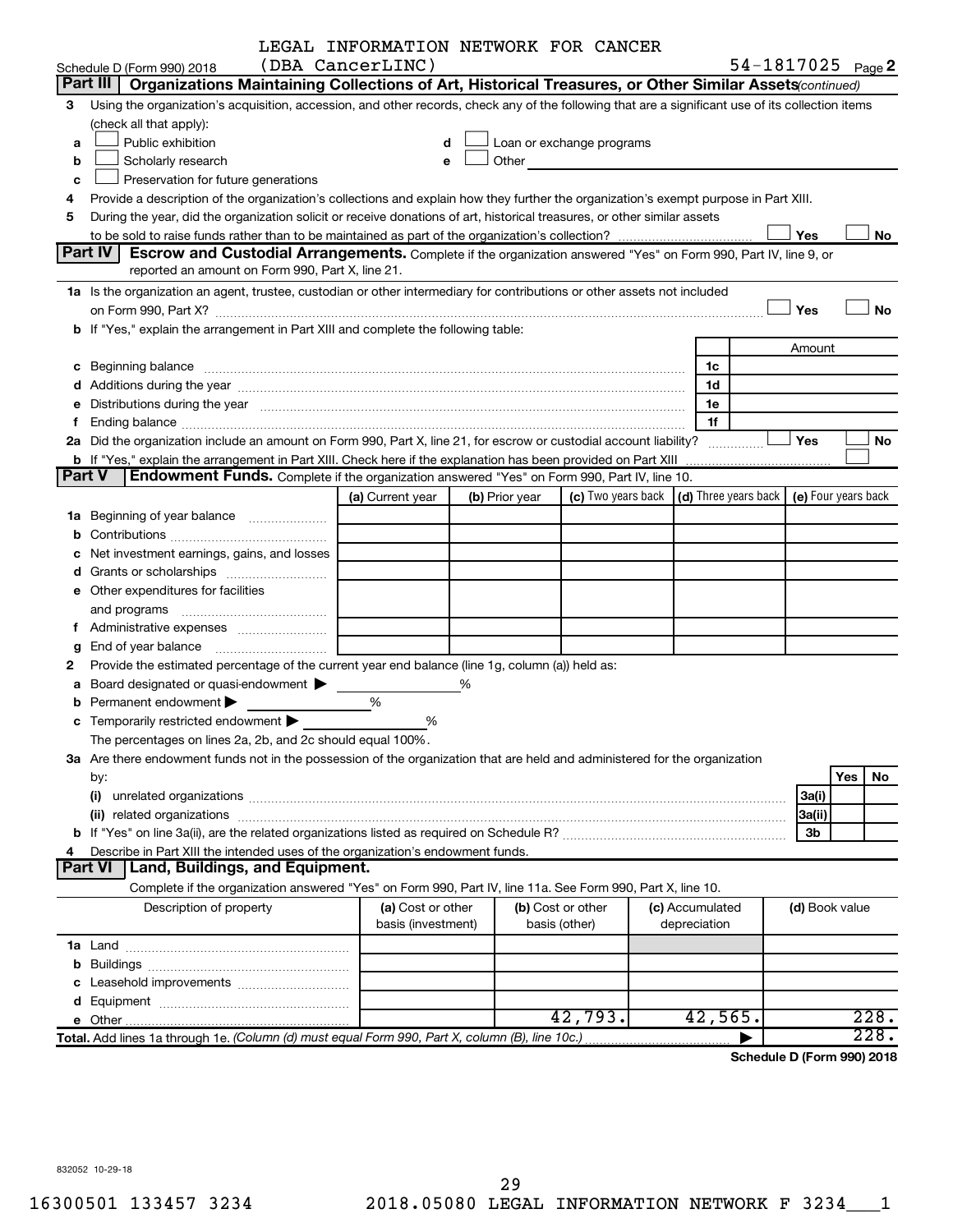# LEGAL INFORMATION NETWORK FOR CANCER (DBA CancerLINC) 54-1817025

| Schedule D (Form 990) 2018<br>(DBA CancerLINC)                                                                                                          |                 |                | 54-181/025<br>Page 3                                      |
|---------------------------------------------------------------------------------------------------------------------------------------------------------|-----------------|----------------|-----------------------------------------------------------|
| Part VII Investments - Other Securities.                                                                                                                |                 |                |                                                           |
| Complete if the organization answered "Yes" on Form 990, Part IV, line 11b. See Form 990, Part X, line 12.                                              |                 |                |                                                           |
| (a) Description of security or category (including name of security)                                                                                    | (b) Book value  |                | (c) Method of valuation: Cost or end-of-year market value |
| (1) Financial derivatives                                                                                                                               |                 |                |                                                           |
|                                                                                                                                                         |                 |                |                                                           |
| (3) Other                                                                                                                                               |                 |                |                                                           |
| (A)                                                                                                                                                     |                 |                |                                                           |
| (B)                                                                                                                                                     |                 |                |                                                           |
| (C)                                                                                                                                                     |                 |                |                                                           |
| (D)                                                                                                                                                     |                 |                |                                                           |
| (E)                                                                                                                                                     |                 |                |                                                           |
| (F)<br>(G)                                                                                                                                              |                 |                |                                                           |
| (H)                                                                                                                                                     |                 |                |                                                           |
| Total. (Col. (b) must equal Form 990, Part X, col. (B) line 12.) $\blacktriangleright$                                                                  |                 |                |                                                           |
| Part VIII Investments - Program Related.                                                                                                                |                 |                |                                                           |
| Complete if the organization answered "Yes" on Form 990, Part IV, line 11c. See Form 990, Part X, line 13.                                              |                 |                |                                                           |
| (a) Description of investment                                                                                                                           | (b) Book value  |                | (c) Method of valuation: Cost or end-of-year market value |
| (1)                                                                                                                                                     |                 |                |                                                           |
| (2)                                                                                                                                                     |                 |                |                                                           |
| (3)                                                                                                                                                     |                 |                |                                                           |
| (4)                                                                                                                                                     |                 |                |                                                           |
| (5)                                                                                                                                                     |                 |                |                                                           |
| (6)                                                                                                                                                     |                 |                |                                                           |
| (7)                                                                                                                                                     |                 |                |                                                           |
| (8)                                                                                                                                                     |                 |                |                                                           |
| (9)                                                                                                                                                     |                 |                |                                                           |
| Total. (Col. (b) must equal Form 990, Part X, col. (B) line 13.) $\blacktriangleright$                                                                  |                 |                |                                                           |
| <b>Other Assets.</b><br>Part IX                                                                                                                         |                 |                |                                                           |
| Complete if the organization answered "Yes" on Form 990, Part IV, line 11d. See Form 990, Part X, line 15.                                              |                 |                |                                                           |
|                                                                                                                                                         | (a) Description |                | (b) Book value                                            |
| <b>BOARD RESTRICTED CASH</b><br>(1)                                                                                                                     |                 |                | 150,000.                                                  |
| (2)                                                                                                                                                     |                 |                |                                                           |
| (3)                                                                                                                                                     |                 |                |                                                           |
| (4)                                                                                                                                                     |                 |                |                                                           |
| (5)                                                                                                                                                     |                 |                |                                                           |
| (6)                                                                                                                                                     |                 |                |                                                           |
| (7)                                                                                                                                                     |                 |                |                                                           |
| (8)                                                                                                                                                     |                 |                |                                                           |
| (9)                                                                                                                                                     |                 |                |                                                           |
|                                                                                                                                                         |                 |                | 150,000.                                                  |
| <b>Other Liabilities.</b><br>Part X                                                                                                                     |                 |                |                                                           |
| Complete if the organization answered "Yes" on Form 990, Part IV, line 11e or 11f. See Form 990, Part X, line 25.                                       |                 |                |                                                           |
| (a) Description of liability<br>1.                                                                                                                      |                 | (b) Book value |                                                           |
| Federal income taxes<br>(1)                                                                                                                             |                 |                |                                                           |
| <b>ACCRUED PAYROLL LIABILITIES</b><br>(2)                                                                                                               |                 | 16,586.        |                                                           |
| (3)                                                                                                                                                     |                 |                |                                                           |
| (4)                                                                                                                                                     |                 |                |                                                           |
| (5)                                                                                                                                                     |                 |                |                                                           |
| (6)                                                                                                                                                     |                 |                |                                                           |
| (7)                                                                                                                                                     |                 |                |                                                           |
| (8)                                                                                                                                                     |                 |                |                                                           |
| (9)                                                                                                                                                     |                 |                |                                                           |
| Total. (Column (b) must equal Form 990, Part X, col. (B) line 25.)                                                                                      |                 | 16,586.        |                                                           |
| Liability for uncertain tax positions. In Part XIII, provide the text of the footnote to the organization's financial statements that reports the<br>2. |                 |                |                                                           |
| organization's liability for uncertain tax positions under FIN 48 (ASC 740). Check here if the text of the footnote has been provided in Part XIII      |                 |                |                                                           |
|                                                                                                                                                         |                 |                | Schedule D (Form 990) 2018                                |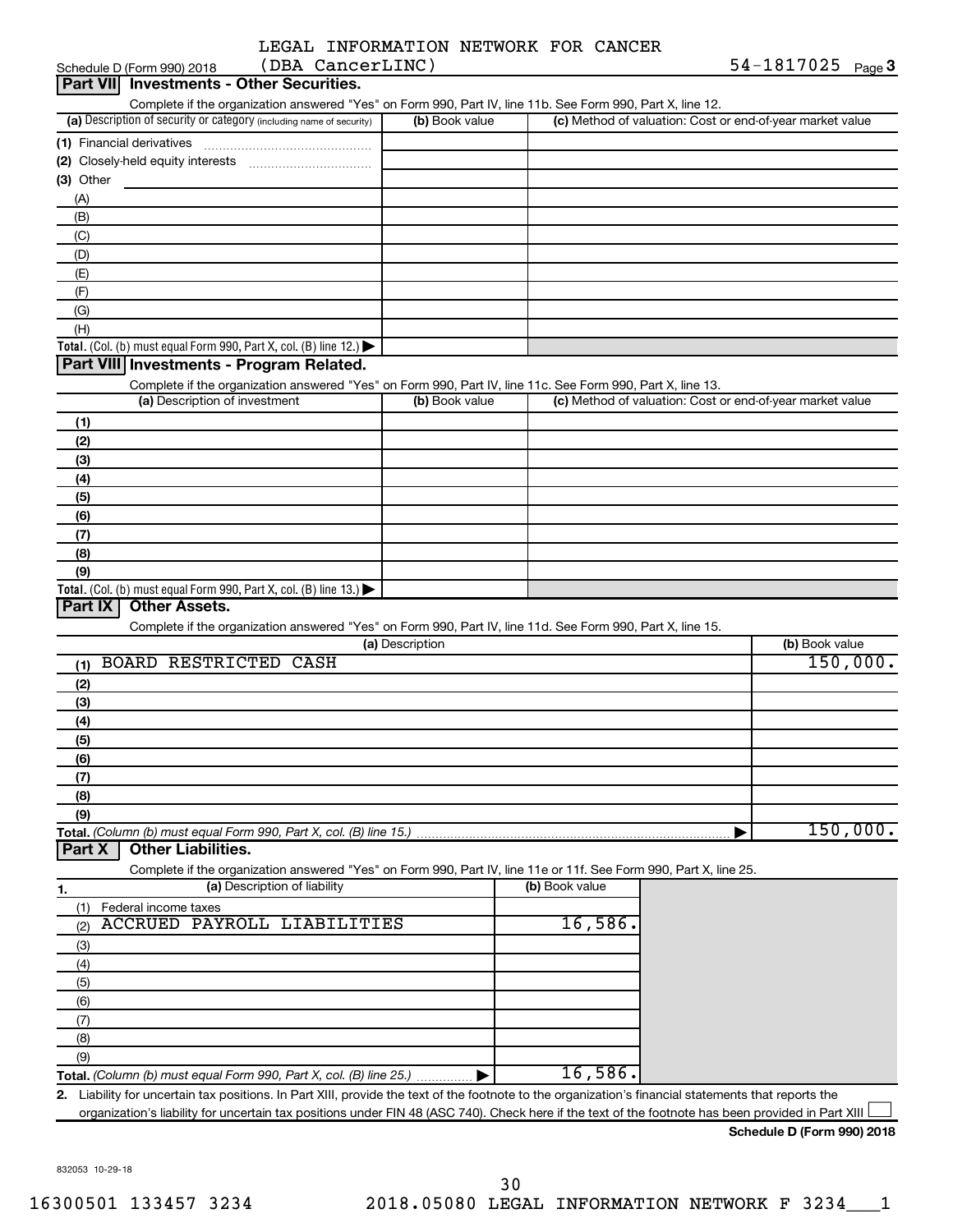| LEGAL INFORMATION NETWORK FOR CANCER |  |  |
|--------------------------------------|--|--|
| (DDX Canaant TNIC)                   |  |  |

|              | Schedule D (Form 990) 2018                                         | (DBA CancerLINC)                                                                                      |                |           |                | 54-1817025 $_{Page 4}$ |          |
|--------------|--------------------------------------------------------------------|-------------------------------------------------------------------------------------------------------|----------------|-----------|----------------|------------------------|----------|
|              | <b>Part XI</b>                                                     | Reconciliation of Revenue per Audited Financial Statements With Revenue per Return.                   |                |           |                |                        |          |
|              |                                                                    | Complete if the organization answered "Yes" on Form 990, Part IV, line 12a.                           |                |           |                |                        |          |
| 1            |                                                                    | Total revenue, gains, and other support per audited financial statements                              |                |           | $\mathbf{1}$   |                        | 924,094. |
| 2            |                                                                    | Amounts included on line 1 but not on Form 990, Part VIII, line 12:                                   |                |           |                |                        |          |
| a            |                                                                    |                                                                                                       | 2a             |           |                |                        |          |
|              |                                                                    |                                                                                                       | 2 <sub>b</sub> | 690, 275. |                |                        |          |
| c            |                                                                    |                                                                                                       | 2 <sub>c</sub> |           |                |                        |          |
| d            |                                                                    |                                                                                                       | 2d             |           |                |                        |          |
| e            | Add lines 2a through 2d                                            |                                                                                                       |                |           | 2e             |                        | 690,275. |
| 3            |                                                                    |                                                                                                       |                |           | 3              |                        | 233,819. |
| 4            |                                                                    | Amounts included on Form 990, Part VIII, line 12, but not on line 1:                                  |                |           |                |                        |          |
|              |                                                                    | Investment expenses not included on Form 990, Part VIII, line 7b [14a]                                |                |           |                |                        |          |
| b            |                                                                    |                                                                                                       | 4 <sub>b</sub> |           |                |                        |          |
| $\mathbf{C}$ | Add lines 4a and 4b                                                |                                                                                                       |                |           | 4c             |                        | 0.       |
|              |                                                                    |                                                                                                       |                |           | 5              |                        | 233,819. |
|              |                                                                    |                                                                                                       |                |           |                |                        |          |
|              |                                                                    | Part XII Reconciliation of Expenses per Audited Financial Statements With Expenses per Return.        |                |           |                |                        |          |
|              |                                                                    | Complete if the organization answered "Yes" on Form 990, Part IV, line 12a.                           |                |           |                |                        |          |
| 1            |                                                                    |                                                                                                       |                |           | $\blacksquare$ | 1,013,783.             |          |
| 2            | Amounts included on line 1 but not on Form 990, Part IX, line 25:  |                                                                                                       |                |           |                |                        |          |
| a            |                                                                    |                                                                                                       | 2a             | 690,275.  |                |                        |          |
| b            |                                                                    | Prior year adjustments [111] matter contracts and all the matter contracts and prior year adjustments | 2 <sub>b</sub> |           |                |                        |          |
| с            |                                                                    |                                                                                                       | 2c             |           |                |                        |          |
| d            |                                                                    |                                                                                                       | 2d             |           |                |                        |          |
|              |                                                                    |                                                                                                       |                |           | 2e             |                        | 690,275. |
| з            |                                                                    |                                                                                                       |                |           | 3              |                        | 323,508. |
| 4            | Amounts included on Form 990, Part IX, line 25, but not on line 1: |                                                                                                       |                |           |                |                        |          |
| a            |                                                                    | Investment expenses not included on Form 990, Part VIII, line 7b   4a                                 |                |           |                |                        |          |
| b            | Other (Describe in Part XIII.)                                     |                                                                                                       | 4 <sub>b</sub> |           |                |                        |          |
| c            | Add lines 4a and 4b                                                |                                                                                                       |                |           | 4c             |                        | 0.       |
|              | <b>Part XIII</b> Supplemental Information.                         |                                                                                                       |                |           | 5              |                        | 323,508. |

Provide the descriptions required for Part II, lines 3, 5, and 9; Part III, lines 1a and 4; Part IV, lines 1b and 2b; Part V, line 4; Part X, line 2; Part XI, lines 2d and 4b; and Part XII, lines 2d and 4b. Also complete this part to provide any additional information.

832054 10-29-18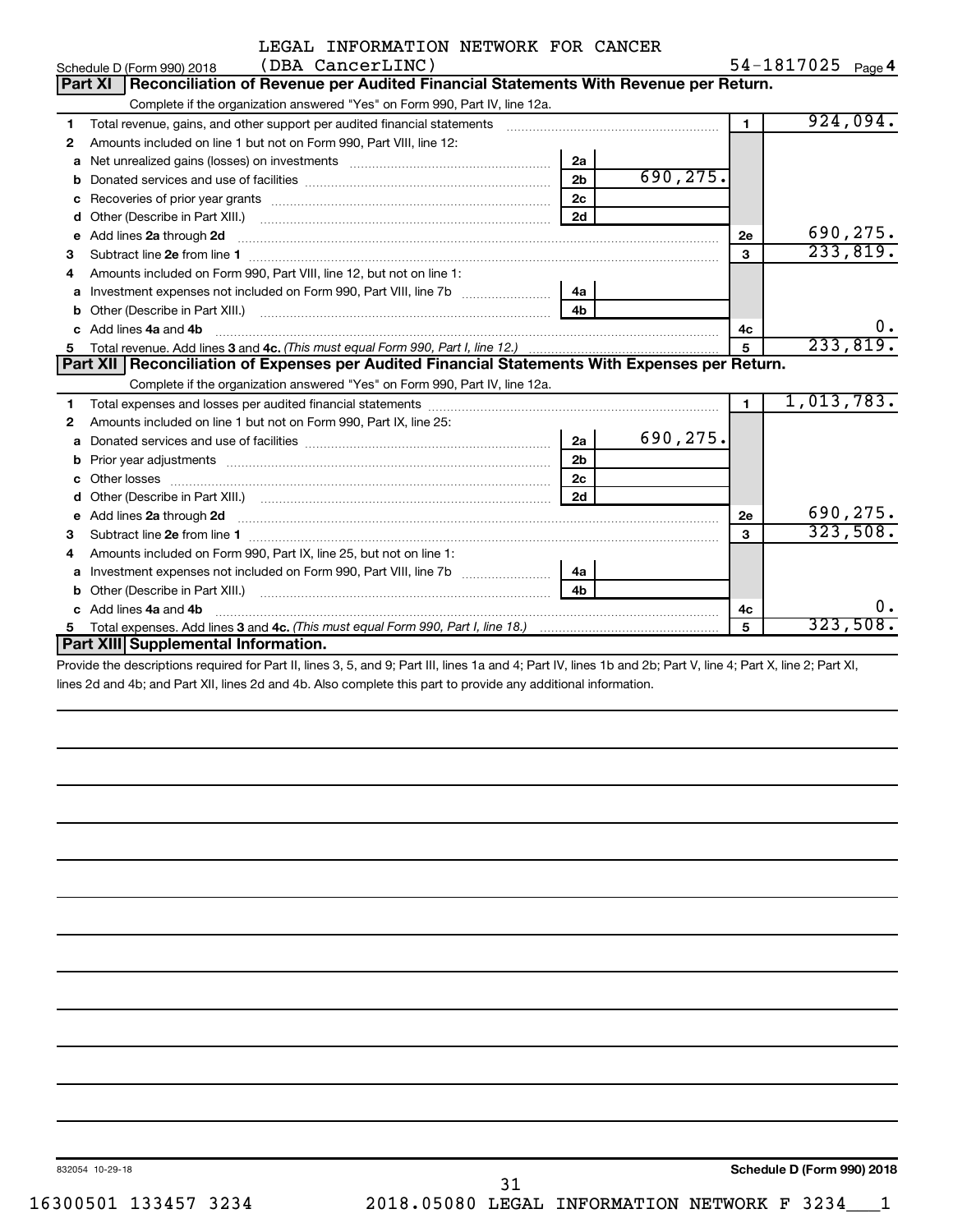| <b>SCHEDULE G</b>                                                                        |                                  | <b>Supplemental Information Regarding Fundraising or Gaming Activities</b>                                                                                                                                                                                                                 |     |                                                                            |                                                                            |                                                                            | OMB No. 1545-0047                                       |
|------------------------------------------------------------------------------------------|----------------------------------|--------------------------------------------------------------------------------------------------------------------------------------------------------------------------------------------------------------------------------------------------------------------------------------------|-----|----------------------------------------------------------------------------|----------------------------------------------------------------------------|----------------------------------------------------------------------------|---------------------------------------------------------|
| (Form 990 or 990-EZ)                                                                     |                                  | Complete if the organization answered "Yes" on Form 990, Part IV, line 17, 18, or 19, or if the<br>organization entered more than \$15,000 on Form 990-EZ, line 6a.                                                                                                                        |     |                                                                            |                                                                            |                                                                            | 018                                                     |
|                                                                                          |                                  | Attach to Form 990 or Form 990-EZ.                                                                                                                                                                                                                                                         |     |                                                                            |                                                                            |                                                                            | <b>Open to Public</b>                                   |
| Department of the Treasury<br>Internal Revenue Service                                   |                                  | Go to www.irs.gov/Form990 for instructions and the latest information.                                                                                                                                                                                                                     |     |                                                                            |                                                                            |                                                                            | Inspection                                              |
| Name of the organization                                                                 |                                  | LEGAL INFORMATION NETWORK FOR CANCER<br>(DBA CancerLINC)                                                                                                                                                                                                                                   |     |                                                                            |                                                                            | 54-1817025                                                                 | <b>Employer identification number</b>                   |
| Part I                                                                                   |                                  | Fundraising Activities. Complete if the organization answered "Yes" on Form 990, Part IV, line 17. Form 990-EZ filers are not                                                                                                                                                              |     |                                                                            |                                                                            |                                                                            |                                                         |
|                                                                                          | required to complete this part.  |                                                                                                                                                                                                                                                                                            |     |                                                                            |                                                                            |                                                                            |                                                         |
| Mail solicitations<br>a<br>b<br>Phone solicitations<br>c<br>In-person solicitations<br>d | Internet and email solicitations | 1 Indicate whether the organization raised funds through any of the following activities. Check all that apply.<br>е<br>f<br>Special fundraising events<br>g<br>2 a Did the organization have a written or oral agreement with any individual (including officers, directors, trustees, or |     |                                                                            | Solicitation of non-government grants<br>Solicitation of government grants |                                                                            |                                                         |
|                                                                                          |                                  | key employees listed in Form 990, Part VII) or entity in connection with professional fundraising services?                                                                                                                                                                                |     |                                                                            |                                                                            |                                                                            | Yes<br>No                                               |
| compensated at least \$5,000 by the organization.                                        |                                  | b If "Yes," list the 10 highest paid individuals or entities (fundraisers) pursuant to agreements under which the fundraiser is to be                                                                                                                                                      |     |                                                                            |                                                                            |                                                                            |                                                         |
| (i) Name and address of individual<br>or entity (fundraiser)                             |                                  | (ii) Activity                                                                                                                                                                                                                                                                              |     | (iii) Did<br>fundraiser<br>have custody<br>or control of<br>contributions? | (iv) Gross receipts<br>from activity                                       | (v) Amount paid<br>to (or retained by)<br>fundraiser<br>listed in col. (i) | (vi) Amount paid<br>to (or retained by)<br>organization |
|                                                                                          |                                  |                                                                                                                                                                                                                                                                                            | Yes | No                                                                         |                                                                            |                                                                            |                                                         |
|                                                                                          |                                  |                                                                                                                                                                                                                                                                                            |     |                                                                            |                                                                            |                                                                            |                                                         |
|                                                                                          |                                  |                                                                                                                                                                                                                                                                                            |     |                                                                            |                                                                            |                                                                            |                                                         |
|                                                                                          |                                  |                                                                                                                                                                                                                                                                                            |     |                                                                            |                                                                            |                                                                            |                                                         |
|                                                                                          |                                  |                                                                                                                                                                                                                                                                                            |     |                                                                            |                                                                            |                                                                            |                                                         |
|                                                                                          |                                  |                                                                                                                                                                                                                                                                                            |     |                                                                            |                                                                            |                                                                            |                                                         |
|                                                                                          |                                  |                                                                                                                                                                                                                                                                                            |     |                                                                            |                                                                            |                                                                            |                                                         |
|                                                                                          |                                  |                                                                                                                                                                                                                                                                                            |     |                                                                            |                                                                            |                                                                            |                                                         |
|                                                                                          |                                  |                                                                                                                                                                                                                                                                                            |     |                                                                            |                                                                            |                                                                            |                                                         |
|                                                                                          |                                  |                                                                                                                                                                                                                                                                                            |     |                                                                            |                                                                            |                                                                            |                                                         |
|                                                                                          |                                  |                                                                                                                                                                                                                                                                                            |     |                                                                            |                                                                            |                                                                            |                                                         |
| Total                                                                                    |                                  |                                                                                                                                                                                                                                                                                            |     |                                                                            |                                                                            |                                                                            |                                                         |
| or licensing.                                                                            |                                  | 3 List all states in which the organization is registered or licensed to solicit contributions or has been notified it is exempt from registration                                                                                                                                         |     |                                                                            |                                                                            |                                                                            |                                                         |
|                                                                                          |                                  |                                                                                                                                                                                                                                                                                            |     |                                                                            |                                                                            |                                                                            |                                                         |
|                                                                                          |                                  |                                                                                                                                                                                                                                                                                            |     |                                                                            |                                                                            |                                                                            |                                                         |
|                                                                                          |                                  |                                                                                                                                                                                                                                                                                            |     |                                                                            |                                                                            |                                                                            |                                                         |
|                                                                                          |                                  |                                                                                                                                                                                                                                                                                            |     |                                                                            |                                                                            |                                                                            |                                                         |
|                                                                                          |                                  |                                                                                                                                                                                                                                                                                            |     |                                                                            |                                                                            |                                                                            |                                                         |
|                                                                                          |                                  |                                                                                                                                                                                                                                                                                            |     |                                                                            |                                                                            |                                                                            |                                                         |
|                                                                                          |                                  |                                                                                                                                                                                                                                                                                            |     |                                                                            |                                                                            |                                                                            |                                                         |
|                                                                                          |                                  |                                                                                                                                                                                                                                                                                            |     |                                                                            |                                                                            |                                                                            |                                                         |

**For Paperwork Reduction Act Notice, see the Instructions for Form 990 or 990-EZ. Schedule G (Form 990 or 990-EZ) 2018** LHA

832081 10-03-18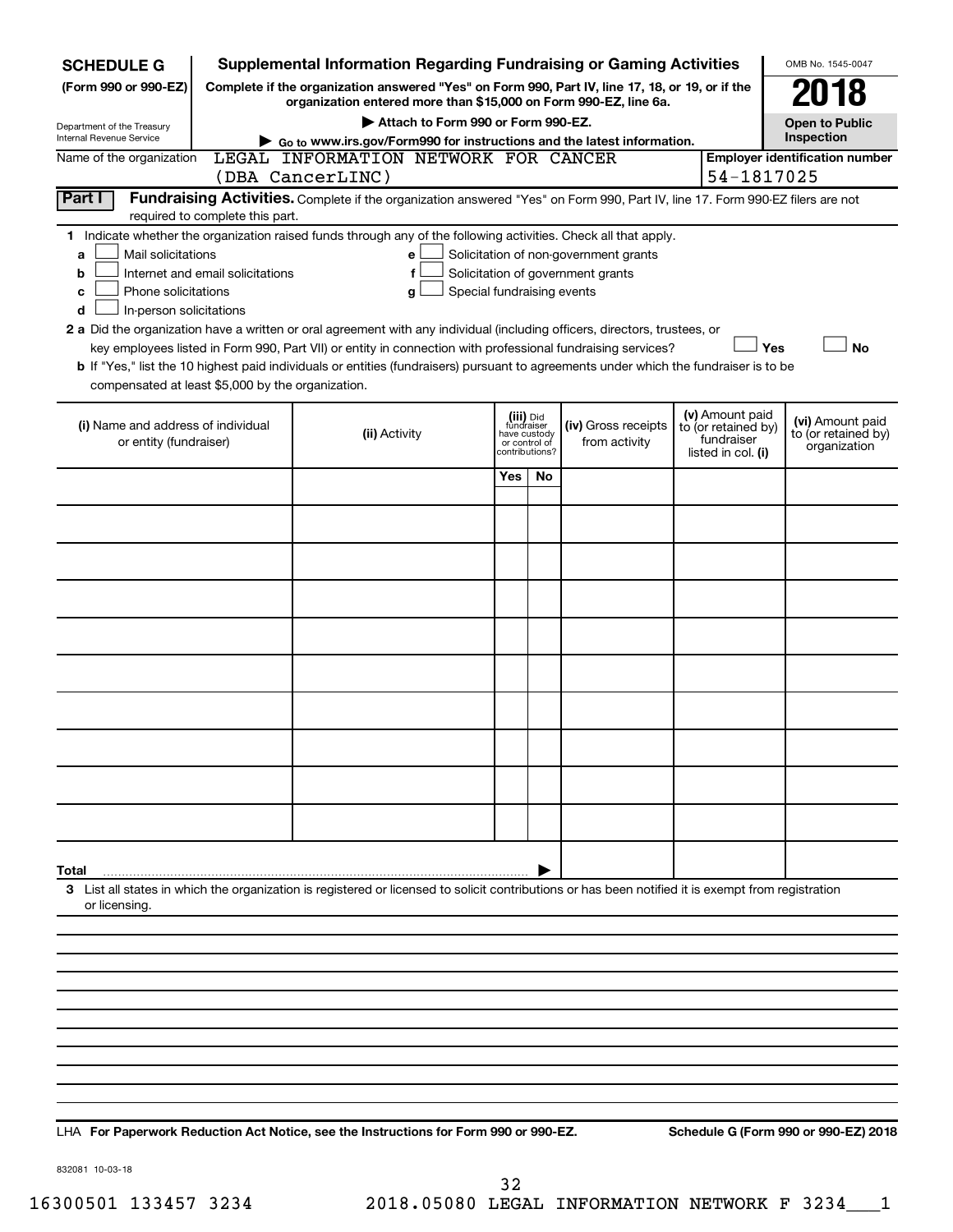54-1817025 <sub>Page 2</sub>

|                 |                 | Schedule G (Form 990 or 990-EZ) 2018 (DBA CancerLINC)                                                                                                                                                                                                                      |                       |                         |                  | 54-1817025 $_{Page 2}$               |
|-----------------|-----------------|----------------------------------------------------------------------------------------------------------------------------------------------------------------------------------------------------------------------------------------------------------------------------|-----------------------|-------------------------|------------------|--------------------------------------|
|                 | Part II         | Fundraising Events. Complete if the organization answered "Yes" on Form 990, Part IV, line 18, or reported more than \$15,000<br>of fundraising event contributions and gross income on Form 990-EZ, lines 1 and 6b. List events with gross receipts greater than \$5,000. |                       |                         |                  |                                      |
|                 |                 |                                                                                                                                                                                                                                                                            | (a) Event #1          | (b) Event #2            | (c) Other events |                                      |
|                 |                 |                                                                                                                                                                                                                                                                            | Bags &                | Cornhole                |                  | (d) Total events                     |
|                 |                 |                                                                                                                                                                                                                                                                            | Bourbon BeneChallenge |                         | 3                | (add col. (a) through                |
|                 |                 |                                                                                                                                                                                                                                                                            | (event type)          | (event type)            | (total number)   | col. (c)                             |
|                 |                 |                                                                                                                                                                                                                                                                            |                       |                         |                  |                                      |
| Revenue         | 1.              |                                                                                                                                                                                                                                                                            | 101,298.              | 11,927.                 | 8,233.           | 121,458.                             |
|                 |                 |                                                                                                                                                                                                                                                                            | 30,398.               |                         |                  | 30,398.                              |
|                 | 3               | Gross income (line 1 minus line 2)                                                                                                                                                                                                                                         | 70,900.               | 11,927.                 | 8,233.           | 91,060.                              |
|                 |                 |                                                                                                                                                                                                                                                                            |                       |                         |                  |                                      |
|                 |                 |                                                                                                                                                                                                                                                                            |                       |                         |                  |                                      |
|                 | 5               |                                                                                                                                                                                                                                                                            |                       |                         |                  |                                      |
|                 |                 |                                                                                                                                                                                                                                                                            |                       |                         |                  |                                      |
|                 | 6               |                                                                                                                                                                                                                                                                            |                       |                         |                  |                                      |
| Direct Expenses | 7               |                                                                                                                                                                                                                                                                            |                       |                         |                  |                                      |
|                 |                 |                                                                                                                                                                                                                                                                            |                       |                         |                  |                                      |
|                 | 8               |                                                                                                                                                                                                                                                                            | 19,560.               | 10, 153.                | 35,406.          | 65, 119.                             |
|                 | 9               |                                                                                                                                                                                                                                                                            |                       |                         |                  | 65, 119.                             |
|                 | 10<br>11        | Direct expense summary. Add lines 4 through 9 in column (d)                                                                                                                                                                                                                |                       |                         |                  | 25,941.                              |
|                 | <b>Part III</b> | Gaming. Complete if the organization answered "Yes" on Form 990, Part IV, line 19, or reported more than                                                                                                                                                                   |                       |                         |                  |                                      |
|                 |                 | \$15,000 on Form 990-EZ, line 6a.                                                                                                                                                                                                                                          |                       |                         |                  |                                      |
|                 |                 |                                                                                                                                                                                                                                                                            |                       | (b) Pull tabs/instant   |                  | (d) Total gaming (add                |
| Revenue         |                 |                                                                                                                                                                                                                                                                            | (a) Bingo             | bingo/progressive bingo | (c) Other gaming | col. (a) through col. (c))           |
|                 |                 |                                                                                                                                                                                                                                                                            |                       |                         |                  |                                      |
|                 |                 |                                                                                                                                                                                                                                                                            |                       |                         |                  |                                      |
|                 |                 |                                                                                                                                                                                                                                                                            |                       |                         |                  |                                      |
|                 |                 |                                                                                                                                                                                                                                                                            |                       |                         |                  |                                      |
| Expenses        | 3               |                                                                                                                                                                                                                                                                            |                       |                         |                  |                                      |
| ect<br>ă        |                 |                                                                                                                                                                                                                                                                            |                       |                         |                  |                                      |
|                 |                 |                                                                                                                                                                                                                                                                            |                       |                         |                  |                                      |
|                 |                 |                                                                                                                                                                                                                                                                            | Yes<br>%              | Yes<br>%                | Yes<br>%         |                                      |
|                 |                 |                                                                                                                                                                                                                                                                            | No                    | No                      | No               |                                      |
|                 | 7               | Direct expense summary. Add lines 2 through 5 in column (d)                                                                                                                                                                                                                |                       |                         |                  |                                      |
|                 | 8               |                                                                                                                                                                                                                                                                            |                       |                         |                  |                                      |
|                 |                 |                                                                                                                                                                                                                                                                            |                       |                         |                  |                                      |
| 9               |                 |                                                                                                                                                                                                                                                                            |                       |                         |                  |                                      |
|                 |                 |                                                                                                                                                                                                                                                                            |                       |                         |                  | Yes<br><b>No</b>                     |
|                 |                 |                                                                                                                                                                                                                                                                            |                       |                         |                  |                                      |
|                 |                 |                                                                                                                                                                                                                                                                            |                       |                         |                  |                                      |
|                 |                 |                                                                                                                                                                                                                                                                            |                       |                         |                  |                                      |
|                 |                 |                                                                                                                                                                                                                                                                            |                       |                         |                  | Yes<br>No                            |
|                 |                 |                                                                                                                                                                                                                                                                            |                       |                         |                  |                                      |
|                 |                 |                                                                                                                                                                                                                                                                            |                       |                         |                  |                                      |
|                 |                 |                                                                                                                                                                                                                                                                            |                       |                         |                  |                                      |
|                 |                 | 832082 10-03-18                                                                                                                                                                                                                                                            |                       |                         |                  | Schedule G (Form 990 or 990-EZ) 2018 |
|                 |                 |                                                                                                                                                                                                                                                                            |                       |                         |                  |                                      |
|                 |                 |                                                                                                                                                                                                                                                                            |                       |                         |                  |                                      |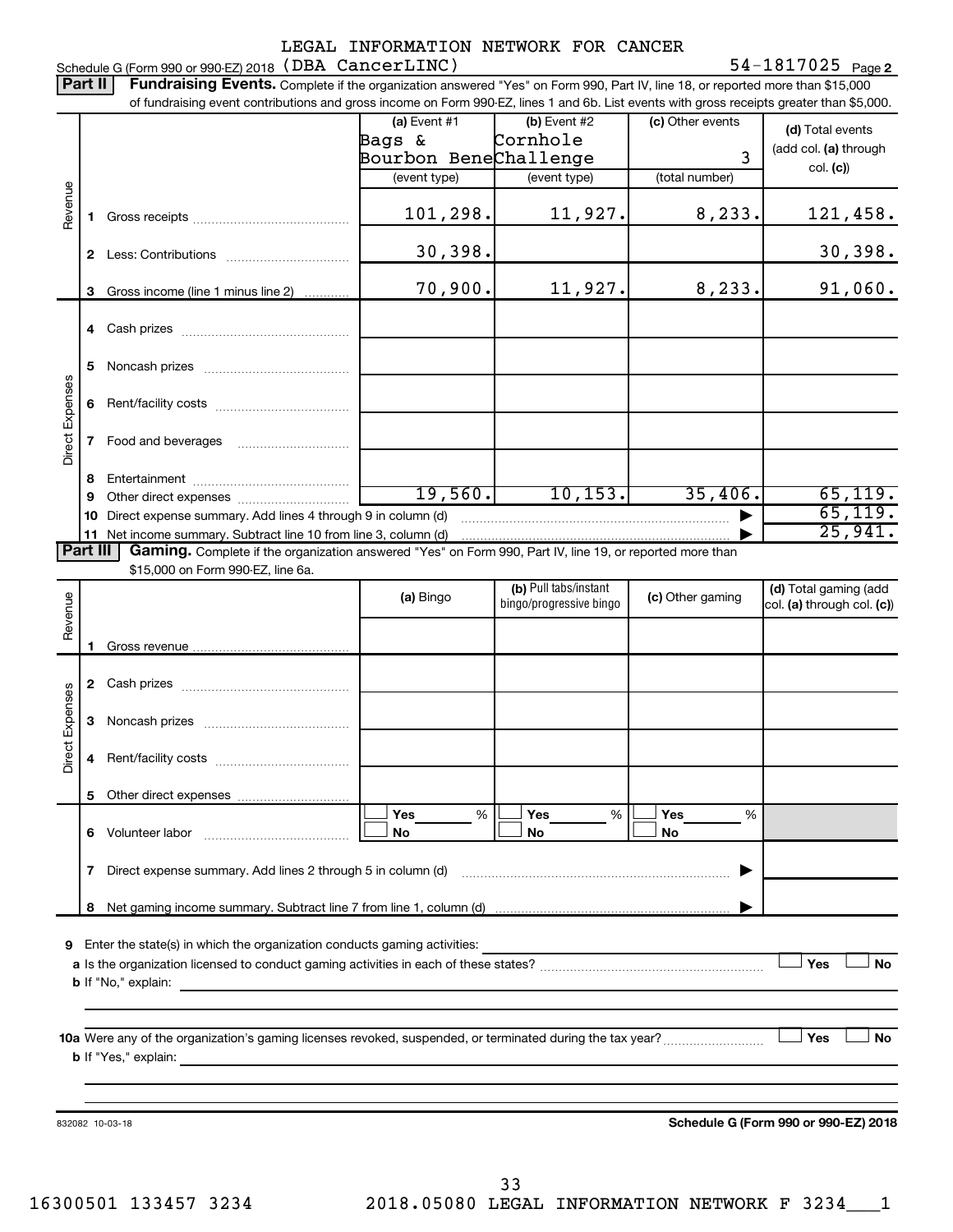| LEGAL INFORMATION NETWORK FOR CANCER                                                                                                                                                                                                                               |                                      |           |
|--------------------------------------------------------------------------------------------------------------------------------------------------------------------------------------------------------------------------------------------------------------------|--------------------------------------|-----------|
| Schedule G (Form 990 or 990-EZ) 2018 (DBA CancerLINC)                                                                                                                                                                                                              | 54-1817025 Page 3                    |           |
| 12 Is the organization a grantor, beneficiary or trustee of a trust, or a member of a partnership or other entity formed                                                                                                                                           | Yes                                  | <b>No</b> |
|                                                                                                                                                                                                                                                                    | $\Box$ Yes                           | No        |
| 13 Indicate the percentage of gaming activity conducted in:                                                                                                                                                                                                        |                                      |           |
|                                                                                                                                                                                                                                                                    | 1За                                  | %         |
| b An outside facility www.communications.com/news/communications.com/news/communications.com/news/communicatio                                                                                                                                                     | 13b l                                | $\%$      |
| 14 Enter the name and address of the person who prepares the organization's gaming/special events books and records:                                                                                                                                               |                                      |           |
| Name $\blacktriangleright$<br><u>some started and the started and the started and the started and the started and the started and the started and the started and the started and the started and the started and the started and the started and the started </u> |                                      |           |
| Address $\blacktriangleright$<br><u>some started and the started and the started and the started and the started and the started and the started and</u>                                                                                                           |                                      |           |
|                                                                                                                                                                                                                                                                    |                                      | <b>No</b> |
|                                                                                                                                                                                                                                                                    |                                      |           |
| of gaming revenue retained by the third party $\triangleright$ \$                                                                                                                                                                                                  |                                      |           |
| c If "Yes," enter name and address of the third party:                                                                                                                                                                                                             |                                      |           |
| Name $\blacktriangleright$<br><u> 1989 - Johann John Stein, markin fan it ferskearre fan it ferskearre fan it ferskearre fan it ferskearre fan</u>                                                                                                                 |                                      |           |
| Address $\blacktriangleright$                                                                                                                                                                                                                                      |                                      |           |
| <b>16</b> Gaming manager information:                                                                                                                                                                                                                              |                                      |           |
| Name $\blacktriangleright$                                                                                                                                                                                                                                         |                                      |           |
| Gaming manager compensation > \$                                                                                                                                                                                                                                   |                                      |           |
| Description of services provided states and the contract of the contract of the contract of the contract of the contract of the contract of the contract of the contract of the contract of the contract of the contract of th                                     |                                      |           |
|                                                                                                                                                                                                                                                                    |                                      |           |
|                                                                                                                                                                                                                                                                    |                                      |           |
| Director/officer<br>Employee<br>Independent contractor                                                                                                                                                                                                             |                                      |           |
| 17 Mandatory distributions:                                                                                                                                                                                                                                        |                                      |           |
| a Is the organization required under state law to make charitable distributions from the gaming proceeds to                                                                                                                                                        |                                      |           |
| retain the state gaming license?                                                                                                                                                                                                                                   | Yes                                  | <b>No</b> |
| <b>b</b> Enter the amount of distributions required under state law to be distributed to other exempt organizations or spent in the                                                                                                                                |                                      |           |
| organization's own exempt activities during the tax year $\triangleright$ \$<br> Part IV<br>Supplemental Information. Provide the explanations required by Part I, line 2b, columns (iii) and (v); and Part III, lines 9, 9b, 10b,                                 |                                      |           |
| 15b, 15c, 16, and 17b, as applicable. Also provide any additional information. See instructions.                                                                                                                                                                   |                                      |           |
|                                                                                                                                                                                                                                                                    |                                      |           |
|                                                                                                                                                                                                                                                                    |                                      |           |
|                                                                                                                                                                                                                                                                    |                                      |           |
|                                                                                                                                                                                                                                                                    |                                      |           |
|                                                                                                                                                                                                                                                                    |                                      |           |
|                                                                                                                                                                                                                                                                    |                                      |           |
|                                                                                                                                                                                                                                                                    |                                      |           |
|                                                                                                                                                                                                                                                                    |                                      |           |
|                                                                                                                                                                                                                                                                    |                                      |           |
|                                                                                                                                                                                                                                                                    |                                      |           |
|                                                                                                                                                                                                                                                                    |                                      |           |
|                                                                                                                                                                                                                                                                    |                                      |           |
|                                                                                                                                                                                                                                                                    |                                      |           |
| 832083 10-03-18<br>34                                                                                                                                                                                                                                              | Schedule G (Form 990 or 990-EZ) 2018 |           |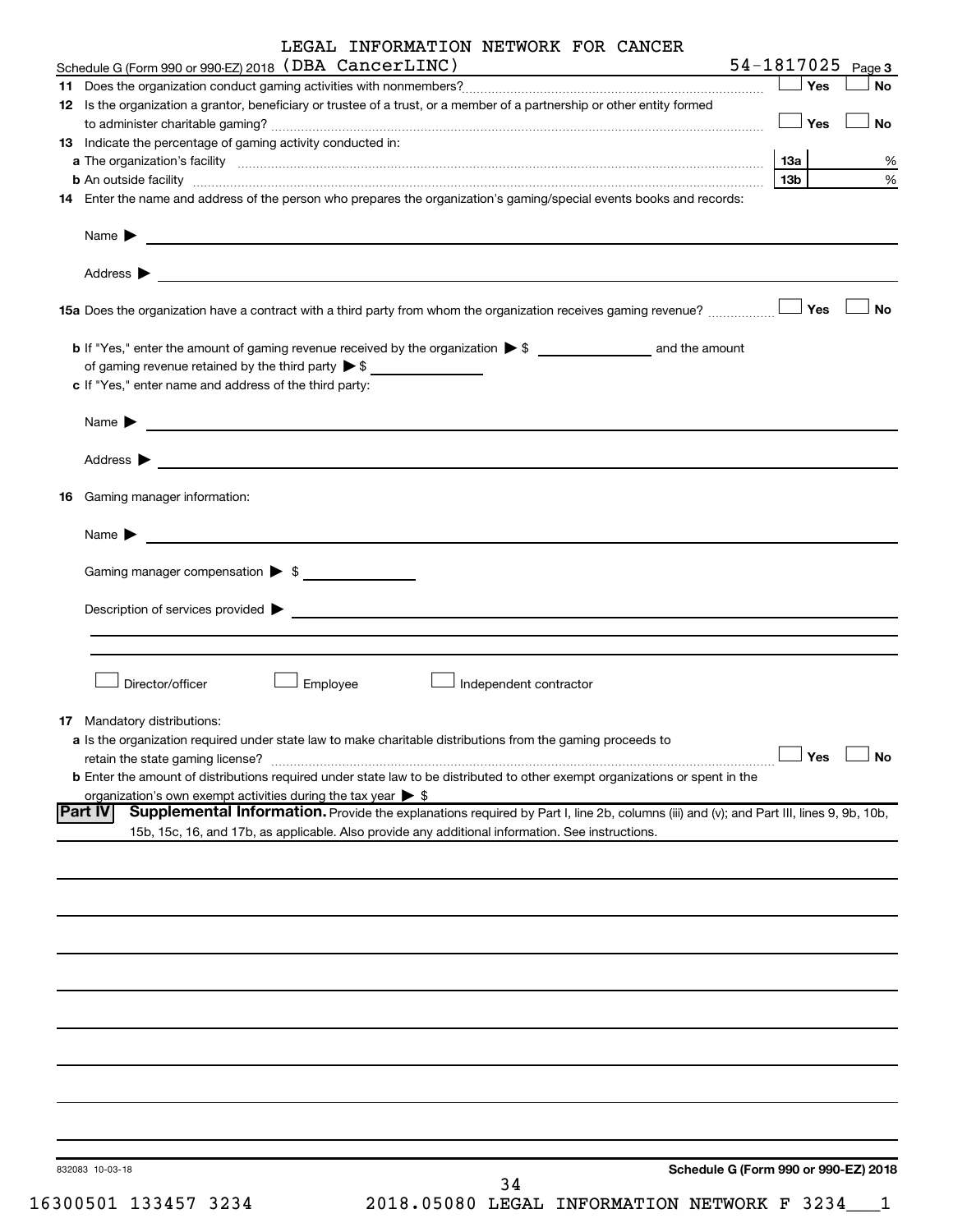|                                                                                                   | LEGAL INFORMATION NETWORK FOR CANCER<br>(DBA CancerLINC) |      |  | $54 - 1817025$ Page 4           |  |
|---------------------------------------------------------------------------------------------------|----------------------------------------------------------|------|--|---------------------------------|--|
| Schedule G (Form 990 or 990-EZ) (DBA Cance<br><b>Part IV</b> Supplemental Information (continued) |                                                          |      |  |                                 |  |
|                                                                                                   |                                                          |      |  |                                 |  |
|                                                                                                   |                                                          |      |  |                                 |  |
|                                                                                                   |                                                          |      |  |                                 |  |
|                                                                                                   |                                                          |      |  |                                 |  |
|                                                                                                   |                                                          |      |  |                                 |  |
|                                                                                                   |                                                          |      |  |                                 |  |
|                                                                                                   |                                                          |      |  |                                 |  |
|                                                                                                   |                                                          |      |  |                                 |  |
|                                                                                                   |                                                          |      |  |                                 |  |
|                                                                                                   |                                                          |      |  |                                 |  |
|                                                                                                   |                                                          |      |  |                                 |  |
|                                                                                                   |                                                          |      |  |                                 |  |
|                                                                                                   |                                                          |      |  |                                 |  |
|                                                                                                   |                                                          |      |  |                                 |  |
|                                                                                                   |                                                          |      |  |                                 |  |
|                                                                                                   |                                                          |      |  |                                 |  |
|                                                                                                   |                                                          |      |  |                                 |  |
|                                                                                                   |                                                          |      |  |                                 |  |
|                                                                                                   |                                                          |      |  |                                 |  |
|                                                                                                   |                                                          |      |  |                                 |  |
|                                                                                                   |                                                          |      |  |                                 |  |
|                                                                                                   |                                                          |      |  |                                 |  |
|                                                                                                   |                                                          |      |  |                                 |  |
|                                                                                                   |                                                          |      |  |                                 |  |
|                                                                                                   |                                                          |      |  |                                 |  |
|                                                                                                   |                                                          |      |  |                                 |  |
|                                                                                                   |                                                          |      |  |                                 |  |
|                                                                                                   |                                                          |      |  |                                 |  |
|                                                                                                   |                                                          |      |  |                                 |  |
|                                                                                                   |                                                          |      |  |                                 |  |
|                                                                                                   |                                                          |      |  |                                 |  |
|                                                                                                   |                                                          |      |  |                                 |  |
|                                                                                                   |                                                          |      |  |                                 |  |
|                                                                                                   |                                                          |      |  |                                 |  |
|                                                                                                   |                                                          |      |  |                                 |  |
|                                                                                                   |                                                          |      |  |                                 |  |
|                                                                                                   |                                                          |      |  |                                 |  |
|                                                                                                   |                                                          |      |  |                                 |  |
|                                                                                                   |                                                          |      |  |                                 |  |
|                                                                                                   |                                                          |      |  |                                 |  |
|                                                                                                   |                                                          |      |  |                                 |  |
|                                                                                                   |                                                          |      |  |                                 |  |
|                                                                                                   |                                                          |      |  |                                 |  |
|                                                                                                   |                                                          |      |  |                                 |  |
|                                                                                                   |                                                          |      |  |                                 |  |
|                                                                                                   |                                                          |      |  |                                 |  |
|                                                                                                   |                                                          |      |  | Schedule G (Form 990 or 990-EZ) |  |
| 832084 04-01-18                                                                                   |                                                          |      |  |                                 |  |
|                                                                                                   |                                                          | $35$ |  |                                 |  |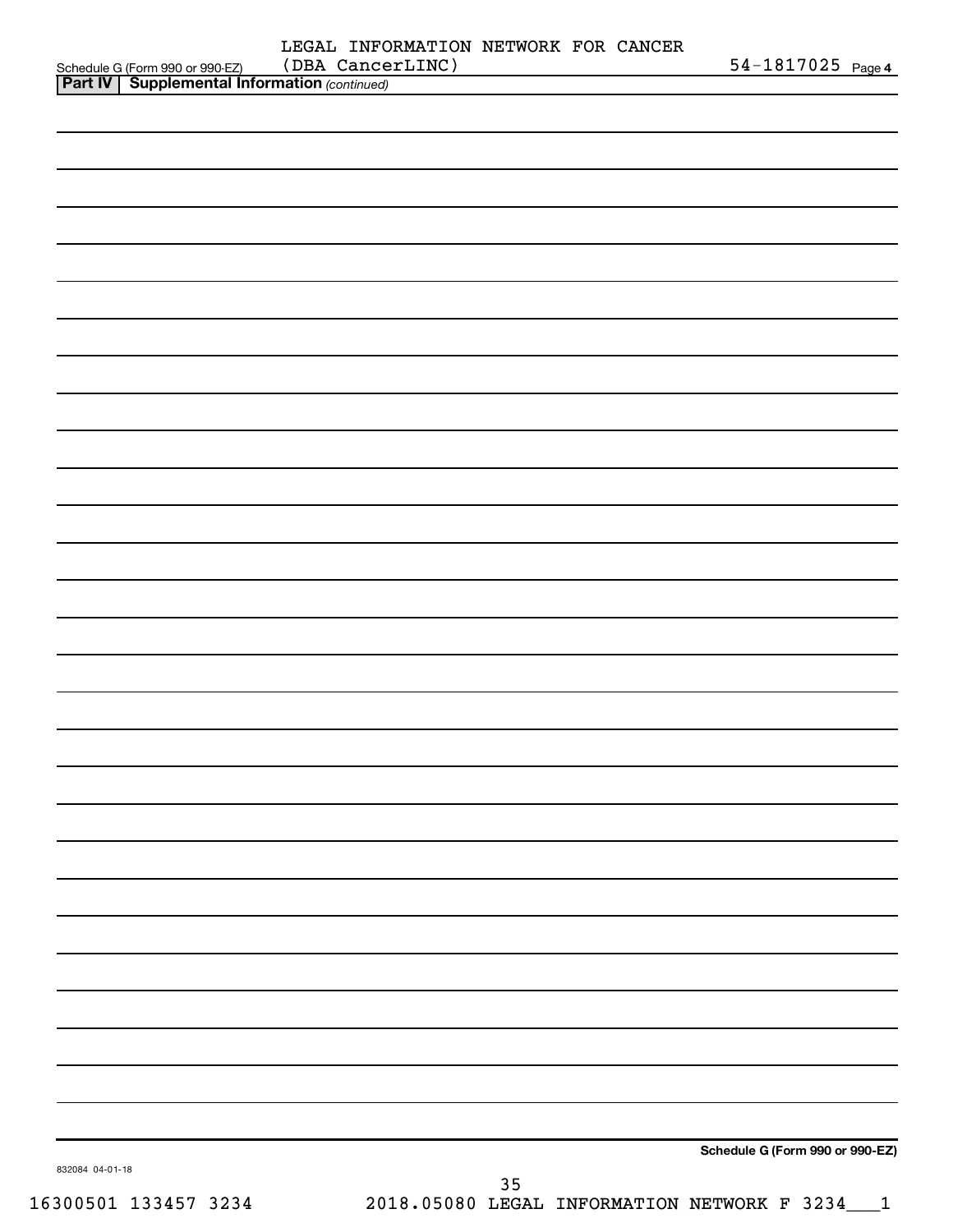|        | <b>SCHEDULE M</b>                                      |                                                                                                                                                                                                                                                         |                         | <b>Noncash Contributions</b>  |                                                                                               |                          | OMB No. 1545-0047                                     |     |    |
|--------|--------------------------------------------------------|---------------------------------------------------------------------------------------------------------------------------------------------------------------------------------------------------------------------------------------------------------|-------------------------|-------------------------------|-----------------------------------------------------------------------------------------------|--------------------------|-------------------------------------------------------|-----|----|
|        | (Form 990)                                             |                                                                                                                                                                                                                                                         |                         |                               |                                                                                               |                          | 2018                                                  |     |    |
|        |                                                        |                                                                                                                                                                                                                                                         |                         |                               | ▶ Complete if the organizations answered "Yes" on Form 990, Part IV, lines 29 or 30.          |                          |                                                       |     |    |
|        | Department of the Treasury<br>Internal Revenue Service | Attach to Form 990.                                                                                                                                                                                                                                     |                         |                               |                                                                                               |                          | <b>Open to Public</b>                                 |     |    |
|        |                                                        |                                                                                                                                                                                                                                                         |                         |                               | Go to www.irs.gov/Form990 for instructions and the latest information.                        |                          | Inspection                                            |     |    |
|        | Name of the organization                               | LEGAL INFORMATION NETWORK FOR CANCER                                                                                                                                                                                                                    |                         |                               |                                                                                               |                          | <b>Employer identification number</b>                 |     |    |
| Part I |                                                        | (DBA CancerLINC)<br><b>Types of Property</b>                                                                                                                                                                                                            |                         |                               |                                                                                               |                          | 54-1817025                                            |     |    |
|        |                                                        |                                                                                                                                                                                                                                                         | (a)                     | (b)                           | (c)                                                                                           |                          | (d)                                                   |     |    |
|        |                                                        |                                                                                                                                                                                                                                                         | Check if<br>applicable  | Number of<br>contributions or | Noncash contribution<br>amounts reported on<br>items contributed Form 990, Part VIII, line 1g |                          | Method of determining<br>noncash contribution amounts |     |    |
| 1      |                                                        |                                                                                                                                                                                                                                                         |                         |                               |                                                                                               |                          |                                                       |     |    |
| 2      |                                                        |                                                                                                                                                                                                                                                         |                         |                               |                                                                                               |                          |                                                       |     |    |
| З      |                                                        |                                                                                                                                                                                                                                                         |                         |                               |                                                                                               |                          |                                                       |     |    |
| 4      |                                                        |                                                                                                                                                                                                                                                         |                         |                               |                                                                                               |                          |                                                       |     |    |
| 5      |                                                        | Clothing and household goods                                                                                                                                                                                                                            |                         |                               |                                                                                               |                          |                                                       |     |    |
| 6      |                                                        |                                                                                                                                                                                                                                                         |                         |                               |                                                                                               |                          |                                                       |     |    |
| 7      |                                                        |                                                                                                                                                                                                                                                         |                         |                               |                                                                                               |                          |                                                       |     |    |
| 8      |                                                        |                                                                                                                                                                                                                                                         |                         |                               |                                                                                               |                          |                                                       |     |    |
| 9      |                                                        |                                                                                                                                                                                                                                                         |                         |                               |                                                                                               |                          |                                                       |     |    |
| 10     |                                                        | Securities - Closely held stock                                                                                                                                                                                                                         |                         |                               |                                                                                               |                          |                                                       |     |    |
| 11     | Securities - Partnership, LLC, or                      |                                                                                                                                                                                                                                                         |                         |                               |                                                                                               |                          |                                                       |     |    |
|        | trust interests                                        |                                                                                                                                                                                                                                                         |                         |                               |                                                                                               |                          |                                                       |     |    |
| 12     |                                                        |                                                                                                                                                                                                                                                         |                         |                               |                                                                                               |                          |                                                       |     |    |
| 13     | Qualified conservation contribution -                  |                                                                                                                                                                                                                                                         |                         |                               |                                                                                               |                          |                                                       |     |    |
|        |                                                        |                                                                                                                                                                                                                                                         |                         |                               |                                                                                               |                          |                                                       |     |    |
| 14     |                                                        | Qualified conservation contribution - Other                                                                                                                                                                                                             |                         |                               |                                                                                               |                          |                                                       |     |    |
| 15     |                                                        |                                                                                                                                                                                                                                                         |                         |                               |                                                                                               |                          |                                                       |     |    |
| 16     |                                                        | Real estate - Commercial                                                                                                                                                                                                                                |                         |                               |                                                                                               |                          |                                                       |     |    |
| 17     |                                                        |                                                                                                                                                                                                                                                         |                         |                               |                                                                                               |                          |                                                       |     |    |
| 18     |                                                        |                                                                                                                                                                                                                                                         |                         |                               |                                                                                               |                          |                                                       |     |    |
| 19     |                                                        |                                                                                                                                                                                                                                                         |                         |                               |                                                                                               |                          |                                                       |     |    |
| 20     |                                                        | Drugs and medical supplies                                                                                                                                                                                                                              |                         |                               |                                                                                               |                          |                                                       |     |    |
| 21     |                                                        |                                                                                                                                                                                                                                                         |                         |                               |                                                                                               |                          |                                                       |     |    |
| 22     |                                                        |                                                                                                                                                                                                                                                         |                         |                               |                                                                                               |                          |                                                       |     |    |
| 23     |                                                        |                                                                                                                                                                                                                                                         |                         |                               |                                                                                               |                          |                                                       |     |    |
| 24     |                                                        |                                                                                                                                                                                                                                                         |                         |                               |                                                                                               |                          |                                                       |     |    |
| 25     | Other                                                  | Handbags                                                                                                                                                                                                                                                | $\overline{\mathbf{X}}$ | 110                           |                                                                                               | 30,398.FAIR MARKET VALUE |                                                       |     |    |
| 26     | Other                                                  |                                                                                                                                                                                                                                                         |                         |                               |                                                                                               |                          |                                                       |     |    |
| 27     | Other                                                  |                                                                                                                                                                                                                                                         |                         |                               |                                                                                               |                          |                                                       |     |    |
| 28     | Other                                                  |                                                                                                                                                                                                                                                         |                         |                               |                                                                                               |                          |                                                       |     |    |
| 29     |                                                        | Number of Forms 8283 received by the organization during the tax year for contributions                                                                                                                                                                 |                         |                               |                                                                                               |                          |                                                       |     |    |
|        |                                                        | for which the organization completed Form 8283, Part IV, Donee Acknowledgement                                                                                                                                                                          |                         |                               | 29                                                                                            |                          |                                                       |     |    |
|        |                                                        |                                                                                                                                                                                                                                                         |                         |                               |                                                                                               |                          |                                                       | Yes | No |
|        |                                                        | 30a During the year, did the organization receive by contribution any property reported in Part I, lines 1 through 28, that it<br>must hold for at least three years from the date of the initial contribution, and which isn't required to be used for |                         |                               |                                                                                               |                          |                                                       |     |    |
|        |                                                        |                                                                                                                                                                                                                                                         |                         |                               |                                                                                               |                          | 30a                                                   |     | х  |
|        |                                                        | <b>b</b> If "Yes," describe the arrangement in Part II.                                                                                                                                                                                                 |                         |                               |                                                                                               |                          |                                                       |     |    |
| 31     |                                                        | Does the organization have a gift acceptance policy that requires the review of any nonstandard contributions?                                                                                                                                          |                         |                               |                                                                                               |                          | 31                                                    |     | х  |
|        |                                                        | 32a Does the organization hire or use third parties or related organizations to solicit, process, or sell noncash                                                                                                                                       |                         |                               |                                                                                               |                          |                                                       |     |    |
|        | contributions?                                         |                                                                                                                                                                                                                                                         |                         |                               |                                                                                               |                          | 32a                                                   |     | x. |
|        | <b>b</b> If "Yes," describe in Part II.                |                                                                                                                                                                                                                                                         |                         |                               |                                                                                               |                          |                                                       |     |    |
| 33     |                                                        | If the organization didn't report an amount in column (c) for a type of property for which column (a) is checked,                                                                                                                                       |                         |                               |                                                                                               |                          |                                                       |     |    |
|        | describe in Part II.                                   |                                                                                                                                                                                                                                                         |                         |                               |                                                                                               |                          |                                                       |     |    |
| LHA    |                                                        | For Paperwork Reduction Act Notice, see the Instructions for Form 990.                                                                                                                                                                                  |                         |                               |                                                                                               |                          | Schedule M (Form 990) 2018                            |     |    |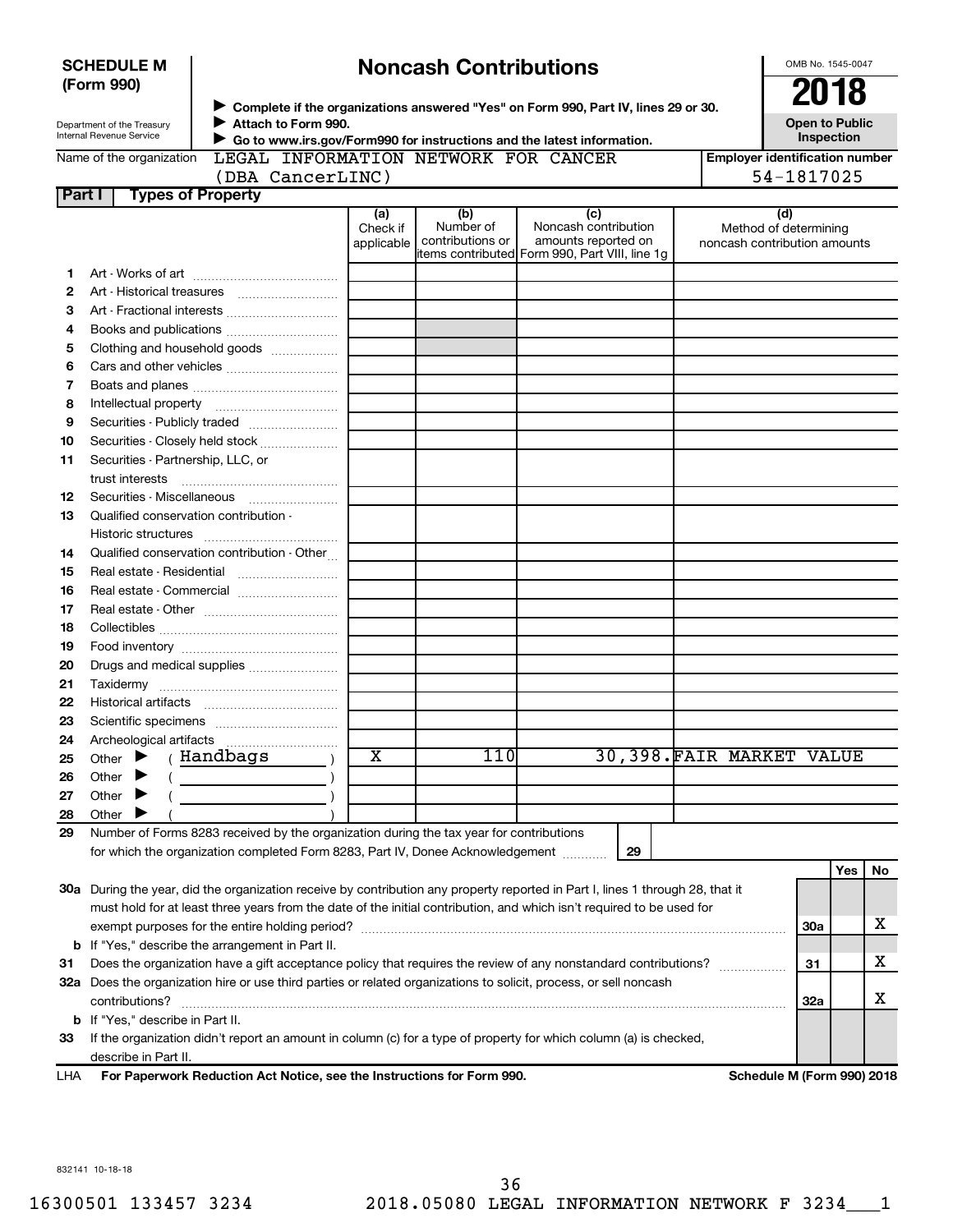|                 |                            | LEGAL INFORMATION NETWORK FOR CANCER |    |  |                                                                                                                                                                                                                                                                                                                |        |
|-----------------|----------------------------|--------------------------------------|----|--|----------------------------------------------------------------------------------------------------------------------------------------------------------------------------------------------------------------------------------------------------------------------------------------------------------------|--------|
|                 | Schedule M (Form 990) 2018 | (DBA CancerLINC)                     |    |  | 54-1817025                                                                                                                                                                                                                                                                                                     | Page 2 |
| Part II         |                            |                                      |    |  | Supplemental Information. Provide the information required by Part I, lines 30b, 32b, and 33, and whether the organization<br>is reporting in Part I, column (b), the number of contributions, the number of items received, or a combination of both. Also complete this part for any additional information. |        |
|                 |                            |                                      |    |  |                                                                                                                                                                                                                                                                                                                |        |
|                 |                            |                                      |    |  |                                                                                                                                                                                                                                                                                                                |        |
|                 |                            |                                      |    |  |                                                                                                                                                                                                                                                                                                                |        |
|                 |                            |                                      |    |  |                                                                                                                                                                                                                                                                                                                |        |
|                 |                            |                                      |    |  |                                                                                                                                                                                                                                                                                                                |        |
|                 |                            |                                      |    |  |                                                                                                                                                                                                                                                                                                                |        |
|                 |                            |                                      |    |  |                                                                                                                                                                                                                                                                                                                |        |
|                 |                            |                                      |    |  |                                                                                                                                                                                                                                                                                                                |        |
|                 |                            |                                      |    |  |                                                                                                                                                                                                                                                                                                                |        |
|                 |                            |                                      |    |  |                                                                                                                                                                                                                                                                                                                |        |
|                 |                            |                                      |    |  |                                                                                                                                                                                                                                                                                                                |        |
|                 |                            |                                      |    |  |                                                                                                                                                                                                                                                                                                                |        |
|                 |                            |                                      |    |  |                                                                                                                                                                                                                                                                                                                |        |
|                 |                            |                                      |    |  |                                                                                                                                                                                                                                                                                                                |        |
|                 |                            |                                      |    |  |                                                                                                                                                                                                                                                                                                                |        |
|                 |                            |                                      |    |  |                                                                                                                                                                                                                                                                                                                |        |
|                 |                            |                                      |    |  |                                                                                                                                                                                                                                                                                                                |        |
|                 |                            |                                      |    |  |                                                                                                                                                                                                                                                                                                                |        |
|                 |                            |                                      |    |  |                                                                                                                                                                                                                                                                                                                |        |
|                 |                            |                                      |    |  |                                                                                                                                                                                                                                                                                                                |        |
|                 |                            |                                      |    |  |                                                                                                                                                                                                                                                                                                                |        |
|                 |                            |                                      |    |  |                                                                                                                                                                                                                                                                                                                |        |
|                 |                            |                                      |    |  |                                                                                                                                                                                                                                                                                                                |        |
|                 |                            |                                      |    |  |                                                                                                                                                                                                                                                                                                                |        |
|                 |                            |                                      |    |  |                                                                                                                                                                                                                                                                                                                |        |
|                 |                            |                                      |    |  |                                                                                                                                                                                                                                                                                                                |        |
|                 |                            |                                      |    |  |                                                                                                                                                                                                                                                                                                                |        |
|                 |                            |                                      |    |  |                                                                                                                                                                                                                                                                                                                |        |
|                 |                            |                                      |    |  |                                                                                                                                                                                                                                                                                                                |        |
|                 |                            |                                      |    |  |                                                                                                                                                                                                                                                                                                                |        |
|                 |                            |                                      |    |  |                                                                                                                                                                                                                                                                                                                |        |
| 832142 10-18-18 |                            |                                      | 37 |  | Schedule M (Form 990) 2018                                                                                                                                                                                                                                                                                     |        |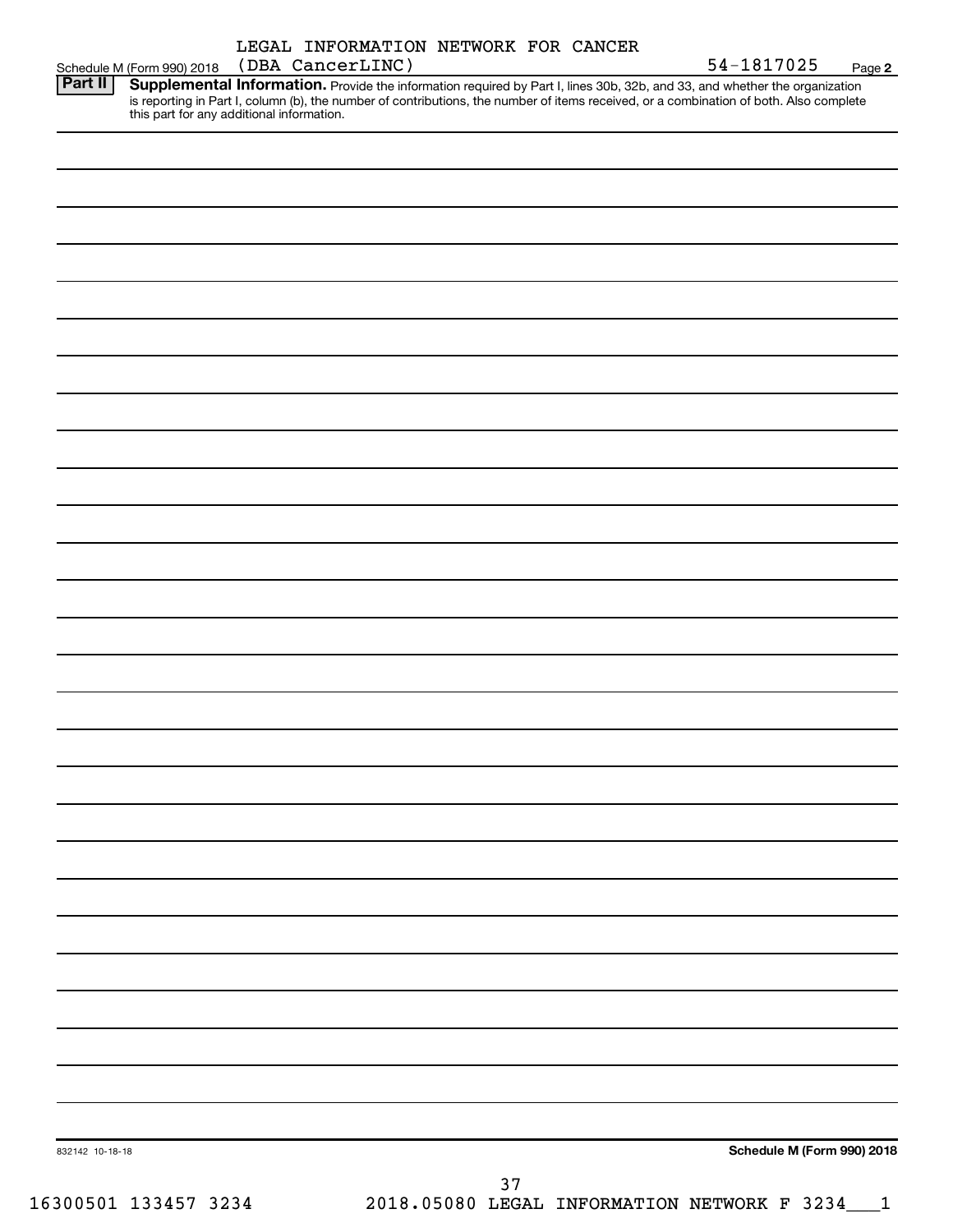Department of the Treasury **Complete to provide information for responses to specific questions on Form 990 or 990-EZ or to provide any additional information. | Attach to Form 990 or 990-EZ. (Form 990 or 990-EZ) SCHEDULE O Supplemental Information to Form 990 or 990-EZ 2018**

Internal Revenue Service

Name of the organization



Form 990, Part III, Line 4a, Program Service Accomplishments:

FY2018 ended with an \$103K deficit, which was directly related to a four-month gap in executive leadership, staff turnover, and lower than expected grant and event revenue. A new Executive Director was hired in June 2018, and CancerLINC immediately implemented a plan to shift its fundraising strategy to be more diverse and sustainable. This plan focused on increasing support from individuals, corporations and foundations with less reliance on event revenue. Considering the time necessary to make this revenue transition, the FY2019 budget was reduced by one full-time staff position and discretionary expenses were cut to help compensate for a necessary reduction in two traditional fundraising events. Unfortunately, FY2019 ended with an \$89K deficit. CancerLINC has since made encouraging progress in FY2020 to stabilize and expand its revenue sources and expects to end the year in a neutral or positive revenue status.

**| Go to www.irs.gov/Form990 for the latest information.**

LEGAL INFORMATION NETWORK FOR CANCER

|                             |  |  |  | Form 990, Part VI, Section B, line 11b:                               |  |  |  |  |                                                                             |
|-----------------------------|--|--|--|-----------------------------------------------------------------------|--|--|--|--|-----------------------------------------------------------------------------|
|                             |  |  |  |                                                                       |  |  |  |  | ORGANIZATION'S PROCESS TO REVIEW FORM 990: FORM 990 IS PRESENTED TO FINANCE |
|                             |  |  |  | COMMITTEE AND THEN TO THE FULL BOARD FOR REVIEW AND QUESTIONS. ANY    |  |  |  |  |                                                                             |
|                             |  |  |  | QUESTIONS ARE ADDRESSED OR CLARIFIED. THE TREASURER SIGNS FORM 990 ON |  |  |  |  |                                                                             |
| BEHALF OF THE ORGANIZATION. |  |  |  |                                                                       |  |  |  |  |                                                                             |

|                      |  | Form 990, Part VI, Section B, Line 12c:                                              |                                             |    |  |  |  |  |                                        |
|----------------------|--|--------------------------------------------------------------------------------------|---------------------------------------------|----|--|--|--|--|----------------------------------------|
|                      |  | ENFORCEMENT OF CONFLICT OF INTEREST POLICIES: THE BOARD IS REQUIRED TO SIGN          |                                             |    |  |  |  |  |                                        |
|                      |  | CONFLICT FORMS EACH YEAR. ANY REPORTED CONFLICTS ARE REVIEWED BY THE BOARD           |                                             |    |  |  |  |  |                                        |
|                      |  | LHA For Paperwork Reduction Act Notice, see the Instructions for Form 990 or 990-EZ. |                                             |    |  |  |  |  | Schedule O (Form 990 or 990-EZ) (2018) |
| 832211 10-10-18      |  |                                                                                      |                                             |    |  |  |  |  |                                        |
|                      |  |                                                                                      |                                             | 38 |  |  |  |  |                                        |
| 16300501 133457 3234 |  |                                                                                      | 2018.05080 LEGAL INFORMATION NETWORK F 3234 |    |  |  |  |  |                                        |